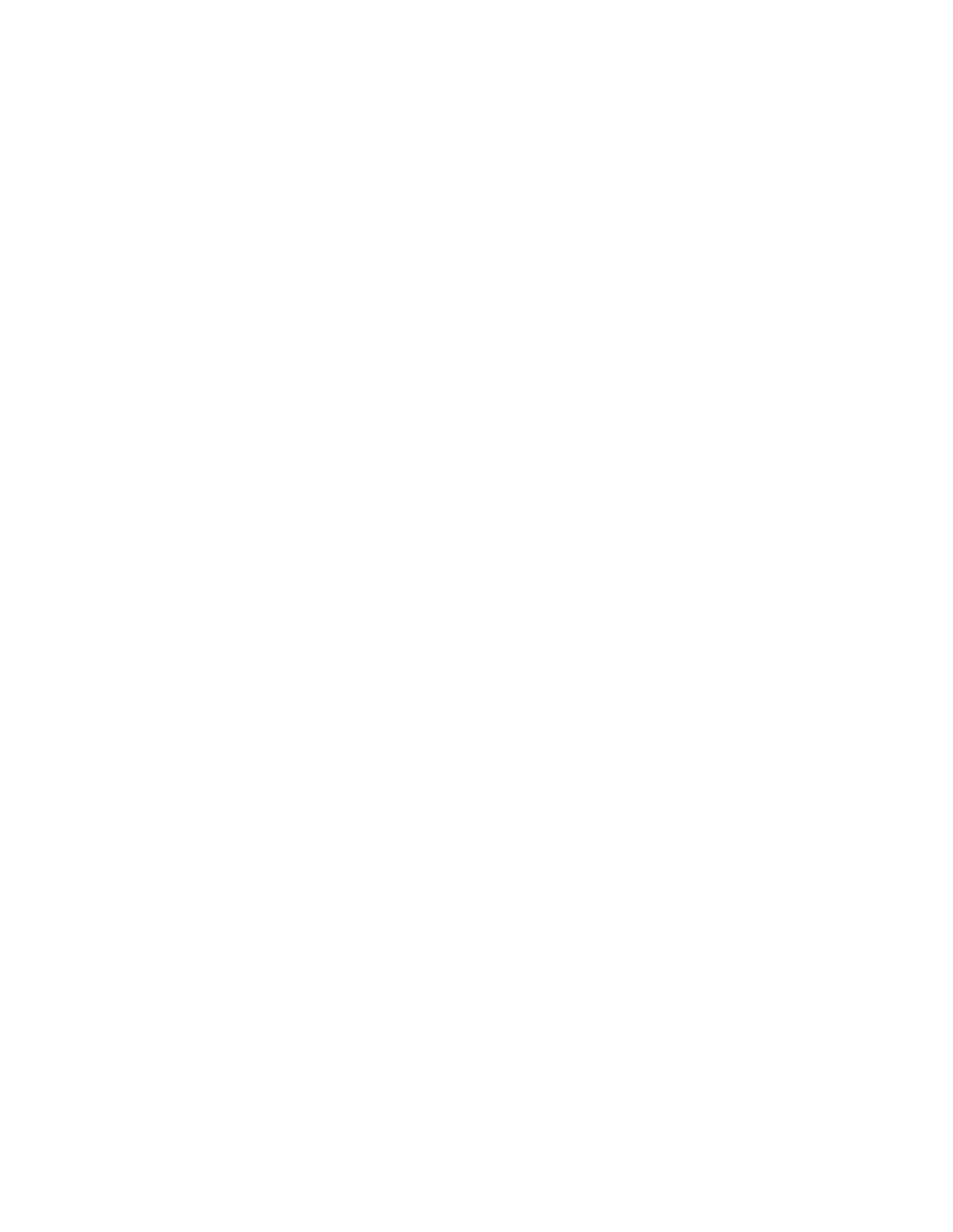# **Safely composing security protocols** *<sup>⋆</sup>*

Véronique Cortier<sup>1</sup> and Stéphanie Delaune<sup>1,2</sup>

<sup>1</sup> LORIA, CNRS  $&$  INRIA project Cassis, Nancy, France  $^2\,$  LSV, CNRS  $\&$  INRIA project Secsi  $\&$  ENS de Cachan, France

**Abstract.** Security protocols are small programs that are executed in hostile environments. Many results and tools have been developed to formally analyze the security of a protocol in the presence of an active attacker that may block, intercept and send new messages. However even when a protocol has been proved secure, there is absolutely no guarantee if the protocol is executed in an environment where other protocols are executed, possibly sharing some common identities and keys like public keys or long-term symmetric keys.

In this paper, we show that security of protocols can be easily composed. More precisely, we show that whenever a protocol is secure, it remains secure even in an environment where arbitrary protocols satisfying a reasonable (syntactic) condition are executed. This result holds for a large class of security properties that encompasses secrecy and various formulations of authentication.

# **1 Introduction**

Security protocols are small programs that aim at securing communications over a public network like the Internet. Considering the increasing size of networks and their dependence on cryptographic protocols, a high level of assurance is needed in the correctness of such protocols. The design of security protocols is difficult and error-prone; many attacks have been discovered even several years after the publication of a protocol. Consequently, there has been a growing interest in applying formal methods for validating cryptographic protocols and many results have been obtained. The main advantage of the formal approach is its relative simplicity which makes it amenable to automated analysis. For example, the secrecy preservation is co-NP-complete for a bounded number of sessions [29], and decidable for an unbounded number of sessions under some additional restrictions (e.g.  $[19, 2, 7, 11, 31]$ ). Many tools have also been developed to automatically verify cryptographic protocols (e.g. [6, 5, 24, 32, 30, 17]).

However even when a protocol has been proved secure for an unbounded number of sessions, against a fully active adversary that can intercept, block and send new messages, there is absolutely no guarantee if the protocol is executed in an environment where other protocols are executed, possibly sharing some common identities and keys like public keys or long-term symmetric keys.

This work has been partly supported by the RNTL project POSÉ and the ARA SSIA Formacrypt.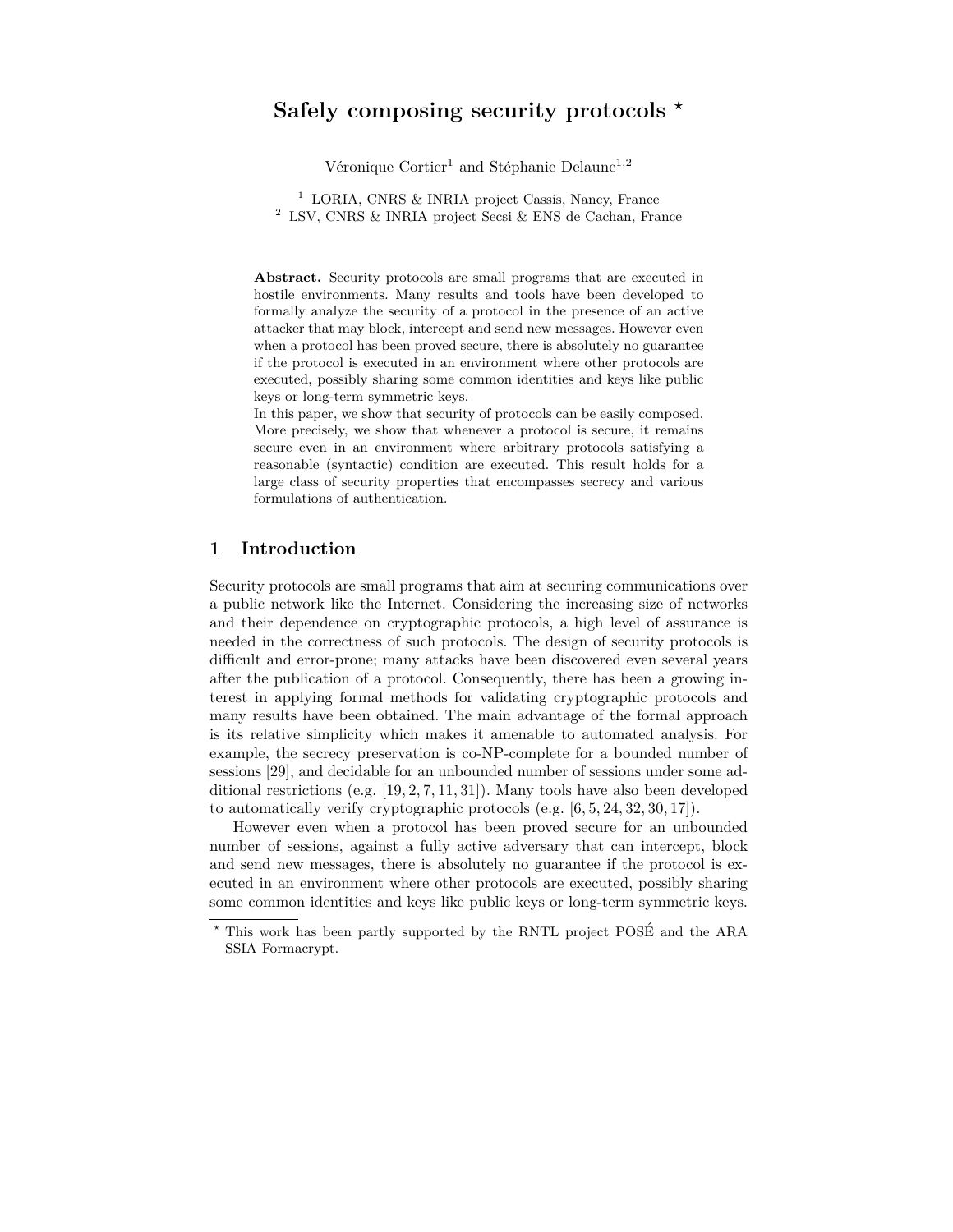This is however very likely to happen since a user connected to the Internet for example, usually uses simultaneously several protocols with the same identity. The interaction with the other protocols may dramatically damage the security of a protocol. Consider for example the two following naive protocols.

$$
P_1: \quad A \to B: \{s\}_{\text{pub}(B)} \qquad \qquad P_2: \quad A \to B: \{N_a\}_{\text{pub}(B)} \qquad \qquad B \to A: N_a
$$

In protocol  $P_1$ , the agent  $\overline{A}$  simply sends a secret  $\overline{s}$  encrypted under  $\overline{B}$ 's public key. In protocol  $P_2$ , the agent sends some fresh nonce to  $B$  encrypted under *B*'s public key. The agent *B* acknowledges *A*'s message by forwarding *A*'s nonce. While  $P_1$  executed alone easily guarantees the secrecy of  $s$ , even against active adversaries, the secrecy of  $s$  is no more guaranteed when the protocol  $P_2$  is executed. Indeed, an adversary may use the protocol  $P_2$  as an oracle to decrypt any message. More realistic examples illustrating interactions between protocols can be found in e.g. [22].

*Main contributions.* The purpose of this paper is to investigate sufficient and rather tight conditions for a protocol to be safely used in an environment where other protocols may be executed as well. Our main contribution is to show that whenever a protocol is proved secure when it is executed alone, its security is not compromised by the interactions with any other protocol, provided that any two encrypted sub-messages coming from two different protocol specifications cannot be unified. This can be easily achieved by *tagging* protocols, that is by assigning to each protocol an identifier (e.g. the protocol's name) that should appear in any encrypted message.

We introduce a fragment of the logic PS-LTL (defined in [14]) for which our composition result holds. This fragment allows us to specify a class of security properties that encompasses e.g. secrecy and various formulation of authenticity.

Continuing our example, let us consider the two slightly modified protocols.

$$
P_1': A \to B: \{1, s\}_{\text{pub}(B)} \qquad P_2': A \to B: \{2, N_a\}_{\text{pub}(B)} B \to A: N_a
$$

Our main composition theorem ensures that  $P'_{1}$  can be safely executed together with  $P'_{2}$ , without compromising the secrecy of *s*.

The idea of adding an identifier in encrypted messages is not novel. It follows the spirit of the rules proposed in the paper of Abadi and Needham on prudent engineering practice for cryptographic protocols [1] (Principle 10). The use of unique protocol identifiers is also recommended in [22, 9] and has also been used in the design of fail-stop protocols [20]. However, to the best of our knowledge, it has never been proved that it is sufficient for securely executing several protocols in the same environment. Note that some other results also use tags for different purposes. For instance, Blanchet uses tags to exhibit a decidable class [7] but his tagging policy is stronger since any two encrypted subterms in a protocol have to contain different tags.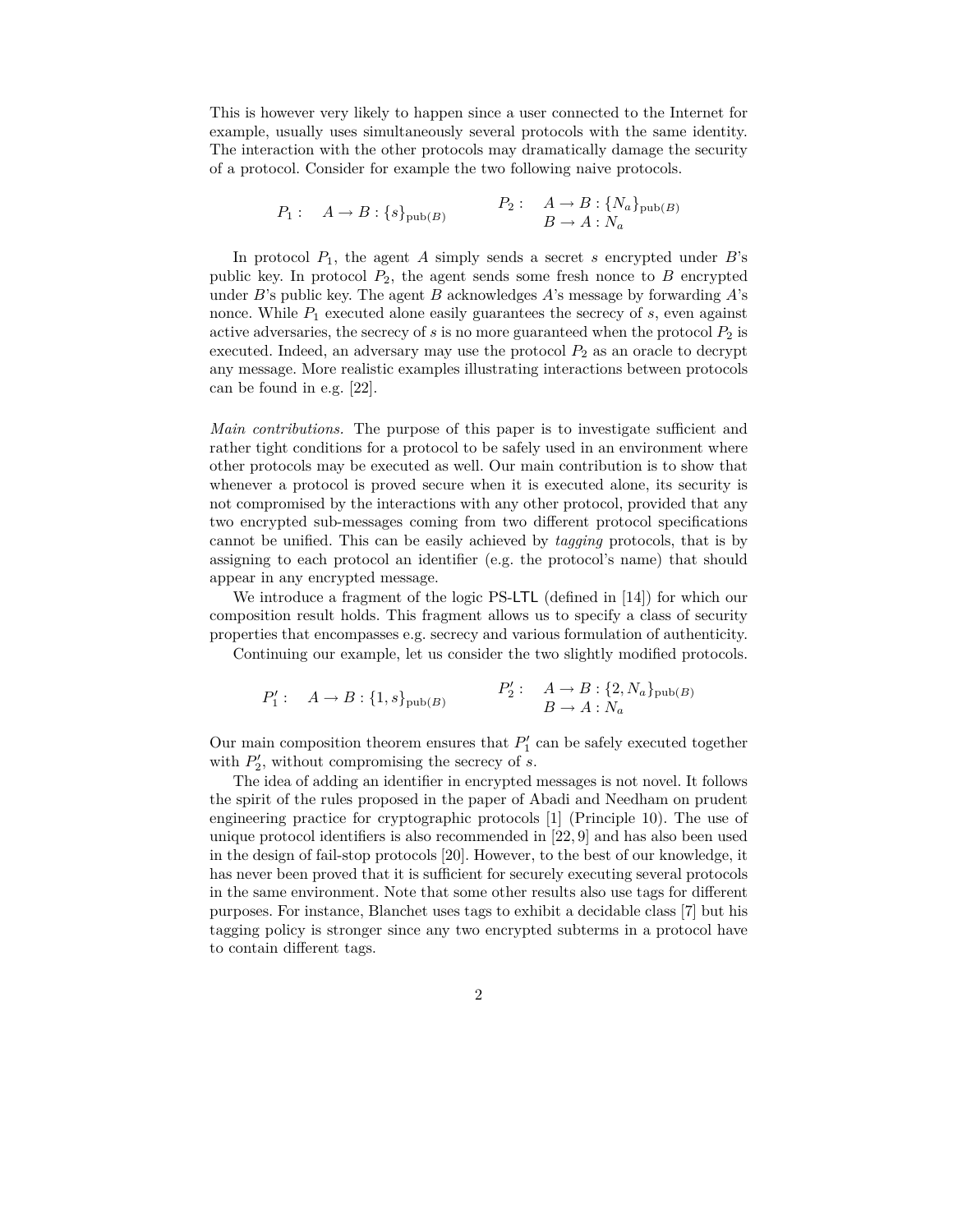*Related work.* A result closely related to ours is the one of Guttman and Thayer [21]. They show that two protocols can be safely executed together without damaging interactions, as soon as the protocols are "independent". The independence hypothesis requires in particular that the set of encrypted messages that the two protocols handle should be different. As in our case, this can be ensured by giving each protocol a distinguishing value that should be included in the set of encrypted messages that the protocol handles. However, the major difference with our result is that this hypothesis has to hold not only on the protocol *specification* but also on any valid *execution* of the protocol. In particular, considering again the protocol  $P'_{2}$ , an agent should not accept a message of the form  $\{2, \{1, m\}_k\}_{\text{pub}(B)}$  while he might not be able to decrypt the inside encryption and detect that it contains the wrong identifier. A more detailed comparison can be found in Section 5.1.

Another result has been recently obtained by Andova *et al.* for a broader class of composition operations and security properties [3]. Their result do not allow one to conclude when no typing hypothesis is assumed (that is, when agents are not required to check the type of each component of a message) or for protocols with ciphertext forwarding, that is, when agents have to forward unknown message components.

Datta *et al.* (e.g. [18]) have also studied secure protocol composition in a more broader sense: protocols can be composed in parallel, sequentially or protocols may use other protocols as components. However, they do not provide any syntactic conditions for a protocol  $P$  to be safely executed in parallel with other protocols. For any protocol *P ′* that might be executed in parallel, they have to prove that the two protocols *P* and *P'* satisfy each other invariants. Their approach is thus rather designed for component-based design of protocols.

Our work is also related to those of Canetti *et al.* who, using a different approach, study universal composability of protocols [8]. They however require stronger security properties for their protocols to be composable.

A preliminary version of our results has been presented at FSTTCS'07 [15]. However, in the conference version we prove composability for tagged protocols and secrecy property only. We now consider a weaker hypothesis (non unifiable encrypted messages) and a much larger class of security properties.

*Plan of the paper.* After some preliminaries (Section 2), we describe the model of protocols in Section 3. In Section 4, we define the logic of security properties for which our composition result holds. Then, in Section 5, we formally state our composition result (Theorem 1) providing examples and discussion. The remaining of the paper is devoted to the proof of this composition result by relying on constraint solving techniques. We first show in Section 6 that we can control the form of minimal attacks. Actually, this result is of independent interest since we provide a decision procedure for solving constraint systems which is more efficient than the one proposed in [16]. Then we explain in Section 7 how to simplify the formula representing the security properties. The final proofs are in Section 8. To ease the understanding of the result, we postpone some of the proofs in the Appendix.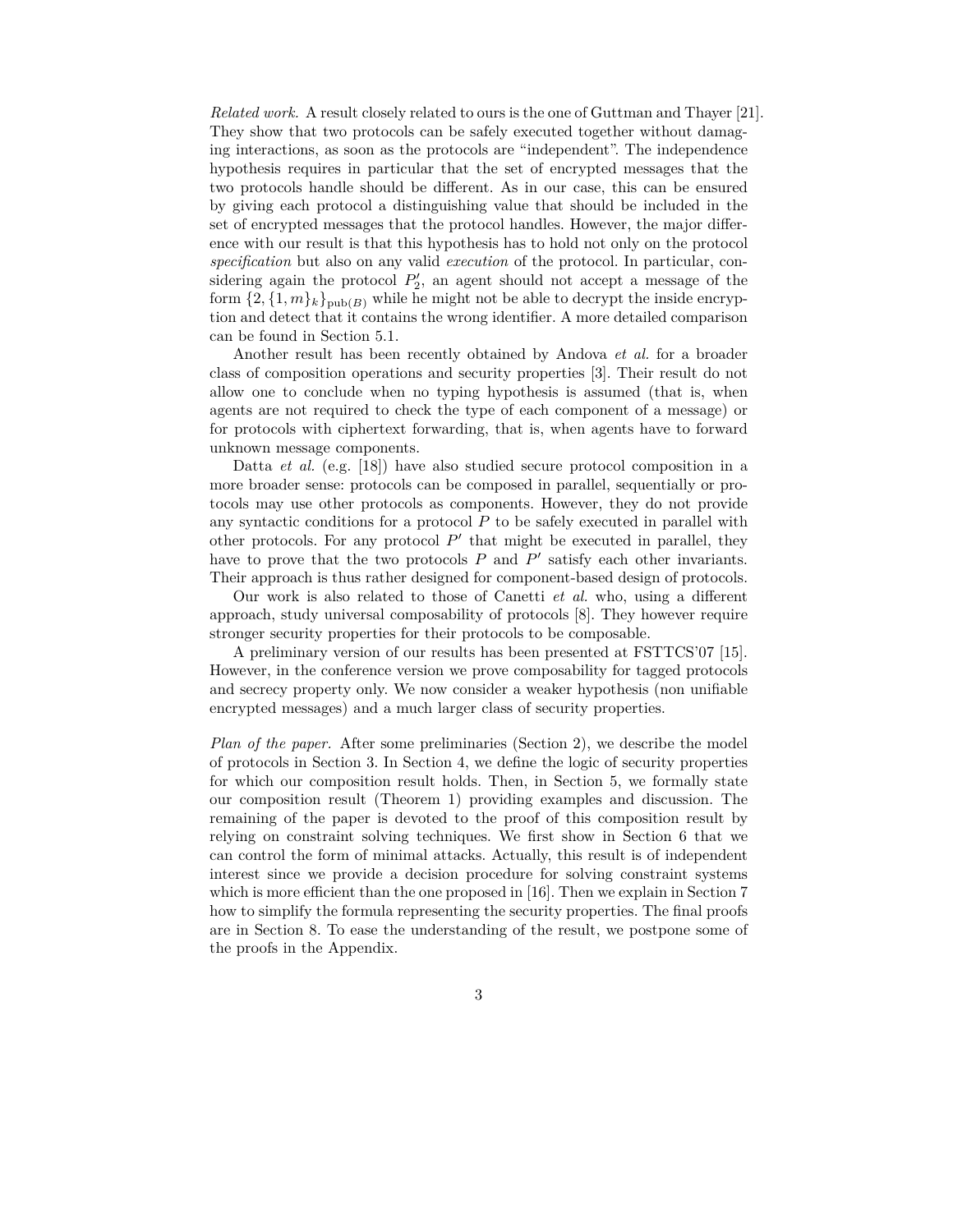# **2 Messages and Intruder Capabilities**

### **2.1 Syntax**

Cryptographic primitives are represented by *function symbols*. More specifically, we consider the *signature*  $\mathcal{F} = \{\text{enc}, \text{enc}, \text{sign}, \langle \rangle, \text{init}, \text{h}, \text{pub}, \text{priv}\}\$ together with arities of the form  $ar(f) = 2$  for the four first symbols and  $ar(f) = 1$  for the three last ones. The symbol init is a special function symbol of arity 0, namely a *constant*. The symbol  $\langle \rangle$  represents the pairing function. The terms enc $(m, k)$  and  $\text{enca}(m, k)$  represent respectively the message m encrypted with the symmetric (resp. asymmetric) key  $k$  whereas the term  $sign(m, k)$  represents the message *m* signed by the key *k*. The function symbol h models a hash function and the terms  $\text{pub}(a)$  and  $\text{priv}(a)$  represent respectively the public and private keys of an agent *a*. We fix an infinite set of *names*  $\mathcal{N} = \{a, b, \ldots\}$  and an infinite set of *variables*  $\mathcal{X} = \{x, y, \dots, X, Y, \dots\}$ . The set of **Terms** is defined inductively by

| $t ::=$ |                  | term                                                                                    |
|---------|------------------|-----------------------------------------------------------------------------------------|
|         | $\boldsymbol{x}$ | variable $x$                                                                            |
|         | init             | special constant init                                                                   |
|         | $\boldsymbol{a}$ | name $a$                                                                                |
|         | f(a)             | application of symbol $f \in \{pub, priv\}$ on a name or init                           |
|         | h(t)             | application of h                                                                        |
|         | $f(t_1, t_2)$    | application of symbol $f \in \{\text{enc}, \text{enca}, \text{sign}, \langle \rangle\}$ |

As usual, we write  $vars(t)$  (resp.  $names(t)$ ) for the set of variables (resp. names) occurring in *t*. A term is *ground* if and only if it has no variables. We write  $St(t)$  for the set of *subterms* of a term *t*. For example, let  $t = \text{enc}(\langle a, b \rangle, k)$ , we have that  $St(t) = \{t, \langle a, b \rangle, a, b, k\}$ . This notion is extended as expected to sets of terms. *Extended names* are names or terms of the form  $\text{pub}(a)$ , priv(*a*). The set of *Extended names* associated to a term *t*, denoted  $n(t)$ , is  $n(t) = names(t) ∪ {pub(t), priv(t) | pub(t) or priv(t) ∈ St(t)}.$  For example, we have that  $n(\text{enc}(a, \text{pub}(b))) = \{a, b, \text{pub}(b), \text{priv}(b)\}\)$ . Substitutions are written  $\sigma = \{x_1 \mapsto t_1, \ldots, x_n \mapsto t_n\}$  with  $dom(\sigma) = \{x_1, \ldots, x_n\}$ . The substitution  $\sigma$  is *closed* if and only if all the  $t_i$  are ground. The application of a substitution  $\sigma$ to a term *t* is written  $\sigma(t)$  or  $t\sigma$ . Two terms  $t_1$  and  $t_2$  are *unifiable* if  $t_1\sigma = t_2\sigma$ for some substitution  $\sigma$ , otherwise there are *non-unifiable*. Lastly, we assume a set  $P$  of predicates together with their arities.

#### **2.2 Intruder capabilities**

The ability of the intruder is modeled by a deduction system described in Figure 1 and corresponds to the usual Dolev-Yao rules. The first line describes the *composition* rules. The two last lines describe the *decomposition* rules and the axiom. Intuitively, these deduction rules say that an intruder can compose messages by pairing, signing, hashing, encrypting messages provided he has the corresponding keys. Conversely, it can decompose messages by projecting or decrypting provided it has the decryption keys. For signatures, the intruder is also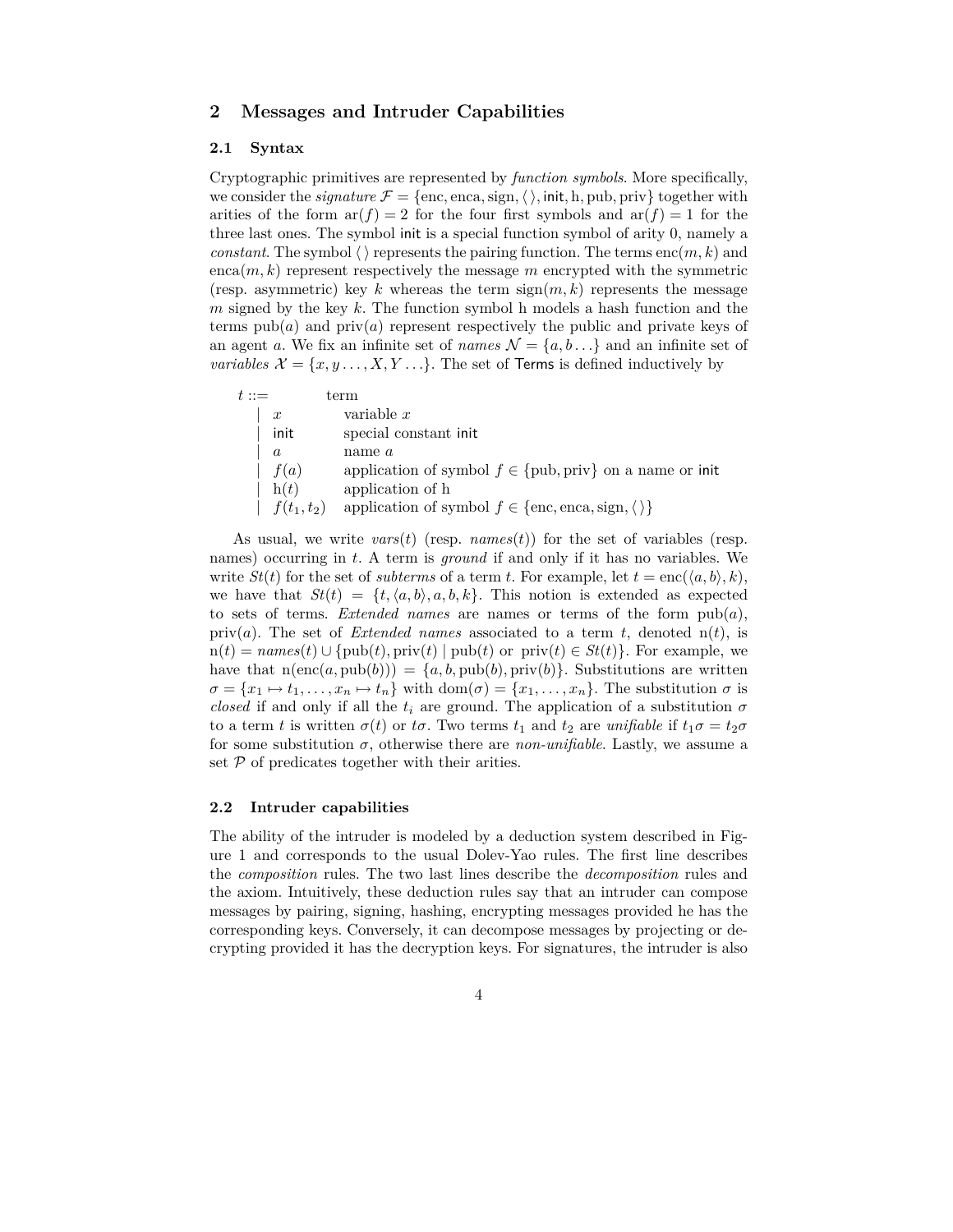| Pairing                         | Signature                          | Hash         | Sym./Asym. encryption                                               |  |
|---------------------------------|------------------------------------|--------------|---------------------------------------------------------------------|--|
| $T \vdash u \quad T \vdash v$   | $T \vdash u \quad T \vdash v$      | $T \vdash u$ | $T \vdash u \quad T \vdash v$                                       |  |
| $T \vdash \langle u, v \rangle$ | $T \vdash \text{sign}(u, v)$       | h(u)         | $\overline{T \vdash f(u, v)}\, f \in \{\text{enc}, \text{enca}\}\,$ |  |
| 1 <sup>st</sup> Projection      | Verification (optional)            |              | Symmetric decryption                                                |  |
| $T \vdash \langle u, v \rangle$ | $T \vdash sign(u, \text{priv}(v))$ |              | $T \vdash \text{enc}(u, v)$ $T \vdash v$                            |  |
| $T \vdash u$                    | $T\vdash u$                        |              | $T \vdash u$                                                        |  |
| 2 <sup>nd</sup> Projection      | Axiom                              |              | Asymmetric decryption                                               |  |
| $T \vdash \langle u, v \rangle$ | $-\hspace{-2.1em}- u\in T$         |              | $T \vdash \text{enca}(u, \text{pub}(v))$ $T \vdash \text{priv}(v)$  |  |
| $T \vdash u$<br>$T \vdash v$    |                                    |              | $T \vdash u$                                                        |  |

**Fig. 1.** Intruder deduction system.

able to *verify* whether a signature  $sign(m, k)$  and a message m match (provided she has the verification key), but this does not give her any new message. That is why this capability is not represented in the deduction system. We also consider an optional rule (Verification)

$$
\frac{T \vdash \text{sign}(u, \text{priv}(v))}{T \vdash u}
$$

that expresses that an intruder can retrieve the whole message from its signature. This property may or may not hold depending on the signature scheme, and that is why this rule is optional. Our results hold in both cases (that is, when the deduction relation *⊢* is defined with or without this rule).

A term *u* is *deducible* from a set of terms *T*, denoted by  $T \vdash u$  if there exists a *proof*, i.e. a tree such that the root is  $T \vdash u$ , the leaves are of the form  $T \vdash v$ with  $v \in T$  (*axiom* rule) and every intermediate node is an instance of one of the rules of the deduction system.

*Example 1.* The term  $\langle k_1, k_2 \rangle$  is deducible from the set  $T_1 = \{\text{enc}(k_1, k_2), k_2\}$ . A proof of  $T_1 \vdash \langle k_1, k_2 \rangle$  is:

$$
\frac{T_1 \vdash \text{enc}(k_1, k_2) \quad T_1 \vdash k_2}{T_1 \vdash k_1} \qquad \qquad T_1 \vdash k_2
$$

$$
T_1 \vdash \langle k_1, k_2 \rangle
$$

# **3 Models for security protocols**

In this section we give a language for specifying protocols and define their execution in the presence of an active adversary.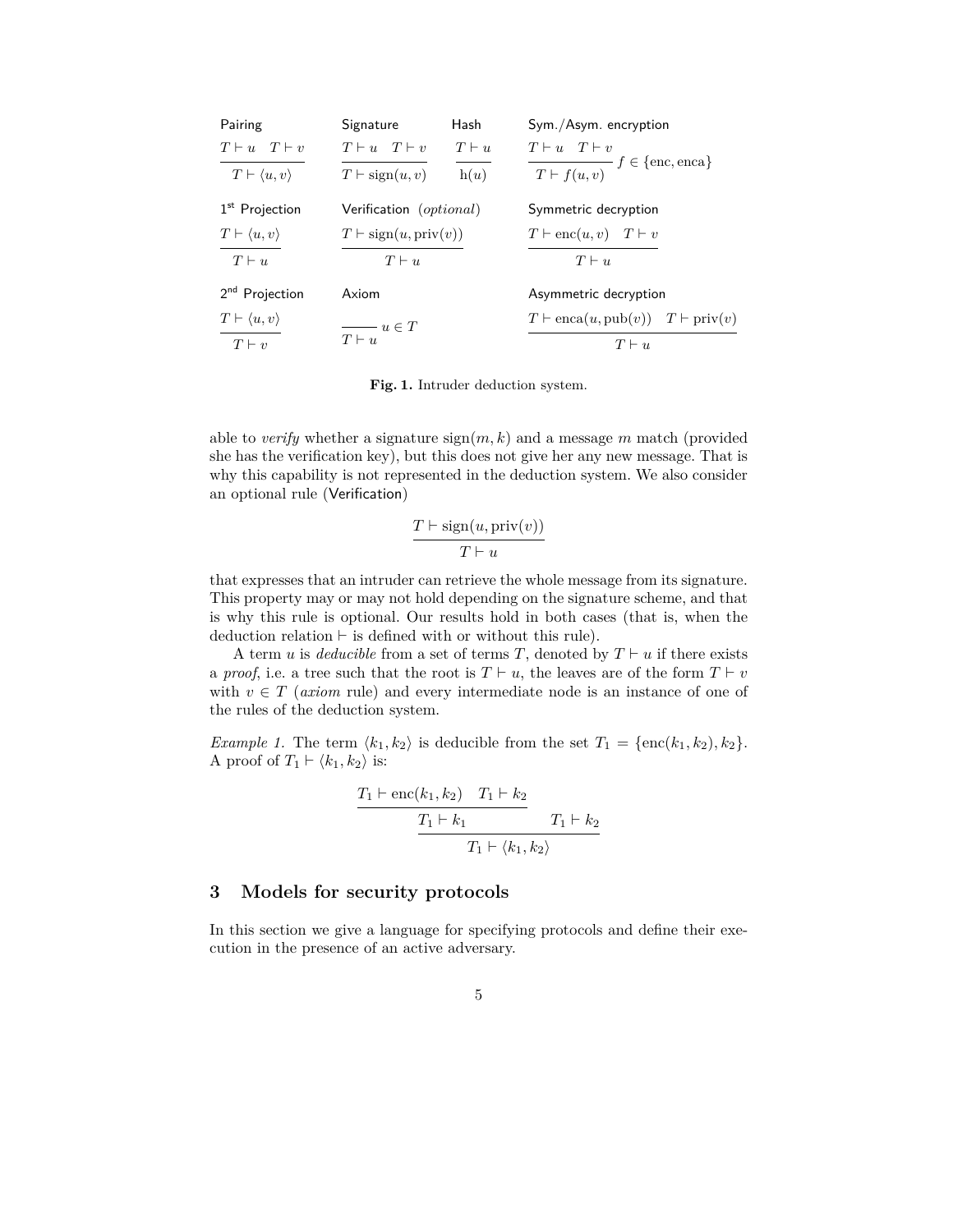#### **3.1 Syntax**

We consider protocols specified in a language allowing parties to exchange messages built from identities and randomly generated nonces using public key, symmetric encryption and digital signatures. The individual behavior of each protocol participant is defined by a *role* describing a sequence of *events*. The main events we consider are *communication events* (i.e. message receptions and message transmissions) and *new events* to model random numbers generation. To be able to specify a large class of security properties (a logic of properties is given in Section 4), we also consider *status events*. Those events are issued by participant to denote their current state in the execution of a protocol role.

**Definition 1 (event).** *An* event *is one of the following:*

- **–** *a* communication event*, i.e. a message reception, denoted by* rcv(*m*) *or a message transmission, denoted by* snd(*m*)*, where m is a term; or*
- **–** *a* new event*, denoted by* new *X where X is a variable; or*
- $-$  *a* status event *of the form*  $P(t_1, \ldots, t_n)$  *where each*  $t_i$  *is a term (not necessarily ground) and*  $P \in \mathcal{P}$  *is a predicate symbol of arity n.*

Typically status events give information about the state of the principal. For instance, we will consider a status event that indicates that the principal has started or finished an execution. The set of variables of an event is defined as expected, considering all the terms occurring in the event's specification.

**Definition 2 (roles).** *A role is a finite sequence of events* e1*, . . . ,* e*<sup>ℓ</sup> such that*

- *1. for any sent or status event*  $e_i$ , *for any variable*  $x \in vars(e_i)$ *, we have that*  $x \in \bigcup_{1 \leq j < i} vars(e_j)$ *, and*
- *2. a variable occurring in a new event does not appear previously in the sequence.*

*The* length *of a role is the number of events in its sequence.*

We denote by Roles the set of roles. A *k*-party protocol is given by *k* such a role. More formally, a *k-party protocol* is a mapping  $\Pi : [k] \rightarrow$  Roles, where  $[k] = \{1, 2, \ldots, k\}$ . The condition stated in Definition 2 ensures that each variable which appears in a sent or status event is either a nonce or has been introduced in a previously received message. The set of variables, names or extended names of a protocol is defined as expected, considering all the terms occurring in the role's specification.

The *composition* of two protocols  $\Pi_1$  and  $\Pi_2$ , denoted by  $\Pi_1 \mid \Pi_2$  is simply the protocol obtained by the union of the roles of  $\Pi_1$  and  $\Pi_2$ . If  $\Pi_1 : [k_1] \to \mathsf{Roles}$ and  $\Pi_2 : [k_2] \to \text{Roles}, \text{ then } \Pi = \Pi_1 | \Pi_2 : [k_1 + k_2] \to \text{Roles with } \Pi(i) = \Pi_1(i)$ for any  $1 \le i \le k_1$  and  $\Pi(k_1 + i) = \Pi_2(i)$  for any  $1 \le i \le k_2$ .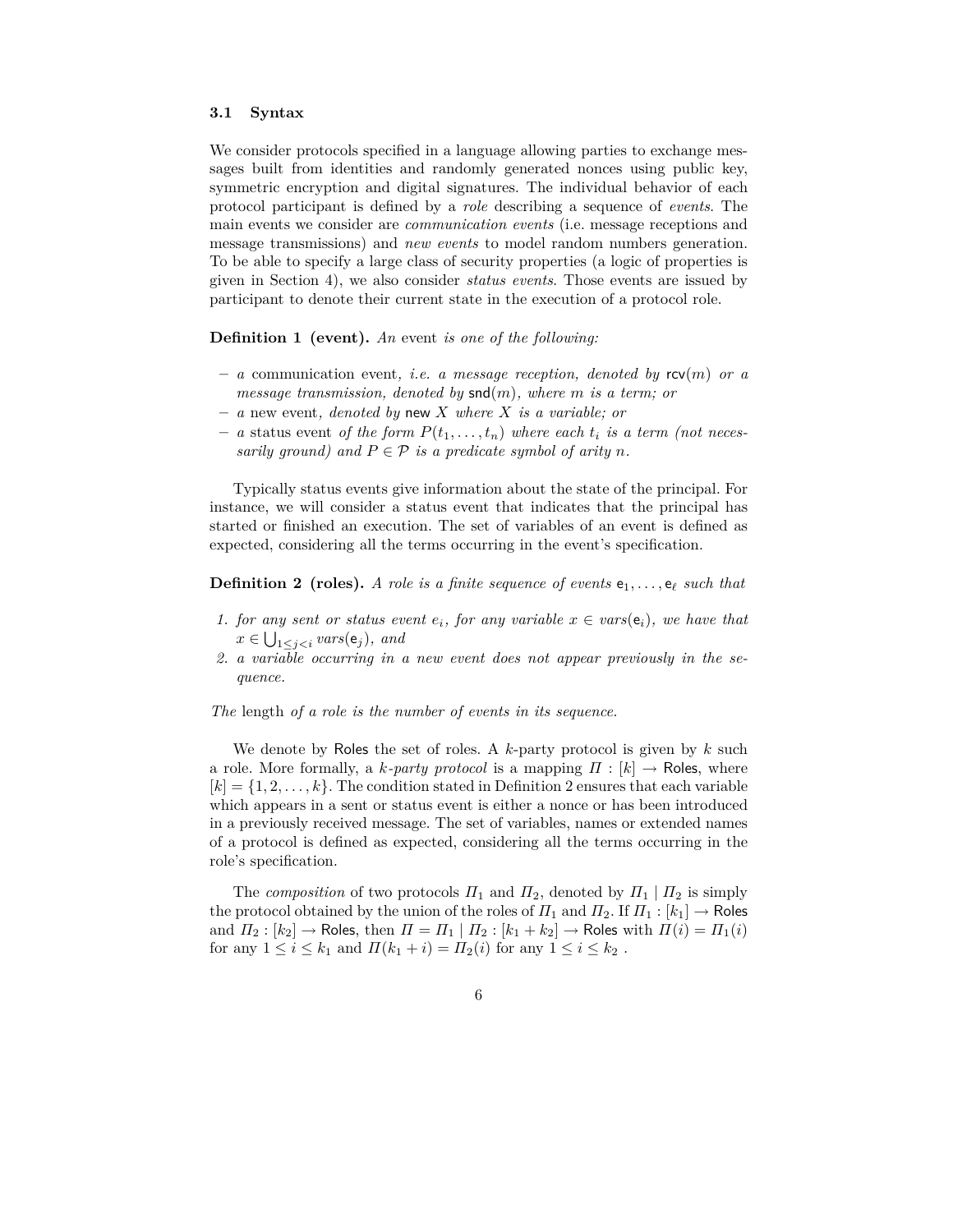*Example 2.* Consider the famous Needham-Schroeder protocol [28].

$$
A \rightarrow B: \{N_a, A\}_{\text{pub}(B)}
$$
  

$$
B \rightarrow A: \{N_a, N_b\}_{\text{pub}(A)}
$$
  

$$
A \rightarrow B: \{N_b\}_{\text{pub}(B)}
$$

The agent *A* sends to *B* his name and a fresh nonce (a randomly generated value) encrypted with the public key of *B*. The agent *B* answers by copying *A*'s nonce and adds a fresh nonce *NB*, encrypted by *A*'s public key. The agent *A* acknowledges by forwarding *B*'s nonce encrypted by *B*'s public key. For instance, let *a*, *b*, and *c* be three agent names. The role  $\Pi(1)$  corresponding to the first participant played by *a* talking to *c* and the role  $\Pi(2)$  corresponding to the second participant played by *b* with *a* are described below.

| $\Pi(1) := \text{new } X;$                                             | $\Pi(2) := \text{rcv}(\text{enca}(\langle y, a \rangle, \text{pub}(b)))$ ; |  |
|------------------------------------------------------------------------|----------------------------------------------------------------------------|--|
| $\mathsf{snd}(\mathsf{enca}(\langle X, a \rangle, \mathsf{pub}(c)))$ ; | new $Y:$                                                                   |  |
| $rcv(enca(\langle X, x \rangle, \text{pub}(a)));$                      | $\mathsf{snd}(\text{enca}(\langle y, Y \rangle, \text{pub}(a)))$ ;         |  |
| $\mathsf{snd}(\text{enca}(x, \text{pub}(c)))$ .                        | rcv(enca(Y, pub(b))).                                                      |  |

Note that, since our definition of role is not parametric, we have also to consider a role corresponding to the first participant played by *a* talking to *b* for example. If more agent identities need to be considered, then the corresponding roles should be added to the protocol. It has been shown however that two agents are sufficient (one honest and one dishonest) for proving security properties such as those we consider in this paper [12]. In this example, we chose to not use status event. Actually, they are meaningful to specify the security properties and have no real interest for the description of the protocol itself. We will illustrate the usefulness of status events in Section 4.

Clearly, not all protocols written using the syntax above are meaningful. In particular, some of them might not be *executable*. For instance, a *k*-party protocol where  $\Pi(1) := \text{rcv}(h(x));$  snd(*x*) is not executable since an agent is not able to extract the content of a hash. A precise definition of executability is not relevant for our result. We use instead a weaker hypothesis (see Theorem 1, Condition 2). In particular, our combination result also holds for non executable protocols such as the one given above.

# **3.2 Semantics**

We start with the description of the execution model of the protocol in the presence of an active attacker. The model we consider is rather standard. The parties in the system execute a (potentially unbounded) number of protocol sessions with each other. A role may be executed in several sessions, using different nonces at each session. Moreover, since the adversary may block, redirect and send new messages, all the sessions might be interleaved in many ways. This is captured by the notion of *scenario*.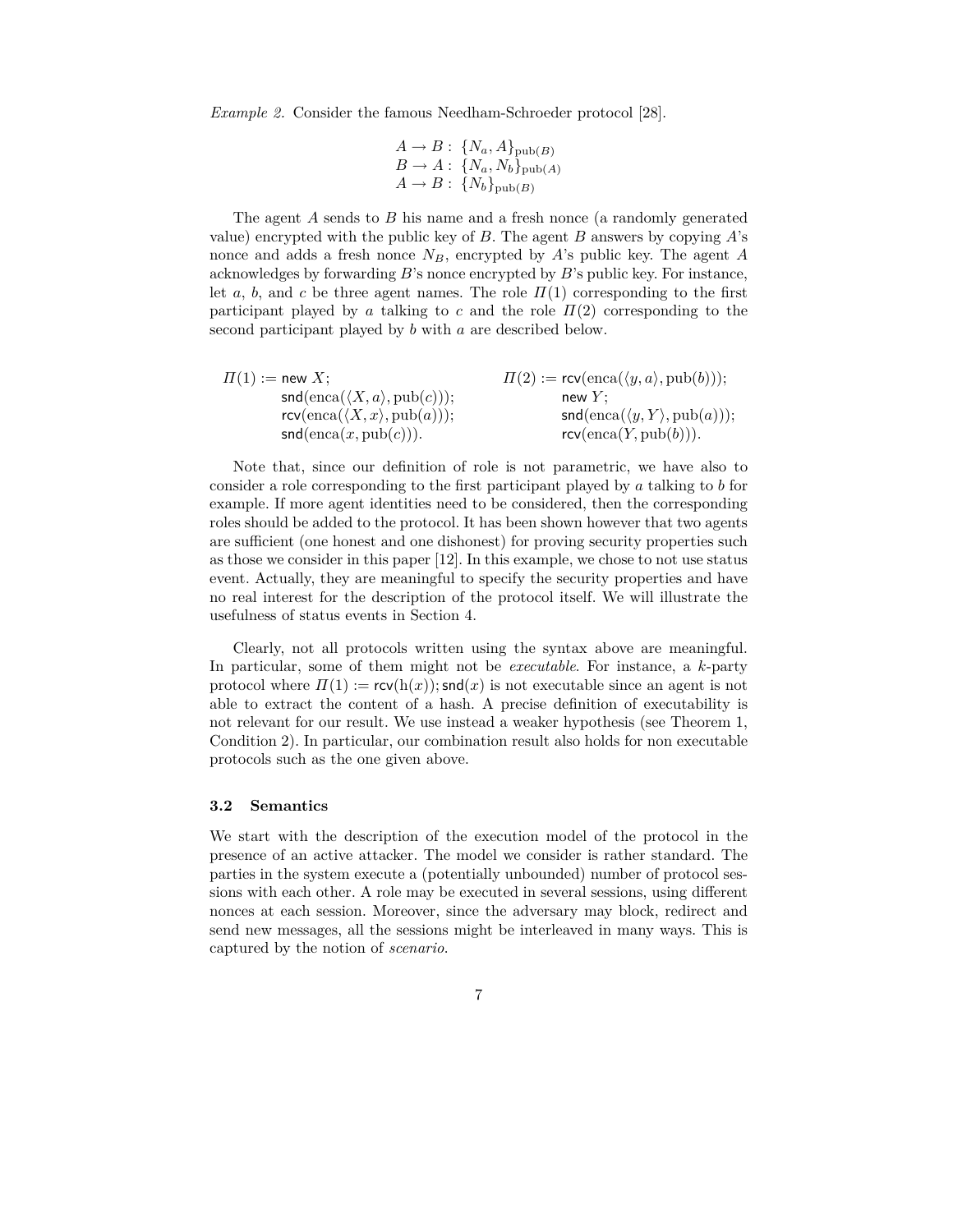**Definition 3 (scenario).** *A* scenario for a protocol  $\Pi : [k] \rightarrow \text{Roles}$  *is a sequence*  $\mathsf{sc} = (r_1, s_1) \cdots (r_n, s_n)$  *such that*  $1 \leq r_i \leq k$ ,  $s_i \in \mathbb{N}$ , the number of *identical occurrences of a pair* (*r, s*) *is smaller than the length of the role r, and whenever*  $s_i = s_j$  *then*  $r_i = r_j$ *.* 

The numbers  $r_i$  and  $s_i$  represent respectively the involved role and the session number. An occurrence of  $(r, s)$  in sc means that the role r of session *s* executes its next action. The condition on the number of occurrences of a pair ensures that such an action is always available. The last condition ensures that a session number is not reused on other roles.

Let  $\Pi = \Pi_1 | \Pi_2$  be a protocol obtained by composition of  $\Pi_1$  and  $\Pi_2$  and let sc be a scenario for *Π*. The scenario  $\mathsf{sc}|_{\Pi_1}$  is simply the sequence obtained from sc by removing any element  $(r, s)$  where  $r$  is a role of  $\Pi_2$ .

Given a protocol  $\Pi$  and a scenario sc, we can define the symbolic trace, i.e. a sequence of events, associated to *Π* and sc. It corresponds to the sequence of events in the order defined by the scenario. Variables occurring in new events are instantiated by fresh names while the other variables are left unchanged. This symbolic trace represents a potentially infinite number of concrete traces. Intuitively, the variables can be instantiated in potentially infinite ways, depending on the messages sent by the intruder. A trace is say *ground* if it contains no variable.

**Definition 4 (symbolic trace associated to** *Π* **and** sc**).** *Given a scenario*  $\mathbf{s} = (r_1, s_1) \cdots (r_n, s_n)$  *for a k-party protocol*  $\Pi$ *, the symbolic trace tr* =  $\mathbf{e}_1, \ldots, \mathbf{e}_\ell$ associated to so *is defined as follows. Let*  $\Pi(j) = e_1^j, \ldots, e_{k_j}^j$  for  $1 \leq j \leq k$ . Let  $p_i = #\{(r_j, s_j) \in \textbf{sc} \mid j \leq i, s_j = s_i\}, i.e.$  the number of previous occurrences in sc of the session  $s_i$ . We have  $p_i \leq k_{r_i}$  and  $e_i = e_{p_i}^{r_i} \sigma_{r_i, s_i}$  where

- $-$  dom $(\sigma_{r,s}) = \{vars(\mathbf{e}_i^r) \mid 1 \leq i \leq k_r \text{ and } \mathbf{e}_i^r \text{ is a new or a received event}\}, i.e.$ *variables occurring in*  $\Pi(r)$ ,
- $\sigma_{r,s}(X) = n_{X,s}$  if  $X \in \{Y \mid 1 \leq i \leq k_r \text{ and } e_i^r = \text{new } Y\}$ , where  $n_{X,s}$  is a *name.*
- $-\sigma_{r,s}(x) = x_s$  *otherwise, where*  $x_s$  *is a variable.*

We assume that the names  $n_{x,s}$  and the variables  $x_s$  are fresh, that is, they are *supposed not to occur in any other protocol or security formula.*

*Example 3.* Consider again the Needham-Schroeder protocol. Let  $\Pi(1)$  and  $\Pi(2)$ be the two roles introduced in Example 2. Let *s*<sup>1</sup> and *s*<sup>2</sup> be two sessions numbers  $(s_1 \neq s_2)$  and  $\mathsf{sc} = (1, s_1)(1, s_1)(2, s_2)(2, s_2)(2, s_2)(1, s_1)(1, s_1)$ . This is the scenario allowing us to retrieve the famous attack due to Lowe [23]. The symbolic trace associated to  $\Pi$  and sc is given below:

 $\mathsf{tr} = \mathsf{new} \ n_{X, s_1}; \ \mathsf{snd}(\text{enca}(\langle n_{X, s_1}, a \rangle, \text{pub}(c)));$  $\textsf{rcv}(\text{enca}(\langle y_{s_2},a\rangle,\text{pub}(b)));$  new  $n_{Y,s_2};$   $\textsf{snd}(\text{enca}(\langle y_{s_2},n_{Y,s_2}\rangle,\text{pub}(a)));$  $\mathsf{rcv}(\text{enca}(\langle n_{X,s_1}, x_{s_1}\rangle, \text{pub}(a)))$ ;  $\mathsf{snd}(\text{enca}(x_{s_1}, \text{pub}(c)))$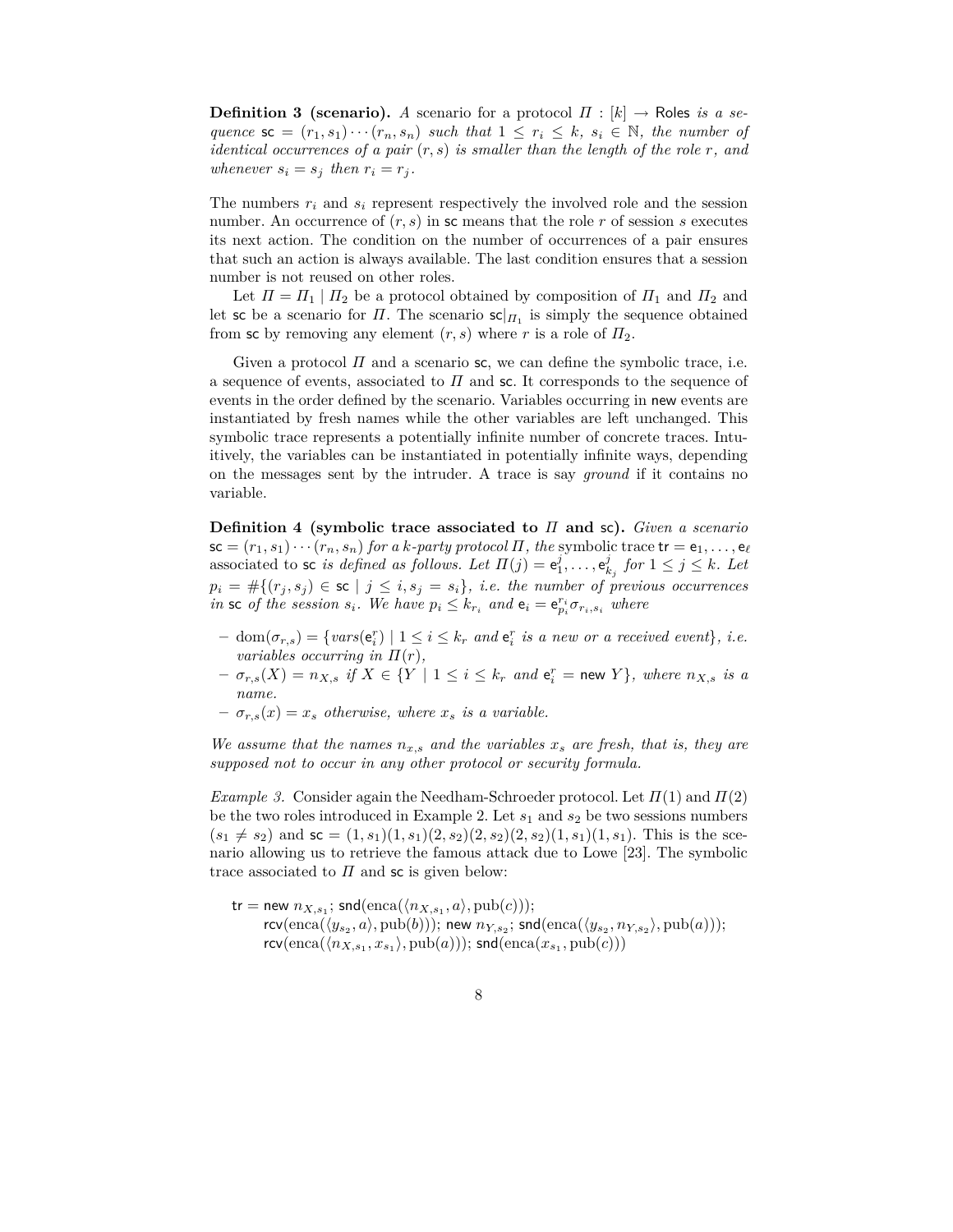Appending an event e to a trace tr is written tr; e. The function length has the usual meaning:  $length($ ] = 0 and length(tr; e) = 1 + length(tr). The prefix trace consisting of the first *i* events is denoted as  $\mathsf{tr}_i$ , with  $\mathsf{tr}_0 = [$  and  $\mathsf{tr}_n = \mathsf{tr}$ when  $n \geq$  length(tr).

**Definition 5 (knowledge of a trace** tr**).** *Let* tr *be a trace. The knowledge of* tr *is the set of terms given by*  $K(tr) = \{init\} \cup \{u \mid \text{snd}(u) \in tr\}.$ 

An *execution trace* is an instance of a such a symbolic trace. As usual, we are only interested in *valid* execution traces - those traces where the attacker only sends messages that he can compute from his knowledge and the messages he has seen on the network.

**Definition 6 (valid execution trace).** *Let T*<sup>0</sup> *be a finite set of ground terms* (intuitively  $T_0$  represents the initial knowledge of the attacker). A ground ex*ecution trace*  $\mathsf{tr} = \mathsf{e}_1, \ldots, \mathsf{e}_{\ell}$  *is* valid *w.r.t.*  $T_0$  *if for all*  $1 \leq i \leq \ell$ *, whenever*  $e_i = rev(m)$ *, we have that*  $T_0 \cup K(tr_i) \vdash m$ *.* 

*Example 4.* Let  $T_0 = \{\text{init}, a, b, c, \text{pub}(a), \text{pub}(b), \text{pub}(c), \text{priv}(c)\}.$  Let tr be the symbolic trace described in Example 3 and  $\sigma = \{y_{s_2} \mapsto n_{X,s_1}, x_{s_1} \mapsto n_{Y,s_2}\}.$ The trace tr $\sigma$  is valid w.r.t.  $T_0$ . Indeed, we have that

 $-T_1 \stackrel{\text{def}}{=} T_0$ , enca( $\langle n_{X,s_1}, a \rangle$ , pub $(c)$ )  $⊢$  enca( $\langle n_{X,s_1}, a \rangle$ , pub $(b)$ ), and  $- T_1$ , enca( $\langle n_{X,s_1}, n_{Y,s_2} \rangle$ , pub(*a*))  $\vdash$  enca( $\langle n_{X,s_1}, n_{Y,s_2} \rangle$ , pub(*a*)).

In the next section, we define what it means for a protocol to satisfy a security property. We introduce a logic for properties that encompasses classical properties like secrecy and authentication.

# **4 Security Properties**

In this section, we review a logic, called PS-LTL, for specifying security properties. This logic is actually a (syntactic) fragment of the logic proposed in [14]. The logic is based on linear temporal logic (LTL) with pure-past operators. PS-LTL provides adequate flexibility, allowing one to specify several security properties like secrecy and different forms of authentication among them aliveness, weak agreement and non-injective agreement. Its semantics is defined as usual on execution traces.

#### **4.1 PS-LTL: Syntax and Semantics**

Compared to [14], we split off the status events (defined with predicates) from the communication events (send, received or new events). Indeed, the first kind of events are used to specify security properties while the others are internal events describing the execution of the protocol. The temporal operators should only concern status events. That is why we divided the logic into two layers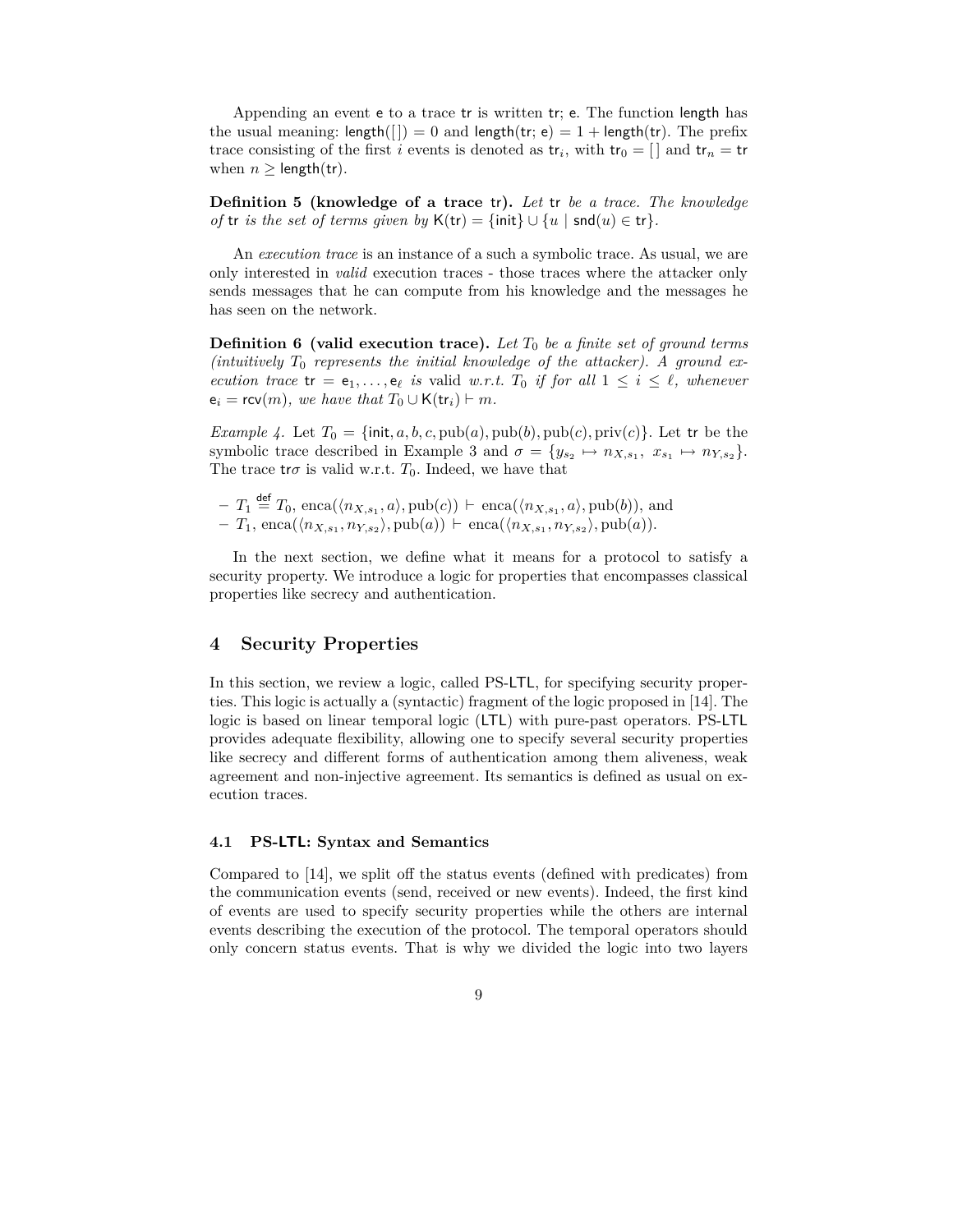and (slightly) change the semantics accordingly. The first layer consists in formula made up from status event, temporal operators and the classical  $\neg$ ,  $\neg$ ,  $\wedge$ ,  $\wedge$ ,  $\exists$ , and *∀* logical operators. The second layer consists in formula made up from the first layer, the special predicate learn and the classical  $\neg$ ,  $\vee$ ,  $\wedge$ ,  $\exists$ , and  $\forall$  logical operators.

**Definition 7 (PS-LTL formula).** *A PS-LTL formula*  $\phi$ *, is defined by the following grammar:*

$$
\psi, \psi_i := \text{true} \mid P(t_1, \dots, t_n) \mid \neg \psi \mid \psi_1 \land \psi_2 \mid \psi_1 \lor \psi_2 \mid Y\psi \mid \psi_1 \land \psi_2 \mid \exists x. \psi \mid \forall x. \psi
$$
  

$$
\phi, \phi_i := \psi \mid \text{learn}(m) \mid \neg \phi \mid \phi_1 \land \phi_2 \mid \phi_1 \lor \phi_2 \mid \exists x. \phi \mid \forall x. \phi
$$

*where the ti's and m are terms (not necessarily ground)*

Standard formulas true,  $\neg \phi$ ,  $\phi \wedge \phi$  and  $\phi \vee \phi$  carry the usual meaning. The formula learn(*m*) states that the attacker knows the term *m* whereas  $P(t_1, \ldots, t_n)$ is a status event. The formula  $Y\psi$  means that 'yesterday  $\psi$  held', while  $\psi_1 S \psi_2$ means that  $\psi_1$  held *ever since* a moment in which  $\psi_2$  held'. When *x* is a variable, we write  $\exists x.\phi$  and  $\forall x.\phi$  to bind x in  $\phi$ , with the quantifiers carrying the usual meaning. Other operators can be represented using the above defined operators. The abbreviations false and  $\Rightarrow$  are defined by false  $\stackrel{\text{def}}{=}$   $\neg$ true and  $\phi_1 \Rightarrow \phi_2 \stackrel{\text{def}}{=}$  $\neg \phi_1 \lor \phi_2$ . We also used  $\Box \psi$  as a shortland for true S  $\psi$ .

In the sequel, we assume that PS-LTL formulas are *closed*, i.e. they contain no free variables, and that each variable is quantified at most once (this can be easily ensured by using renaming). We also assume that the variables occurring in a formula  $\phi$  are disjoint from the variables occurring in the considered execution trace tr. Given a trace tr, we denote by  $\overline{tr}$  the sequence of status events obtained by removing from tr all the communication and new events. PS-LTL formulas are interpreted at some position along a trace as stated in Definition 8.

**Definition 8 (concrete validity).** *Let φ be a closed PS-*LTL *formula,* tr *be a ground execution trace and T*<sup>0</sup> *be a finite set of ground terms. We define*  $\langle \text{tr}, T_0 \rangle \models \phi \text{ as:}$ 

 $\langle \text{tr}, T_0 \rangle \models \text{true}$  $\langle$ tr,  $T_0 \rangle$   $\models$  learn $(m)$  *iff*  $T_0$  ∪ K(tr)∪ *⊢ m*  $\langle \text{tr}, T_0 \rangle \models \neg \phi$  *iff*  $\langle \text{tr}, T_0 \rangle \not\models \phi$  $\langle \text{tr}, T_0 \rangle \models \phi_1 \land \phi_2$  *iff*  $\langle \text{tr}, T_0 \rangle \models \phi_1$  *and*  $\langle \text{tr}, T_0 \rangle \models \phi_2$  $\langle \text{tr}, T_0 \rangle \models \phi_1 \lor \phi_2$  *iff*  $\langle \text{tr}, T_0 \rangle \models \phi_1$  *or*  $\langle \text{tr}, T_0 \rangle \models \phi_2$  $\langle \text{tr}, T_0 \rangle \models \exists x.\phi$  *iff*  $\exists t \in \text{Terms } such that \langle \text{tr}, T_0 \rangle \models \phi[x \mapsto t]$  $\langle \text{tr}, T_0 \rangle \models \forall x.\phi$  *iff*  $\forall t \in \text{Terms we have that } \langle \text{tr}, T_0 \rangle \models \phi[x \mapsto t]$ 

*For the temporal formulas, only the status events are meaningful.*

$$
\langle tr, T_0 \rangle \models P(t_1, \dots, t_n) \quad \text{iff} \quad \overline{tr} = tr'; \quad P(t_1, \dots, t_n)
$$
\n
$$
\langle tr, T_0 \rangle \models Y \psi \qquad \text{iff} \quad \overline{tr} = tr'; \quad \text{and} \quad \langle tr', T_0 \rangle \models \psi
$$
\n
$$
\langle tr, T_0 \rangle \models \psi_1 \le \psi_2 \qquad \text{iff} \quad \exists i \in [0, \text{length}(\overline{tr})] \quad \text{such that}
$$
\n
$$
-\langle \overline{tr}_i, T_0 \rangle \models \psi_2, \text{and}
$$
\n
$$
-\forall j \in [i+1, \text{length}(\overline{tr})], \quad \text{we have } \langle \overline{tr}_j, T_0 \rangle \models \psi_1
$$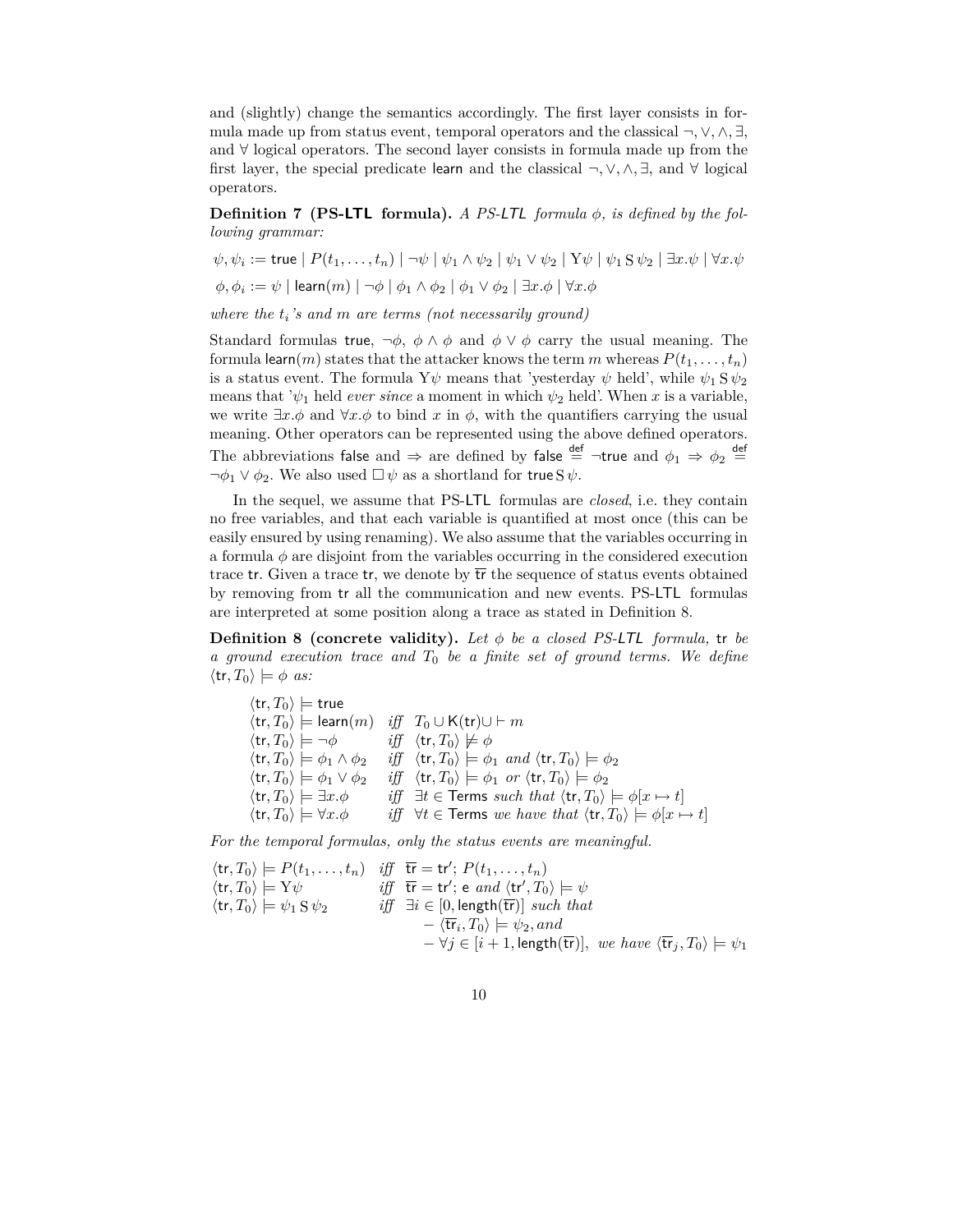We now define the subset of PS-LTL formulas, namely PS-LTL<sup>-</sup>, over which our composition result holds. We say a PS-LTL formula is *quantifier-free* if it does not contain any quantifier (neither *∃*, nor *∀*). We will only consider security formulas of the form  $\forall x_1, \ldots, \forall x_n. \phi'$  where  $\phi'$  is quantifier-free. Note that, this means that the attack formulas we consider are those of the form *∃x*1*, . . . , ∃xn.¬φ ′* . We also need to control the occurrences of learn(*m*). We say that a formula  $\phi$  is *positive* (resp. *negative*) if every occurrence of learn $(m)$  in  $\phi$ appears under an even (resp. odd) number of negations. This restriction allows us to avoid negated deducibility constraints.

**Definition 9 (PS-LTL<sup>+</sup>, PS-LTL<sup>-</sup>).** We say that  $\phi$  is a universal negative formula *(resp.* existential positive formula*)* if  $\phi$  is of the form  $\forall x_1, \ldots, \forall x_n, \phi'$ *(resp.*  $\exists x_1 \ldots \exists x_n \ldotp \phi'$ ) where  $\phi'$  is quantifier-free and negative (resp. positive). *We denote by PS-*LTL*- (resp. PS-*LTL*+) such a fragment.*

In the remainder, we consider universal negative security formulas (PS-LTL-fragment), i.e. existential positive attack formulas (PS-LTL+fragment).

**Definition 10**  $(\Pi \models \phi)$ . Let  $\phi$  be a closed PS-LTL formula, tr be a symbolic *trace and*  $T_0$  *be a set of ground terms. We say that*  $\langle \text{tr}, T_0 \rangle \models \phi$  *if*  $\langle \text{tr}\sigma, T_0 \rangle \models \phi$ *for every substitution σ such that* tr*σ is a valid execution trace.*

*Let*  $\Pi$  *be a protocol and*  $T_0$  *be a set of ground terms. We say that*  $\Pi \models \phi$ *w.r.t.*  $T_0$ , if  $\langle \text{tr}, T_0 \rangle \models \phi$  *for all symbolic trace* tr *associated to some scenario*  $of$  $\Pi$ *.* 

#### **4.2 Writing Security Properties with PS-LTL**

In this section, we show how to specify several security properties in PS-LTL<sup>-</sup>. We illustrate this with the Needham-Schroeder protocol presented in Example 2.

**Secrecy.** We can easily specify the standard notion of secrecy, which is the inability of an attacker to obtain the value of the secret. The secrecy of a long-term key, e.g.  $\text{priv}(a)$ , can be checked by the PS-LTL<sup>-</sup> formula  $\neg$ learn( $\text{priv}(a)$ ). We can also express the secrecy of a nonce, e.g. the nonce generated by *b* for *a* in the role  $\Pi(2)$  described in Example 2. For this, we have to introduce a status event, say nonce. Thus, we modify the role of  $\Pi(2)$  by adding the status event nonce(*Y*) just after the event new *Y*. We obtain the two following roles:

| $\Pi(1) := \text{new } X;$                                             | $\Pi(2) := \text{rcv}(\text{enca}(\langle y, a \rangle, \text{pub}(b)))$ ; |
|------------------------------------------------------------------------|----------------------------------------------------------------------------|
| $\mathsf{snd}(\mathsf{enca}(\langle X, a \rangle, \mathsf{pub}(c)))$ ; | new $Y$ :                                                                  |
|                                                                        | $\mathsf{none}(Y)$ ;                                                       |
| $rcv(enca(\langle X, x \rangle, \text{pub}(a)));$                      | $\mathsf{snd}(\text{enca}(\langle y, Y \rangle, \text{pub}(a)))$ ;         |
| $\mathsf{snd}(\text{enca}(x, \text{pub}(c)))$ .                        | rcv(enca(Y, pub(b))).                                                      |

Thus, now, we can require that the nonces generated by *b* for *a* has to be kept secret. This can be done by the following PS-LTL-formula

$$
\forall x. \left(\Box \operatorname{none}(x)\right) \Rightarrow \neg \operatorname{learn}(x).
$$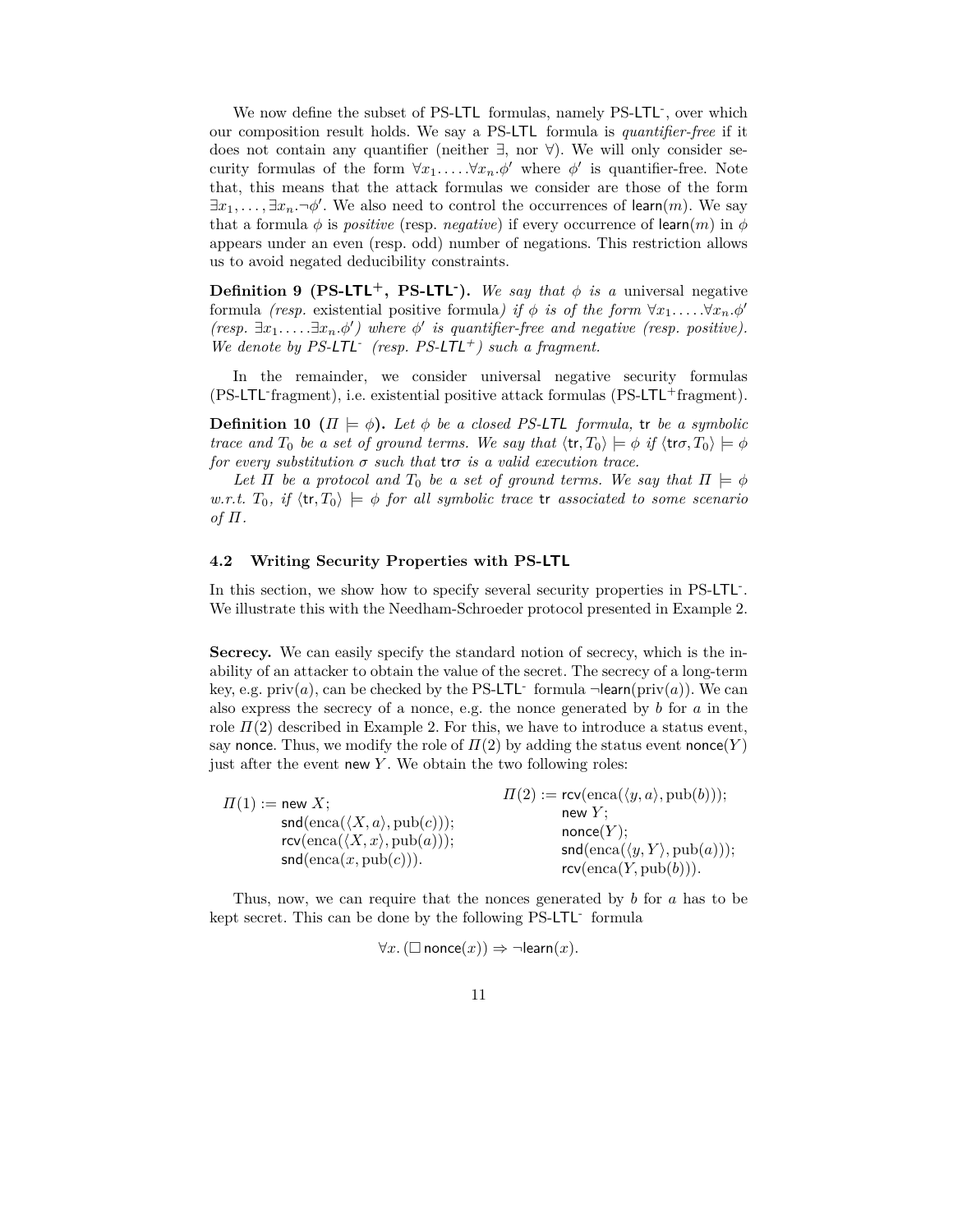Consider the trace tr*′* obtained from tr (described in Example 3) by inserting the status event nonce( $n_{Y,s_2}$ ) just after the event new  $n_{Y,s_2}$ , i.e.

$$
\mathsf{tr}' = \text{new } n_{X,s_1}; \, \text{snd}(\text{enca}(\langle n_{X,s_1}, a \rangle, \text{pub}(c))); \, \text{rcv}(\text{enca}(\langle y_{s_2}, a \rangle, \text{pub}(b))); \\ \text{new } n_{Y,s_2}; \, \text{none}(n_{Y,s_2}); \, \text{snd}(\text{enca}(\langle y_{s_2}, n_{Y,s_2} \rangle, \text{pub}(a))); \\ \text{rcv}(\text{enca}(\langle n_{X,s_1}, x_{s_1} \rangle, \text{pub}(a))); \, \text{snd}(\text{enca}(x_{s_1}, \text{pub}(c)))
$$

Consider the substitution  $\sigma$  and the set of ground terms  $T_0$  given in Example 4. We have that  $\langle \text{tr}\sigma, T_0 \rangle \models \exists x. (\Box \text{none}(x)) \land \text{learn}(x)$ . It is indeed easy to see that  $\langle \text{tr}\sigma, T_0 \rangle \models (\Box \text{ nonce}(n_{Y,s_2}))$ , and  $\langle \text{tr}\sigma, T_0 \rangle \models \text{learn}(n_{Y,s_2})$ . This means that the protocol  $\Pi$  (modified version) does not satisfies the secrecy property stated above.

We also cover various form of authentication except injective agreement, which would require counting events in a trace. This would require an extension of the logic.

**Aliveness.** This property is the weakest form of authentication in Lowe's hierarchy [25].

A protocol satisfies *aliveness* if, whenever an honest agent completes a run of the protocol, apparently with another honest agent *B*, then *B* has previously run the protocol.

Note that *B* may not necessarily have believed that he was running the protocol with *A*. Also, *B* may not have been running the protocol *recently*. The aliveness of principal *B* to initiator *A* can be specified in our formalism. First, we have to consider two status events start and end. We insert them at the beginning and at the end of each role respectively. For instance, in  $\Pi(1)$ , we insert start(*a*) at the beginning and  $\text{end}(a, c)$  at the end. This expresses the fact that the role is executed by *a* with *c*. We insert start(*b*) and end(*b*, *a*) in  $\Pi(2)$ . Now, the aliveness property can be specified as follows:

 $(\text{end}(a, b) \Rightarrow \Box$  start $(b)$ )  $\land$   $(\text{end}(b, a) \Rightarrow \Box$  start $(a)$ )

This corresponds to the fact that the property  $end(x, y) \Rightarrow start(y)$  has to be satisfied when *x* and *y* are both honest agents. For the Needham-Schroeder public-key protocol, the aliveness property is satisfied.

**Weak agreement.** Weak agreement is slightly stronger than aliveness.

A protocol guarantees *weak agreement* if, whenever an honest agent completes a run of the protocol, apparently with another honest agent *B*, then *B* has previously been running the protocol, apparently with *A*.

The weak agreement property can also been expressed in our formalism. We have again to add status events start and end in our specification. However, the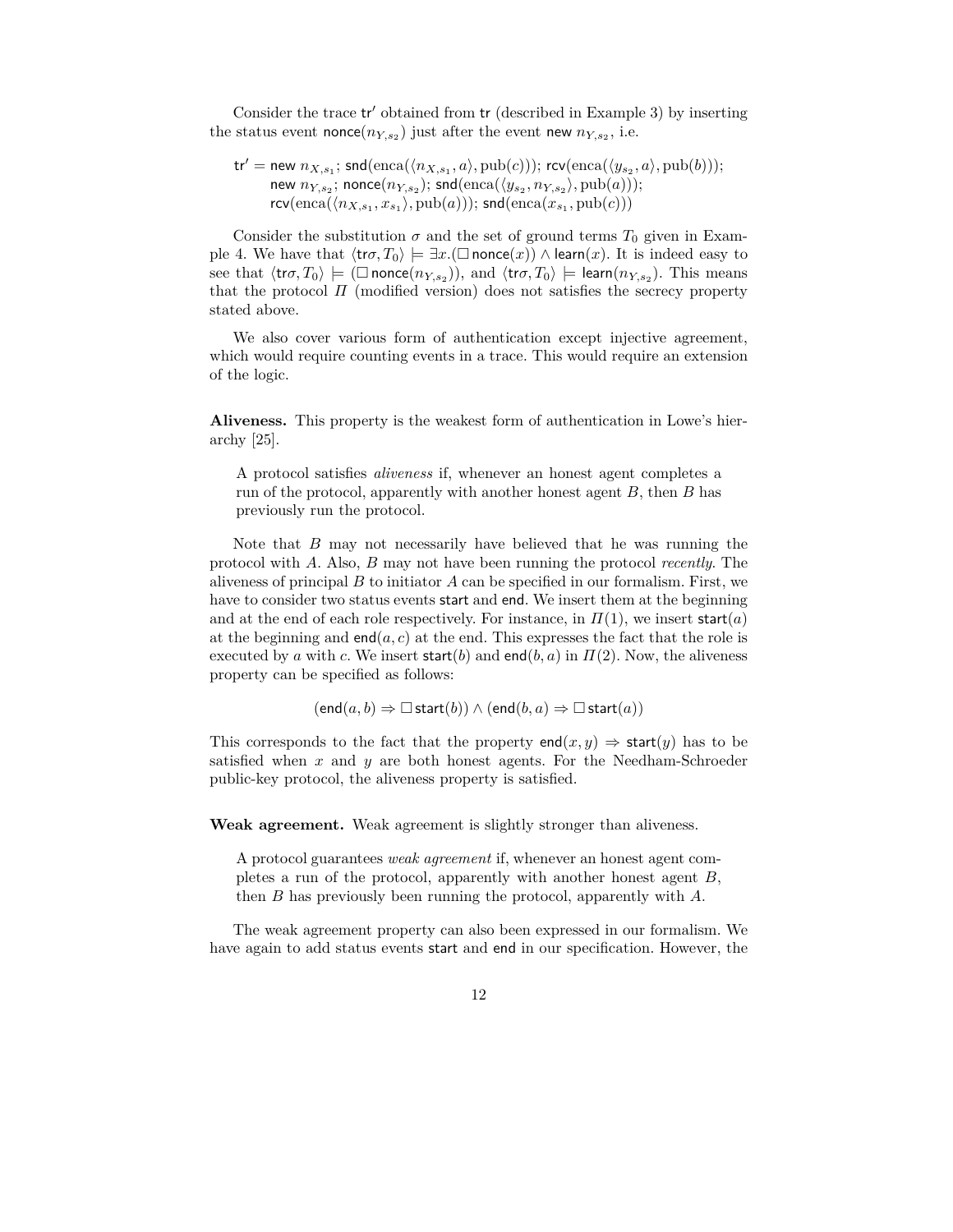predicate start will have also two parameters: start(*a, c*) expresses the fact that *a* has started a session with *c*. Now, the weak agreement property can be specified as follows:

$$
(\text{end}(a, b) \Rightarrow \Box \text{start}(b, a)) \land (\text{end}(b, a) \Rightarrow \Box \text{start}(a, b))
$$

For the Needham-Schroeder public-key protocol, it is well-known that this property is not satisfied: *b* can complete a session apparently with *a* whereas *a* has never started a session with *b*.

We can also express some refinements of these properties by distinguishing the case where an agent starts a session as an initiator or as a responder. Moreover, we can also express the fact that the two agents agreed on some data *D*. This allows us to express the non-injective agreement security property.

# **5 Composition result**

Even if a protocol is secure for an unbounded number of sessions, its security may collapse if the protocol is executed in an environment where other protocols sharing some common keys are executed. A first example has been informally given in Introduction. In Sections 5.1 and 5.2, we introduce and discuss the hypotheses we need to safely compose protocols, providing counter-examples that justify the necessity of our hypotheses. Our main result is formally stated in Section 5.3.

#### **5.1 Disjoint encryption**

To avoid a ciphertext from a protocol  $\Pi_1$  to be decrypted in an another protocol *Π*2, we consider protocols that satisfies *disjoint encryption*. This notion is formally defined below (see Definition 11) and relies on the following notion of *encrypted subterms*.

An *encrypted term* is a term of the form  $enc(u, v)$ ,  $enc(a, v)$ ,  $sign(u, v)$  for some terms  $u, v$  or  $h(u)$  for some term  $u$ . Given a set of terms  $T$ , we denote by *EncSt*(*T*) the set of encrypted subterms of *T*, i.e.

$$
EncSt(T) = \{ t' \in St(T) \mid t \text{ is an encrypted term} \}.
$$

This notation is extended as expected to events and PS-LTL formula. Given a protocol *Π*, consider the substitution  $\sigma$  such that  $dom(\sigma) = \{X \mid new X \in \Pi\}$ and  $X\sigma = n_X$  for any  $X \in \text{dom}(\sigma)$ . We define  $EncSt(\Pi)$  as follows:

$$
EncSt(\Pi) = \{EncSt(e)\sigma \mid e \in \Pi\}.
$$

Note that we instantiate the variables under new events. This reflects that parties will check the nonces they have generated on their own. For example, consider the two following protocols. Let  $\Pi_1$  be a protocol with only one role:

$$
\Pi_1(1):=\mathsf{new}\ X\text{; }\mathsf{snd}(\mathsf{enca}(X,\mathsf{pub}(a)))\text{; }\mathsf{rcv}(\mathsf{enca}(\langle X,X\rangle,\mathsf{pub}(a)))\text{; }\mathsf{Fall}
$$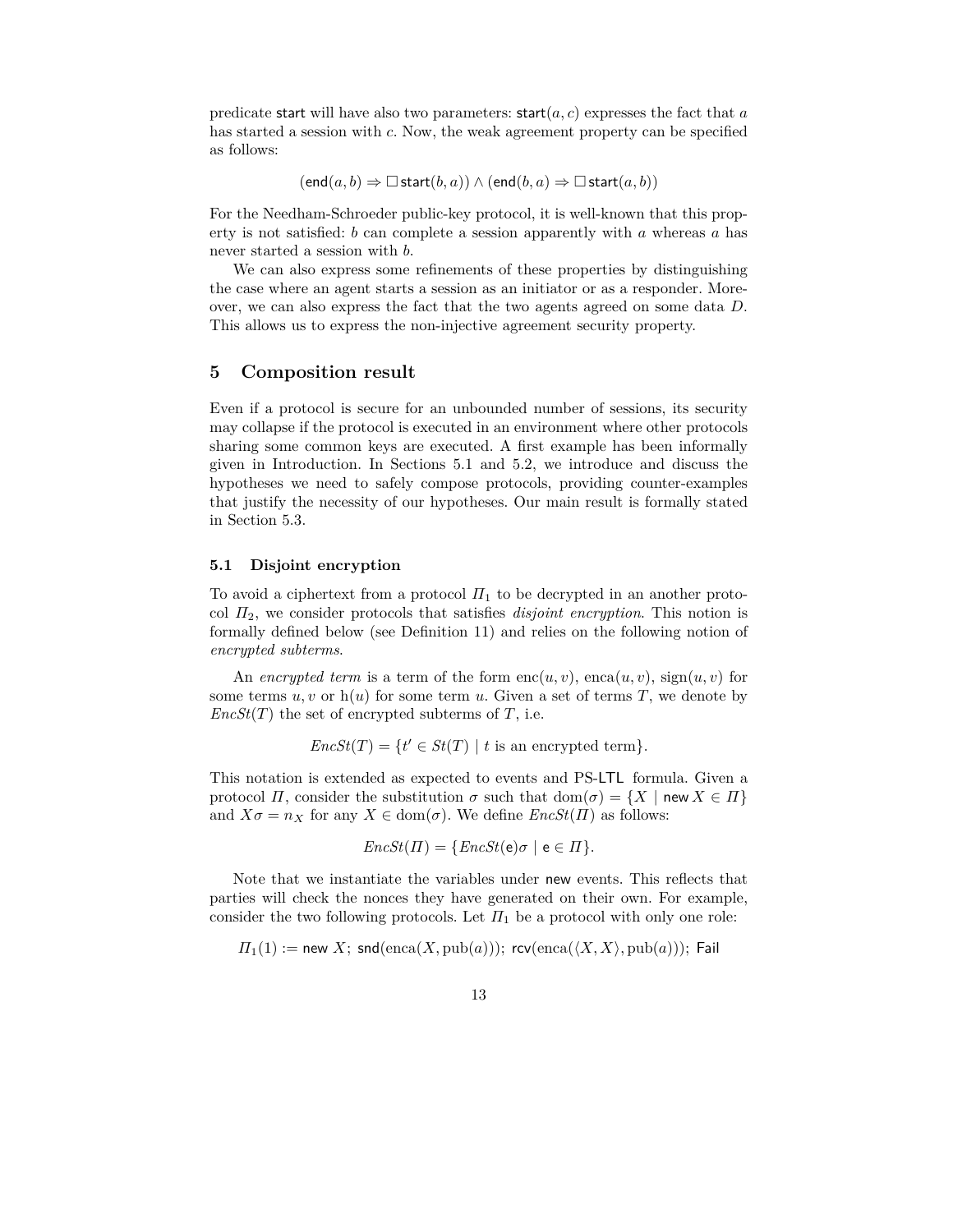The agent sends to itself a message of the form  $enca(N, pub(A))$  and waits for  $enca(\langle N,N \rangle, \text{pub}(A))$ , in which case he raises the status event Fail, where Fail is a predicate of arity 0. The protocol  $\Pi_1$  will never reach the status event Fail. Let now  $\Pi_2$  be a protocol with only one role:

$$
\Pi_2(1):=\text{new }Y;\;\text{snd}(\text{enca}(\langle Y,Y\rangle,\text{pub}(a)))
$$

Even if  $\Pi_1$  is composed with  $\Pi_2$ ,  $\Pi_1$  will never reach the status event Fail. However, if we did not instantiate variables under new events, the two encrypted terms enca $(X, X)$ , pub(*a*)) and enca $(X, Y)$ , pub(*a*)) would be unifiable.

**Definition 11 (disjoint encryption).** *Let T*<sup>1</sup> *and T*<sup>2</sup> *be two sets of terms. We say that*  $T_1$  *and*  $T_2$  *have* disjoint encryption *if vars*( $T_1$ )  $\cap$  *vars*( $T_2$ ) =  $\emptyset$  *and for every encrypted terms*  $t'_1 \in EncSt(T_1)$  *and*  $t'_2 \in EncSt(T_2)$ *, we have that*  $t'_1$ *and t ′* <sup>2</sup> *are non-unifiable.*

*Two protocols Π*<sup>1</sup> *and Π*<sup>2</sup> *(we assume that they do not share any variable) have* disjoint encryption *if EncSt*(*Π*1) *and EncSt*(*Π*2) *have disjoint encryption.*

*Example 5.* The role  $\Pi(1)$  and  $\Pi(2)$  described in Example 2 do not have disjoint encryption since enca $(\langle n_x, x \rangle, \text{pub}(a))$  and enca $(\langle y, n_y \rangle, \text{pub}(a))$  are unifiable. Anyway, we know that these two roles can not be safely composed (Lowe's attack). However, two protocols having disjoint key material, e.g. Needham-Schroeder-Lowe public key protocol and Needham-Schroeder symmetric key protocol have disjoint encryption.

However, protocols that use common keys (e.g. common public keys) may not enjoy the disjoint encryption property. A way to force disjoint encryption is to use tag. Requiring that two protocols satisfy disjoint encryption can be very easily achieved in practice: it is sufficient for example to add the name of the protocol in each encrypted term.

**Definition 12 (well-tag,**  $α$ -tag). Let  $α$  be a ground term. A term  $t$  is  $α$ -tagged if  $EncSt(t) \subseteq \{f(\langle \alpha, t_1 \rangle, t_2), h(\langle \alpha, t_1 \rangle) \mid f \in \{\text{enc}, \text{enca}, \text{sign}\}, t_1, t_2 \in \text{Terms}\}\.$  A *term is said* well-tagged *if it is α-tagged for some ground term α.*

*A protocol Π is α-tagged is any term occurring in the role of the protocol is α-tagged. A protocol is said* well-tagged *if it is α-tagged for some ground term α.*

The following proposition is an easy consequence of the previous definition since two terms which are respectively  $\alpha$  and  $\beta$ -tagged ( $\alpha \neq \beta$ ) have necessarily disjoint encryption.

**Proposition 1.** Let  $\Pi_1$  and  $\Pi_2$  be two well-tagged protocols such that  $\Pi_1$  is *α-tagged and*  $\Pi_2$  *is β-tagged with*  $\alpha \neq \beta$ *. Then the protocols*  $\Pi_1$  *and*  $\Pi_2$  *have disjoint encryption.*

*Proof.* Since  $\Pi_1$  and  $\Pi_2$  are respectively  $\alpha$ -tagged and  $\beta$ -tagged, we have that

 $EncSt(\Pi_1) \subseteq \{f(\langle \alpha, t_1 \rangle, t_2), h(\langle \alpha, t_1 \rangle) \mid f \in \{\text{enc}, \text{enca}, \text{sign}\}, t_1, t_2 \in \text{Terms}\},\$  $EncSt(\Pi_2) \subseteq \{f(\langle \beta, t_1 \rangle, t_2), h(\langle \beta, t_1 \rangle) \mid f \in \{\text{enc}, \text{enca}, \text{sign}\}, t_1, t_2 \in \text{Terms}\}.$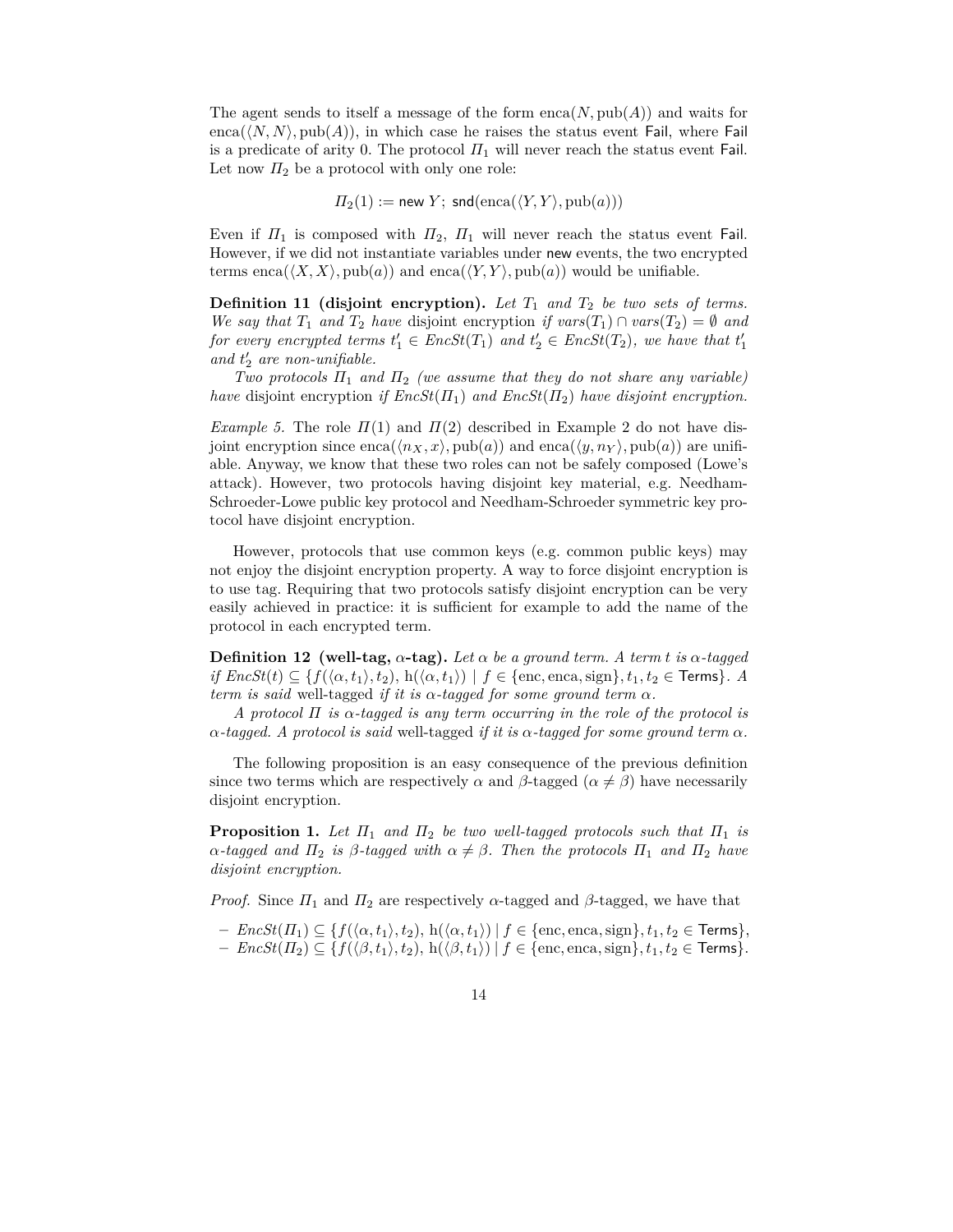Now, since  $\alpha$  and  $\beta$  are not unifiable, it is easy to conclude.

Note that (as opposite to [21]) we do not require that the agents check that nested encrypted terms are correctly tagged. For example, let *Π* be a protocol with one role as follows:

$$
\Pi(1) = \text{rcv}(\text{enca}(\langle \alpha, x \rangle, \text{pub}(a))); \text{snd}(\text{enca}(\langle \alpha, x \rangle, \text{pub}(b))).
$$

The message enca $(\langle \alpha, \text{enc}(a, k) \rangle, \text{pub}(a))$  (which is not correctly tagged) would be accepted by the agent playing the role.

#### **5.2 Controlling the position of critical long-term keys**

Disjoint encryption is not a sufficient condition. Indeed critical long-term keys should not be revealed in clear. Consider for example the following two protocols. Note that they satisfy disjoint encryption since  $P_4$  has no encrypted subterm.

$$
P_3: \quad A \to B: \{\alpha, s\}_{k_{ab}} \qquad \qquad P_4: \quad A \to B: k_{ab}
$$

The security of protocol  $P_3$  is compromised by the execution of  $P_4$ . Thus we will require that long-term private keys (except possibly the public ones) do not occur in plaintext in the protocol. This is not a real restriction since not disclosing the long term private keys in plaintext (even under encryption) corresponds to a prudent practice.

**Definition 13 (plaintext).** *The set plaintext*(*t*) *of* plaintext *of a term t is the set of extended names and variables that occurs in plaintext. It is recursively defined as follows.*

 $plaintext(u) = \{u\}$  *if u is a variable or a name*  $plaintext(f(u)) = {f(u)}$  *for*  $f \in \{pub, priv\}$  $plaintext(\langle u_1, u_2 \rangle) = plaintext(u_1) \cup plaintext(u_2)$  $plaintext(h(u)) = plaintext(u)$  $plaintext(f(u_1, u_2)) = plaintext(u_1)$  *for*  $f \in \{enc, enca, sign\}$ 

*This notation is extended to set of terms and events. For protocols, we define plaintext*(*Π*) *as follows:*

*plaintext*( $\Pi$ ) = {*plaintext*( $e$ ) |  $e \in \Pi$  *and*  $e$  *is a communication event*}*.* 

Using our syntax, some protocols may still reveal critical keys in a hidden way. Consider for example the following one role (*α*-tagged) protocol.

$$
\Pi(1) = \mathsf{snd}(\text{enc}(\langle \alpha, a \rangle, k_{ab})); \, \mathsf{rcv}(\text{enc}(\langle \alpha, a \rangle, x)); \, \mathsf{snd}(x).
$$

While the long-term key  $k_{ab}$  does not appear in plaintext, the key  $k_{ab}$  is revealed after simply one normal execution of the role. This protocol is however not realistic since it cannot be executed. Indeed, an unknown value cannot be learned (and sent) if it does not appear previously in plaintext. Thus we will further require (Condition 2 of Theorem 1) that a variable occurring in plaintext in a sent message, has to previously occur in plaintext in a received message.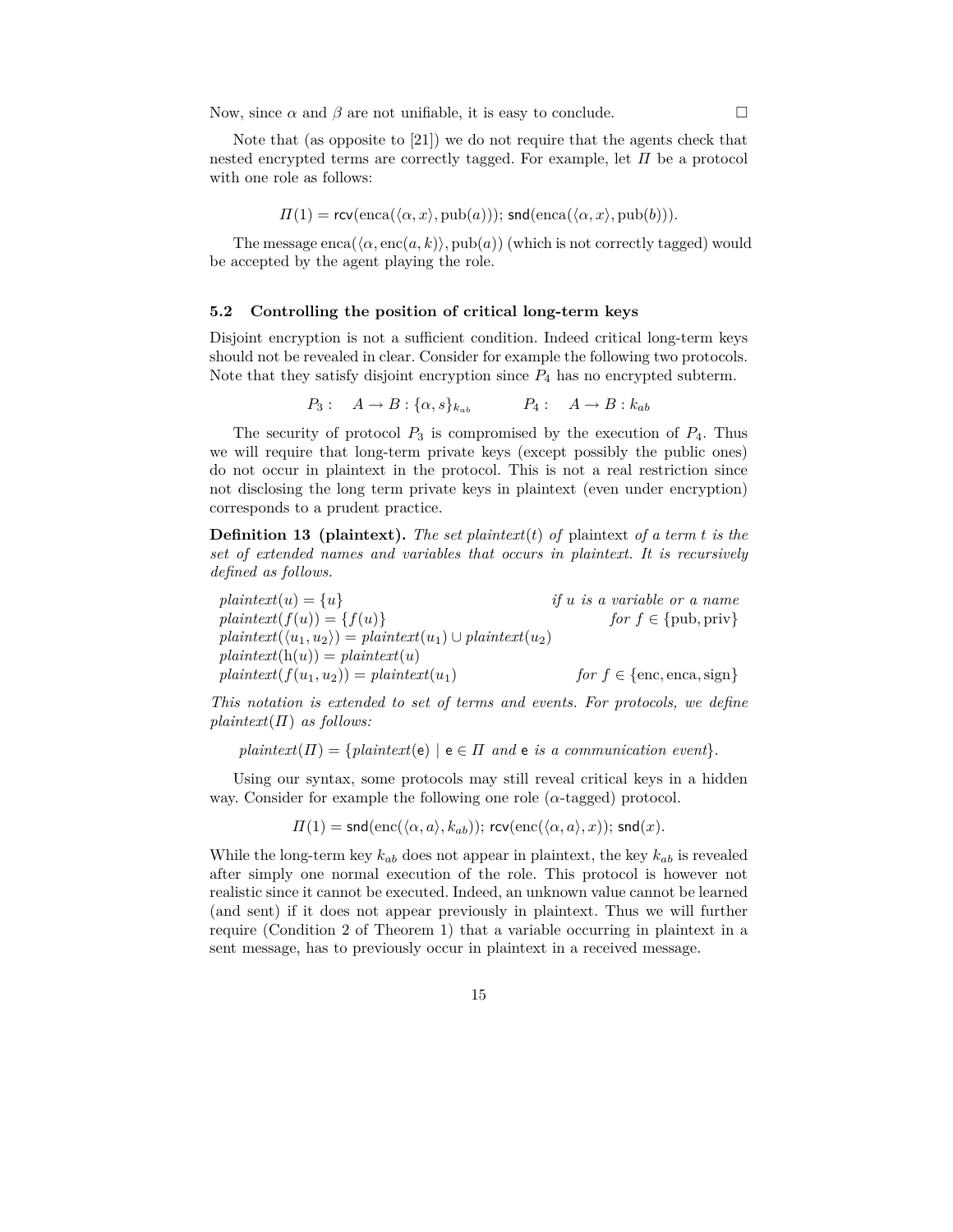#### **5.3 Composition result**

We show that two protocols can be safely composed as soon as they satisfy the disjoint encryption assumption and that critical long-term keys do not appear in plaintext. We also require that PS-LTL formulas also enjoy disjoint encryption with  $\Pi_2$ .

**Theorem 1 (Main result).** *Let*  $\Pi_1 = [k_1] \rightarrow$  Roles,  $\Pi_2 = [k_2] \rightarrow$  Roles *be two protocols having disjoint encryption and such that Π*<sup>2</sup> *contains no status event. Let T*<sup>0</sup> *(intuitively the initial knowledge of the intruder) be a set of extended names. Let*  $KC = (n(H_1) \cup n(H_2)) \setminus T_0$  *be the set of* critical extended names *and φ be a closed PS-*LTL*-formula. Moreover, we assume that*

*1. critical extended names do not appear in plaintext, i.e.*

 $\mathsf{KC} \cap (plaintext(\Pi_1) \cup plaintext(\Pi_2)) = \emptyset.$ 

- 2. for any role  $e_1, \ldots, e_\ell$  of  $\Pi_1$  or  $\Pi_2$ , for any *i* such that  $e_i$  *is a sent event, for any variable*  $x \in plaintext(e_i)$ *, we have that*  $x \in plaintext(e_i)$  *for some new or received event*  $e_j$  *such that*  $j < i$ *.*
- *3. EncSt*(*φ*) *and EncSt*(*Π*2) *have disjoint encryption.*

 $If \Pi_1 \models \phi \text{ for } T_0 \text{ then } \Pi_1 \mid \Pi_2 \models \phi \text{ for } T_0.$ 

We first discuss the hypotheses of the theorem. We have seen in Sections 5.1 and 5.2 that conditions 1 and 2 are necessary conditions. Note that condition 2 is actually satisfied by any realistic (executable) protocol since a party can send in plaintext only values that he knows already in plaintext. Condition 1 ensures that constant names that are not public do not appear in plaintext in  $\Pi_1$  nor  $\Pi_2$ . This applies typically to the long-term private keys of protocols. These keys should indeed not be sent in plaintext. Note that this restriction does not apply to fresh keys or nonces generated during the execution of the protocols. Fresh keys and nonces are of course allowed to be sent in plaintext.

Condition 3 on the formula is not a real restriction since the security property should talk about protocol  $\Pi_1$  thus if encrypted terms appear in the security property, they should be encrypted terms from  $\Pi_1$ , which have disjoint encryption with  $\Pi_2$ . We also require that  $\Pi_2$  does not contain status event since we are interested to establish a security property on  $\Pi_1$ . It is a necessary condition as shown by the example below:

*Example 6.* Consider the two following 1-party protocols  $\Pi_1$  and  $\Pi_2$ :

$$
\varPi_1=\mathsf{rcv}(x_1);\mathsf{event}(x_1);\mathsf{snd}(\mathsf{enc}(\langle \alpha, x_1 \rangle, k))\quad \ \ \varPi_2=\mathsf{new}\ X\mathsf{;snd}(\mathsf{enc}(\langle \beta, X \rangle, k)).
$$

Let  $T_0 = {\alpha, \beta}$  and  $\phi = \exists x.\text{event}(\text{enc}(\langle \beta, x \rangle, k))$ . The conditions 1 and 2 stated in Theorem 1 are satisfied whereas condition 3 is not. We have that  $\Pi_1 \mid \Pi_2 \models \phi$ for the initial knowledge  $T_0$  whereas  $\Pi_1 \not\models \phi$ . Thus we have that  $\neg \phi$  is a PS-LTL<sup>-</sup> formula and  $\Pi_1 \models \neg \phi$  while  $\Pi_1 \mid \Pi_2 \not\models \neg \phi$ .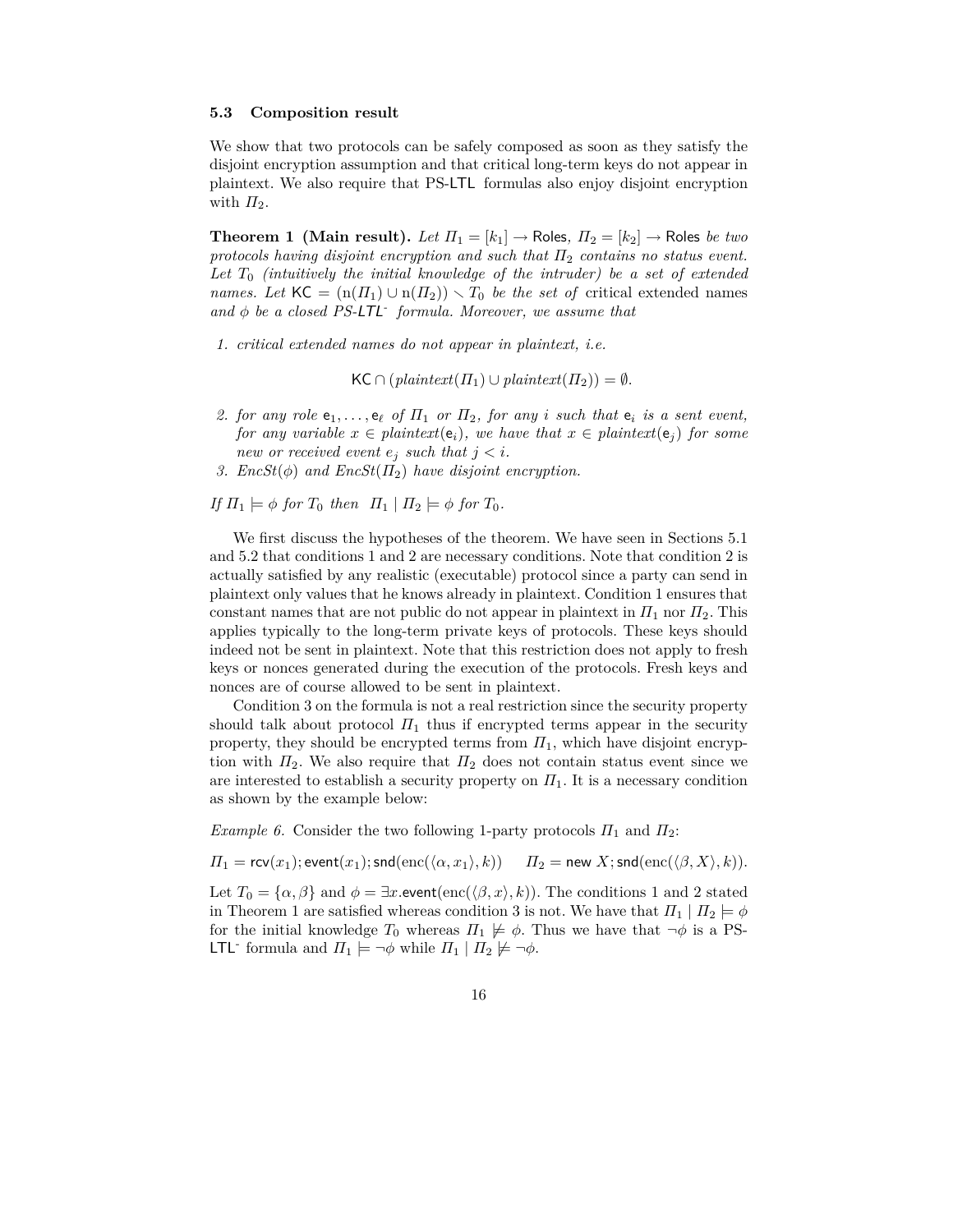We prove our combination result by contradiction and we first need to show that messages from two combined protocols do not need to be mixed up to mount an attack. For this purpose, we refine in Section 6 an existing decision procedure that allows us to control the form of the execution traces. Second, we show in Section 7 how to simplify the fragment of  $PS-LTL^+$  formula. Lastly, we provide a full proof of Theorem 1 in Section 8.

#### **5.4 Applications**

Security protocols can be analyzed using several existing tools, e.g. [6, 5]. The security of a protocol  $\Pi$  is however guaranteed provided that no other protocols share any of the private data of *Π*. Our result shows that, once the security of an isolated protocol has been established, this protocol can be safely executed in environments that may use some common data provided disjoint encryption is satisfied (and that long term private keys are not sent in plaintext). This condition is easy to check but might not be satisfied by existing protocols. A simple way to ensure it is to add the name of the protocol (that is, a bitstring) each time a party performs an encryption.

For example, the SSL protocol should contain the bitstring "ssl2.0" in any of its encrypted messages. This would ensure that no armful interaction can occur with any other protocols even if they share some data with the SSL protocol, provided that these other protocols are also tagged. In other words, to avoid armful interaction between protocols, one should simply use a tagged version of them.

# **6 Simplifying Constraint Systems**

### **6.1 Constraint Systems**

Constraint systems are quite common (see e.g. [29, 13, 16]) to model the execution of security protocols. We recall here their formalism.

**Definition 14 (constraint system).** *A* constraint system  $\mathcal{C}$  *is either*  $\perp$  *or a finite sequence of expressions*  $(T_i \Vdash u_i)_{1 \leq i \leq n}$ , called constraints, where each  $T_i$ , *called the* left-hand side *of the constraint, and each u<sup>i</sup> is a term, called the* right-hand side *of the constraint, such that:*

- $-$  init ∈  $T_1$  *and*  $T_i ⊆ T_{i+1}$  *for every i such that*  $1 ≤ i < n$ *;*
- $-$  if  $x \in vars(T_i)$  then  $\exists j < i$  such that  $T_j = min\{T \mid (T \Vdash u) \in \mathcal{C}, x \in vars(u)\}\$ *(for the inclusion relation) and*  $T_j \subsetneq T_i$ *.*

*A* solution *of C is a closed substitution*  $\theta$  *with* dom( $\theta$ ) = *vars*( $C$ ) *such that for every*  $(T \Vdash u) \in \mathcal{C}$ , we have that  $T\theta \vdash u\theta$ . The empty constraint system is always *satisfiable whereas ⊥ denotes an unsatisfiable system.*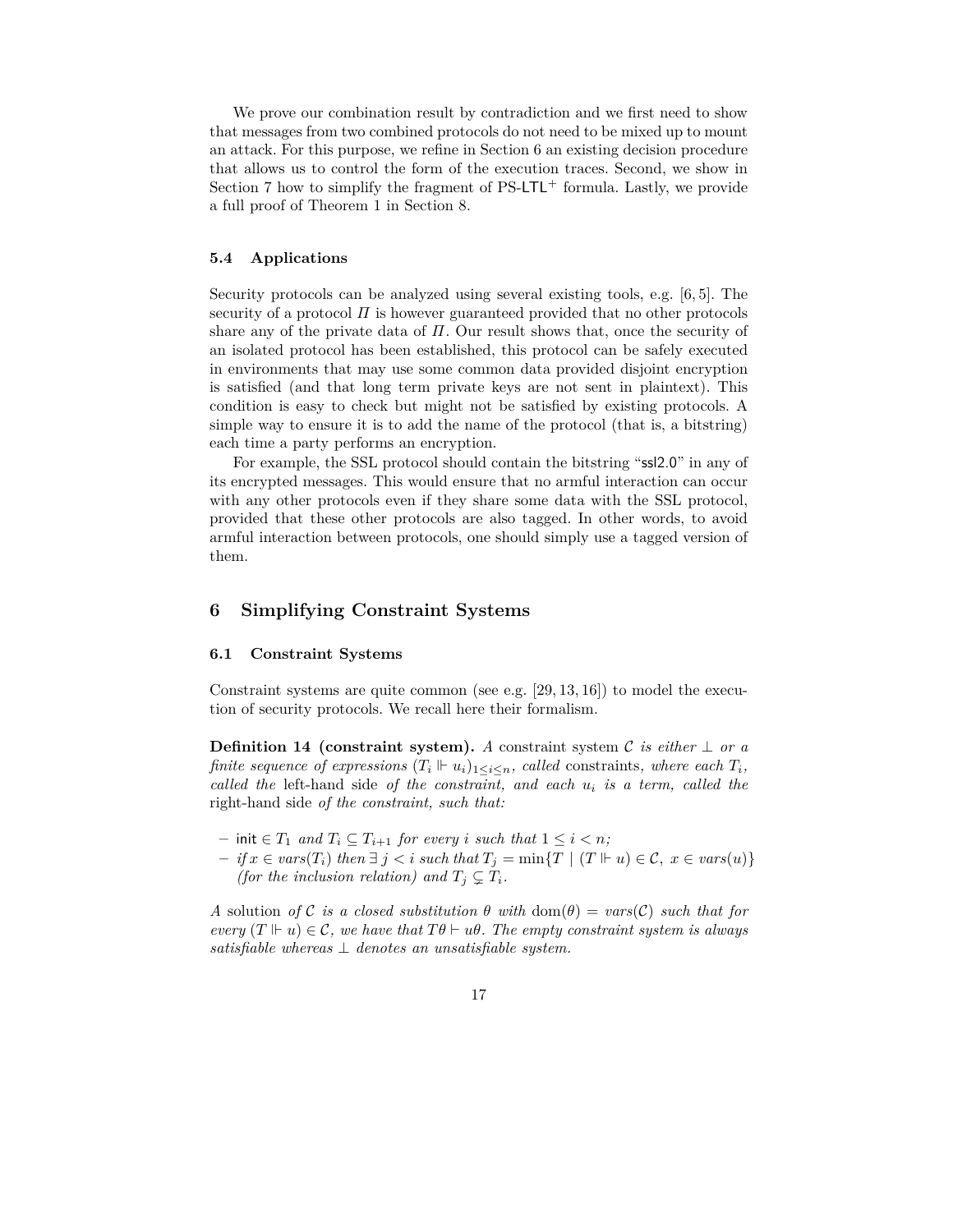A constraint system  $\mathcal C$  is usually denoted as a conjunction of constraints  $\mathcal{C} = \bigwedge_{1 \leq i \leq n} (T_i \Vdash u_i)$  with  $T_i \subseteq T_{i+1}$ , for all  $1 \leq i < n$ . The second condition in Definition 14 says that each time a new variable is introduced, it first occurs in some right-hand side. The left-hand side of a constraint system usually represents the messages sent on the network, while the right-hand side represents the message expected by the party.

**Definition 15.** *Let Π be a protocol and* sc *be a scenario of Π. Let* tr *be a symbolic trace associated to Π and* sc *and T*<sup>0</sup> *be a finite set of terms. The constraint* system  $C(\mathsf{tr})$  *associated to*  $\mathsf{tr}$  *and*  $T_0$  *is defined as follows:* 

 $C(\text{tr}) := \{T_0 \cup K(\text{tr}_i) \Vdash u \mid \text{tr}_i = \text{tr}_{i-1}$ ;  $\text{rcv}(u)$  *and*  $0 \leq i \leq \text{length}(\text{tr})\}$ *.* 

Note that  $\mathcal{C}(\mathsf{tr})$  satisfies the requirements given in Definition 14. In particular, the second condition is ensured thanks to the condition 1 of Definition 2. It is easy to establish the following result:

**Lemma 1.** *Let* tr *be a symbolic trace associated to a protocol Π and a scenario* sc. Let  $\sigma$  *be a substitution and*  $T_0$  *be a finite set of terms. We have that* 

tr $\sigma$  *is valid if and only if*  $\sigma$  *is a solution to*  $C(\mathsf{tr})$ *.* 

# **6.2 Simplification Rules**

To prove our combination result, we first refine an existing decision procedure for solving constraint systems. Several decision procedures exist [27, 13, 16, 29, 10] for solving constraint systems. Some of them [27, 13, 16, 10] are based on a set of simplification rules allowing a general constraint system to be reduced to some simpler one, called *solved*, on which satisfiability can be easily decided. A constraint system is said *solved* [16] if it is different from *⊥* and if each of its constraints is of the form  $T \Vdash x$ , where x is a variable. Note that the empty constraint system is solved. Solved constraint systems are particularly simple since they always have a solution. Indeed, let  $T_1$  be the smallest (w.r.t. inclusion) left-hand side of a constraint. From the definition of a constraint system we have that init  $\in T_1$  and has no variable. Then the substitution  $\tau$  defined by  $x\tau = \text{init}$ for every variable x is a solution since  $T \vdash x\theta$  for any constraint  $T \Vdash x$  of the solved constraint system. Given a constraint system  $\mathcal{C}$ , we say that  $T_i$  is a minimal unsolved left-hand side of *C* if  $T_i$  is a left-hand side of *C* and for all  $T \Vdash u \in C$ such that  $T \subsetneq T_i$ , we have that *u* is a variable.

The *simplification rules* we consider are given below. These are the simplification rules proposed in [16] except that we forbid unification between terms headed by pairs.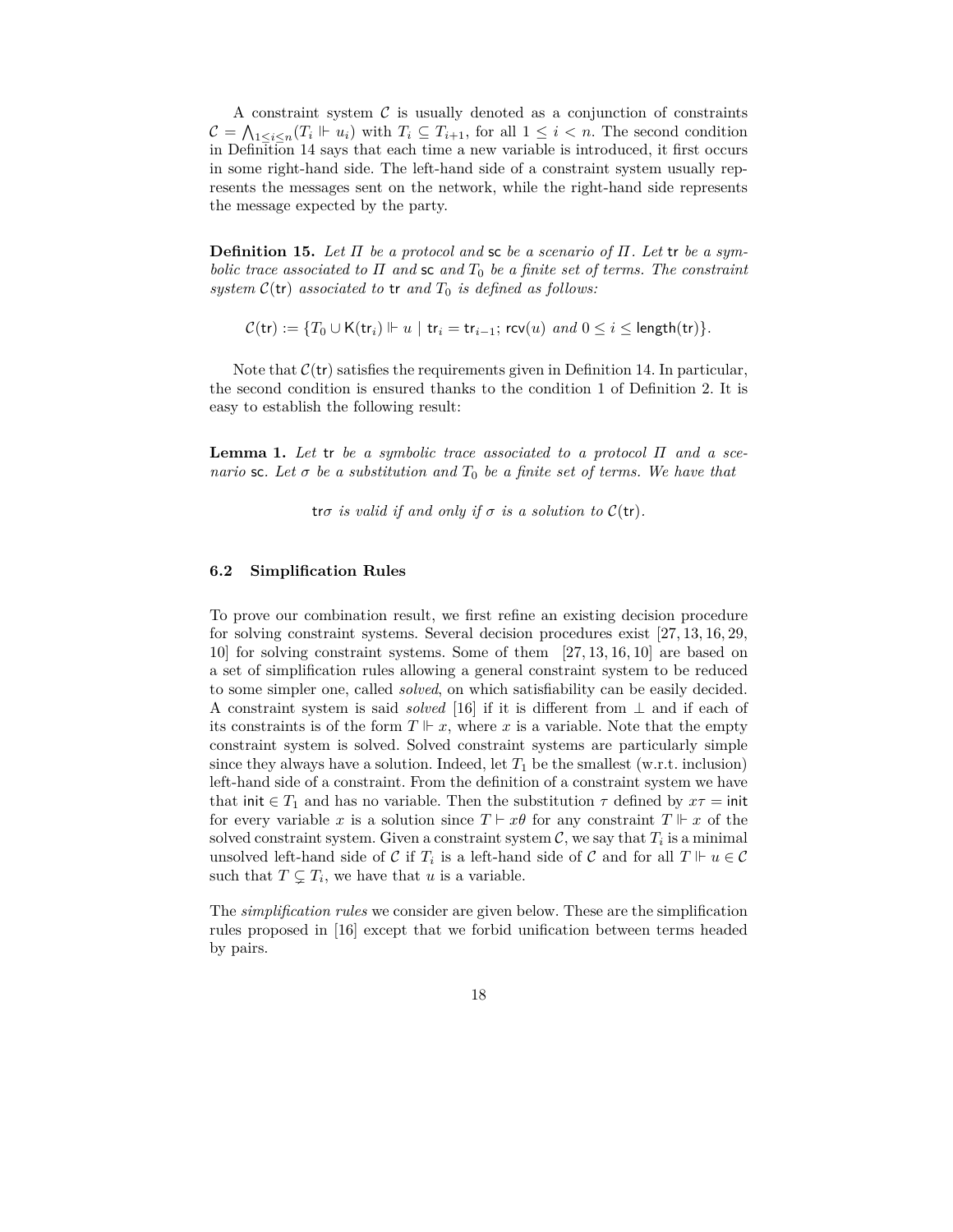| $R_1: \mathcal{C} \wedge T \Vdash u \rightsquigarrow \mathcal{C}$                                                 | if $T \cup \{x \mid T' \Vdash x \in \mathcal{C}, T' \subseteq T\} \vdash u$       |
|-------------------------------------------------------------------------------------------------------------------|-----------------------------------------------------------------------------------|
| $R_2: \mathcal{C} \wedge T \Vdash u \rightsquigarrow_{\sigma} \mathcal{C} \sigma \wedge T \sigma \Vdash u \sigma$ | if $\sigma = \text{mgu}(t, u)$ where $t \in St(T)$ , $t \neq u$ ,                 |
|                                                                                                                   | and $t, u$ are neither variables nor pairs                                        |
| $R_3: \mathcal{C} \wedge T \Vdash u \leadsto_{\sigma} \mathcal{C} \sigma \wedge T \sigma \Vdash u\sigma$          | if $\sigma = \text{mgu}(t_1, t_2), t_1, t_2 \in St(T), t_1 \neq t_2,$             |
|                                                                                                                   | and $t_1, t_2$ are neither variables nor pairs                                    |
| $R_4: \mathcal{C} \wedge T \Vdash u \rightsquigarrow \perp$                                                       | if $vars(T \cup \{u\}) = \emptyset$ and $T \not\vdash u$                          |
| $R_5: \mathcal{C} \wedge T \Vdash f(u_1, \ldots, u_n) \rightsquigarrow$                                           |                                                                                   |
| $C \wedge \{T \Vdash u_i \mid 1 \leq i \leq n\}$                                                                  | for $f \in \{ \langle \rangle, \text{enc}, \text{enca}, \text{sign}, \text{h} \}$ |
|                                                                                                                   |                                                                                   |

All the rules are indexed by a substitution (when there is no index then the identity substitution is assumed). We write  $\mathcal{C} \leadsto_{\sigma}^* \mathcal{C}'$  if there are constraint systems  $C_1, \ldots, C_n$  such that  $C \leadsto_{\sigma_0} C_1 \leadsto_{\sigma_1} \ldots \leadsto_{\sigma_n} C'$  and  $\sigma = \sigma_0 \sigma_1 \ldots \sigma_n$ .

Since our rules are a subset of the rules of [16], our rules still transform a constraint system into a constraint system. Similarly, correction and termination are also ensured by [16]. It remains to show that they still form a complete decision procedure. This is formally stated in Theorem 2. Intuitively, unification between pairs is useless since pairs can be decomposed in order to perform unification on its components. Then, it is possible to build again the pair if necessary. Note that this is not always possible for encryption since the key used to decrypt or encrypt may be unknown by the attacker. Proving that forbidding unification between pairs still leads to a complete decision procedure required in particular to introduce a new notion of minimality for tree proofs for deduction. The fact that unification between pairs is useless has also been proved in [10] for another set of simplification rules.

Let  $T_1 \subseteq T_2 \subseteq \ldots \subseteq T_n$ . We say that a proof  $\pi$  of  $T_i \vdash u$  is *left-minimal* if for any  $j < i$  such that  $T_j \vdash u, \pi'$  is a proof of  $T_j \vdash u$  where  $\pi'$  is obtained from  $\pi$ by replacing  $T_i$  with  $T_j$  in the left-hand side of each node of  $\pi$ .

**Definition 16 (simple).** We say that a proof  $\pi$  is simple if

- *1. any subproof of π is left-minimal,*
- *2. a composition rule of the form*  $\ddot{u}_1$   $u_2$ *u is not followed by a decomposition rule leading to*  $u_1$  *or*  $u_2$ *,*
- *3. any term of the form*  $\langle u_1, u_2 \rangle$  *obtained by application of a decomposition rule or an axiom rule is directly followed by a projection rule.*

*Example 7.* Let  $T_1 = \{a\}$  and  $T_2 = \{a, \text{ enc}(\langle a, b \rangle, k), k\}$ . We have that  $T_2 \vdash \langle a, b \rangle$ .

$$
\frac{T_2 \vdash \text{enc}(\langle a, b \rangle, k)}{T_2 \vdash \langle a, b \rangle} \frac{\overline{T_2 \vdash k}}{T_2 \vdash \langle a, b \rangle}
$$

However, this proof is not a simple proof of  $T_2 \vdash \langle a, b \rangle$ . The term  $\langle a, b \rangle$  has been obtained by an application of a decomposition rule. Thus we have to decompose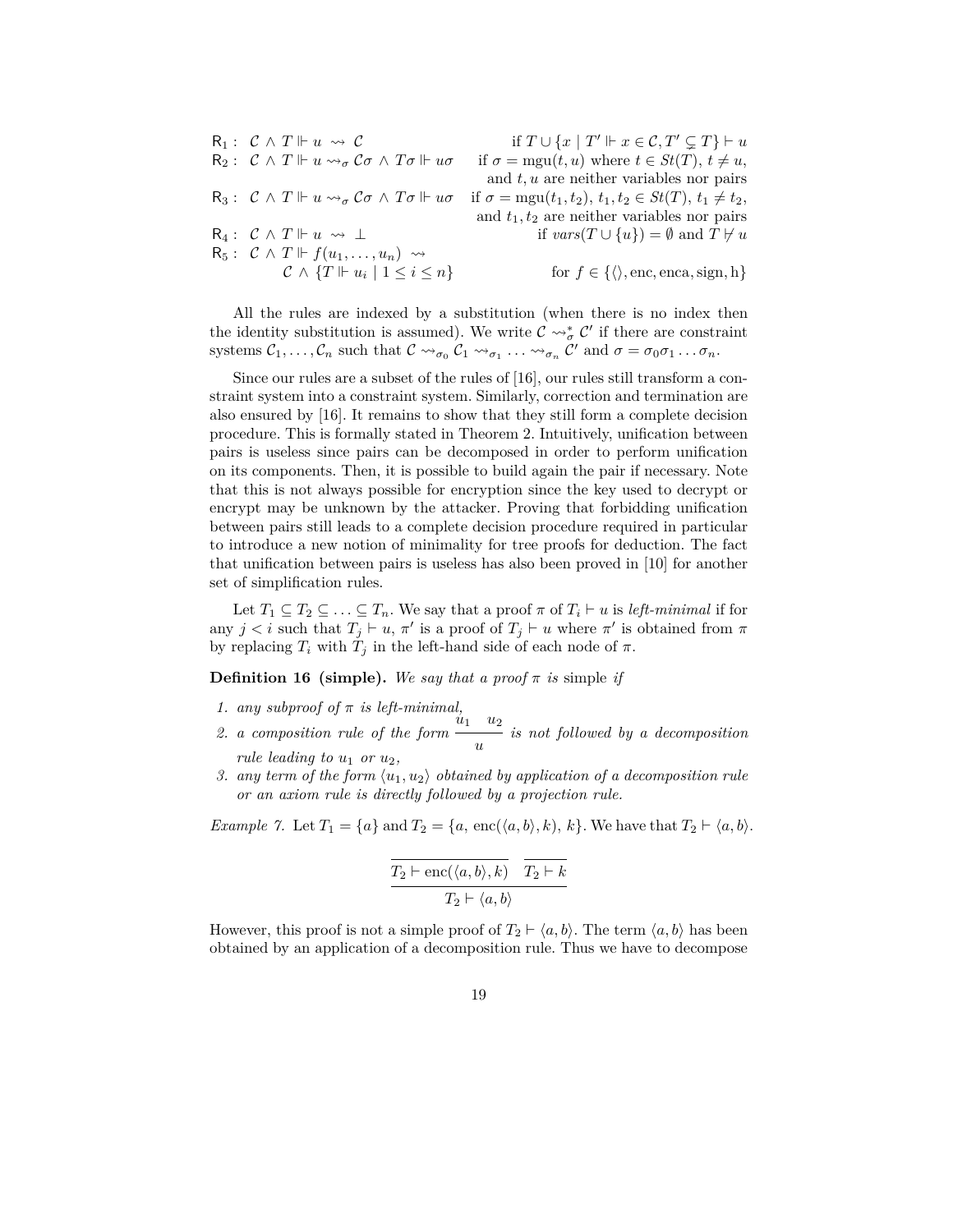it. A simple proof of  $T_2 \vdash \langle a, b \rangle$  is described below:

$$
\frac{T_2 \vdash \text{enc}(\langle a, b \rangle, k)}{T_2 \vdash a} \frac{T_2 \vdash \langle a, b \rangle}{T_2 \vdash \langle a, b \rangle}
$$
\n
$$
\frac{T_2 \vdash a}{T_2 \vdash \langle a, b \rangle}
$$

Then, we are able to prove completeness by relying on this notion of simple proof and on the following lemmas whose proofs are given in Appendix A. Our proof of Lemma 2 is similar to the one given in [16] with their own notion of simple proof (incomparable with the one we consider here). Nevertheless, we recall its proof in appendix for the sake of completeness. The proof of Lemma 3 is more involved and strongly relies on our notion of simple proof.

**Lemma 2.** Let C be an unsolved constraint system,  $\theta$  be a solution of C and  $T_i \Vdash u_i$  *be a minimal unsolved constraint of* C. Let *u be a term. If there is a simple proof of*  $T_i\theta$  *⊢ u having the last rule an axiom or a decomposition then there is*  $t \in St(T_i) \setminus \mathcal{X}$  *such that*  $t\theta = u$ *.* 

**Lemma 3.** *Let C be an unsolved constraint system, θ be a solution of C and*  $T_i \Vdash v_i$  *be a minimal unsolved constraint of*  $C$  *such that for all*  $t_1, t_2 \in St(T_i)$ *such that*  $t_1 \neq t_2$ 

 $t_1\theta = t_2\theta$  *implies*  $t_1$  *or*  $t_2$  *is a variable or a pair* 

Assume  $u_i \in St(T_i) \setminus \mathcal{X}$  and  $T_i \theta \vdash u_i \theta$ . Then  $T_i \cup \{x \mid T \Vdash x \in \mathcal{C}, T \subsetneq T_i\} \vdash u_i$ .

**Theorem 2.** *Let C be an unsolved constraint system.*

- *1. (Correctness)* If  $C \rightarrow_{\sigma}^* C'$  for some constraint system  $C'$  and some substitu*tion*  $\sigma$  *and if*  $\theta$  *is a solution of*  $\mathcal{C}'$  *then*  $\sigma\theta$  *is a solution of*  $\mathcal{C}$ *.*
- *2. (Completeness) If θ is a solution of C, then there exist a solved constraint* system C' and substitutions  $\sigma$ ,  $\theta'$  such that  $\theta = \sigma \theta'$ ,  $C \leadsto_{\sigma}^* C'$  and  $\theta'$  is a *solution of C ′ .*
- *3.* (Termination) There is no infinite chain  $C \rightarrow_{\sigma_1} C_1 \ldots \rightarrow_{\sigma_n} C_n$ .

*Proof.* Correction and termination are still ensured by [16]. Thus, we only have to show that the rules still form a complete decision procedure. Let *C* be an unsolved constraint system and  $\theta$  be a solution of  $\mathcal{C}$ . We show that there is a constraint system  $C'$  and a solution  $\tau$  of  $C'$  such that  $C \leadsto_{\sigma} C'$  and  $\theta = \sigma \tau$ . Together with the termination property, this allows us to conclude that there exist a solved constraint system  $\mathcal{C}''$  and substitutions  $\sigma'$ ,  $\theta'$  such that  $\theta = \sigma' \theta'$ ,  $\mathcal{C} \rightsquigarrow_{\sigma'}^* \mathcal{C}''$  and  $\theta'$  is a solution of  $\mathcal{C}''$ .

Consider the minimal unsolved constraint  $T_i \Vdash u_i$ . We have that  $u_i$  is not a variable whereas  $u_j$  is a variable for all  $j < i$ . Firstly, assume that  $u_i = \langle v_1, v_2 \rangle$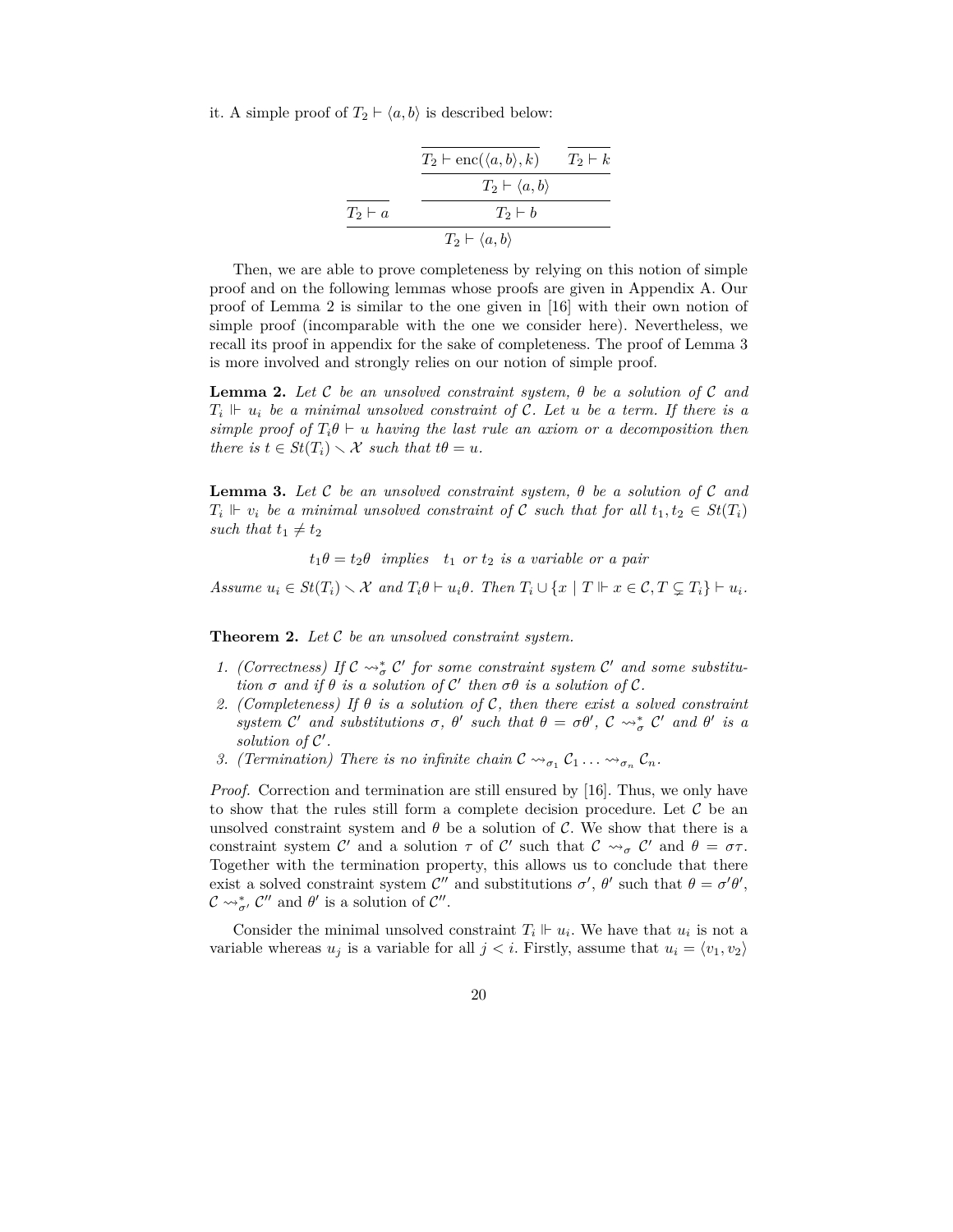for some terms  $v_1, v_2$ . In such a case, let  $\mathcal{C}'$  be the constraint system obtained from *C* by applying  $R_0$  and  $\tau = \theta$ . Since  $T_i\theta \vdash u_i\theta$ , we have also that  $T_i\theta \vdash v_1\theta$ and  $T_i \theta \vdash v_2 \theta$  meaning that  $\tau = \theta$  is a solution of  $\mathcal{C}'$ .

Now, assume that  $u_i$  is neither a variable nor a pair and consider a simple proof of  $T_i\theta \vdash u_i\theta$ . Depending on the last applied rule in this proof, we consider two cases.

1. The last rule is a composition.

Suppose that it is the symmetric encryption rule. Hence, there are  $w_1, w_2$ such that  $T_i\theta \vdash w_1$  and  $T_i\theta \vdash w_2$  and  $enc(w_1, w_2) = u_i\theta$ . Since  $u_i$  is not a variable, there exist  $v_1, v_2$  such that  $u_i = \text{enc}(v_1, v_2)$ . Let  $\mathcal{C}'$  be the constraint system obtained from  $\mathcal C$  by applying the simplification rule  $R_{\text{enc}}$  on the constraint  $T_i \Vdash \text{enc}(v_1, v_2)$ . Since  $v_1 \theta = w_1$  and  $v_2 \theta = w_2$ , the substitution  $\theta$  is also a solution to *C ′* . For the other composition rules the same reasoning holds, applying this time the corresponding R*<sup>f</sup>* rule.

- 2. The last rule is an axiom or a decomposition. Applying Lemma 2 we obtain that there is  $t \in St(T_i) \setminus \mathcal{X}$  such that  $t\theta = u_i\theta$ . We distinguish two cases:
	- $t \neq u_i$ . Note that  $u_i$  is neither a pair nor a variable. Since  $t\theta = u_i\theta$  and *t* is not a variable, we easily deduce that *t* is not a pair. Hence, we can apply the simplification rule  $R_2$ .
	- $t = u_i$ . In such a case, we have that  $u_i \in St(T_i)$ . Either there are two distinct non variable and non pair terms  $t_1, t_2 \in St(T_i)$  such that  $t_1 \theta =$  $t_2\theta$  and we apply the simplification rule R<sub>3</sub>. Otherwise, we deduce from Lemma 3 that the simplification rule  $R_1$  can be applied.  $\square$

Note that this result is of independent interest. Indeed, we provide a more efficient decision procedure for solving constraint systems, thus for deciding secrecy for a bounded number of sessions. Of course, the theoretical worst-case complexity remains the same (NP). Our complete set of simplification rules has also been used in [4] to improve existing decidability results in the context of verification protocols for an unbounded number of sessions. They allow them to bound the size of messages "for free" under a reasonable (syntactic) assumption on protocols. This condition is very similar to our notion of disjoint encryption.

# **7 Simplifying PS-LTL Formulas**

In order to establish our combination result for the PS-LTL formulas, we proceed in two steps. Following the approach of  $[14]$ , we first show how to translate a closed PS-LTL<sup>+</sup> formula into an equivalent *elementary formula* (EF ) (see Section 7.1) using the transformation **T** described in Section 7.2. Then, we will show in Section 8 how to prove our combination result for the corresponding fragment of the translated formulas.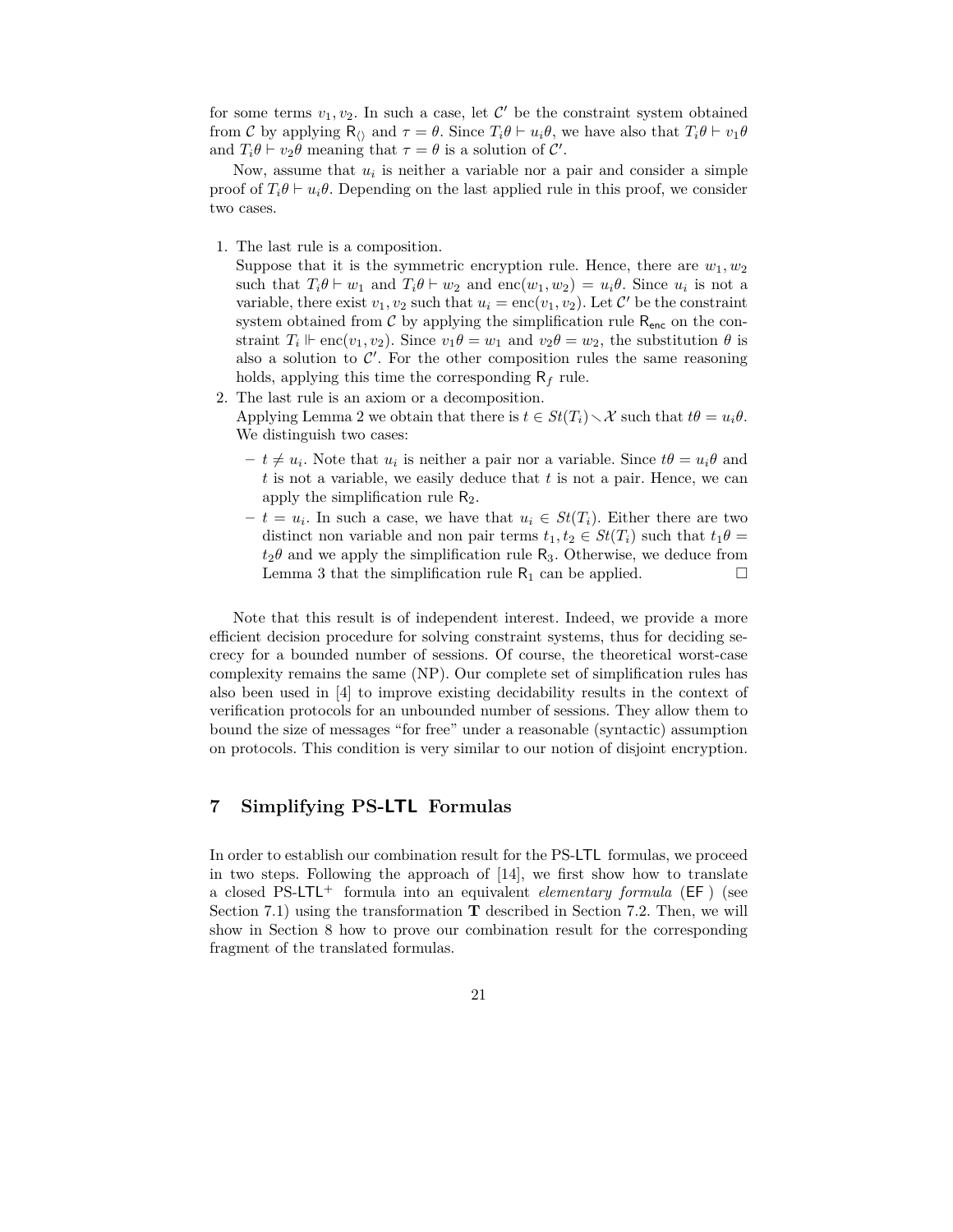#### **7.1 Elementary Formulas**

**Definition 17 (Elementary formula).** *Elementary formulas* EF *are defined by the grammar:*

 $\pi :=$  true  $| t_1 = t_2 | T \Vdash m | \neg \pi | \pi \vee \pi | \pi \wedge \pi | \exists x. \pi$ 

*where*  $t_1, t_2$  *and*  $m$  *are terms,*  $T$  *is a finite set of terms and*  $x$  *is a variable.* 

The set of free variables of  $\pi$ , denoted by  $free(\pi)$ , is defined as usual. Sometimes, we write  $t_1 \neq t_2$  instead of  $\neg [t_1 = t_2]$ .

**Definition 18.** Let  $\pi$  be an EF formula and  $\sigma$  be a closed substitution such that  $dom(\sigma) = free(\pi)$ *. Then*  $\sigma \models' \pi$  *is defined inductively as follows:* 

> $\sigma \models' \mathsf{true}$  $\sigma \models' t_1 = t_2$  *iff*  $t_1 \sigma = t_2 \sigma$  $\sigma \models' T \Vdash m$  *iff*  $T\sigma \vdash m\sigma$  $\sigma \models' \neg \pi$  *iff*  $\sigma \not\models' \pi$  $\sigma \models' \pi_1 \vee \pi_2$  *iff*  $\sigma \models' \pi_1$  *or*  $\sigma \models' \pi_2$  $\sigma \models' \pi_1 \land \pi_2$  *iff*  $\sigma \models' \pi_1$  *and*  $\sigma \models' \pi_2$  $\sigma \models' \exists x.\pi$  *iff*  $\exists t \in \text{Terms } such that \ \sigma \models' \pi[x \mapsto t]$

# **7.2 Translating PS-LTL<sup>+</sup> Formulas**

We consider the fragment  $PS-LTL^+$  that is made up of existential and positive PS-LTL formulas and we provide a translation in elementary formula for this fragment. Hence, we assume that  $\phi$  is of the form  $\exists \tilde{x}.\phi'$  where the formula  $\phi'$  is quantifier-free. We define a translation  $\mathbf{T}(\phi, \mathsf{tr}, T_0)$  from a PS-LTL<sup>+</sup> formula  $\phi$ , a symbolic trace  $tr$  and an initial intruder knowledge  $T_0$  into an EF formula.  $\mathbf{T}(\phi, \mathsf{tr}, T_0)$  is the EF formula resulting from applying the transformation described below.

$$
\mathbf{T}(\mathsf{true},\mathsf{tr},T_0) \rightarrow \mathsf{true} \\ \mathbf{T}(\mathsf{learn}(m),\mathsf{tr},T_0) \rightarrow T_0 \cup \mathsf{K}(\mathsf{tr}) \Vdash m \\ \mathbf{T}(\neg\phi,\mathsf{tr},T_0) \rightarrow \neg\mathbf{T}(\phi,\mathsf{tr},T_0) \\ \mathbf{T}(\phi_1 \land \phi_2,\mathsf{tr},T_0) \rightarrow \mathbf{T}(\phi_1,\mathsf{tr},T_0) \land \mathbf{T}(\phi_2,\mathsf{tr},T_0) \\ \mathbf{T}(\phi_1 \lor \phi_2,\mathsf{tr},T_0) \rightarrow \mathbf{T}(\phi_1,\mathsf{tr},T_0) \lor \mathbf{T}(\phi_2,\mathsf{tr},T_0) \\ \mathbf{T}(\exists x.\phi,\mathsf{tr},T_0) \rightarrow \exists x.\mathbf{T}(\phi,\mathsf{tr},T_0)
$$

For the temporal formulas, we first replace the 2<sup>nd</sup> parameter tr by  $\overline{tr}$ .

$$
\mathbf{T}(P(t_1, \ldots, t_n), [ \ ], T_0) \rightarrow \neg \mathbf{true}
$$
\n
$$
\mathbf{T}(P(t_1, \ldots, t_n), \mathbf{tr}; Q(t'_1, \ldots, t'_m), T_0) \rightarrow \neg \mathbf{true}
$$
 if  $P \neq Q$  or  $n \neq m$ \n
$$
\mathbf{T}(P(t_1, \ldots, t_n), \mathbf{tr}; P(t'_1, \ldots, t'_n), T_0) \rightarrow t_1 = t'_1 \land \ldots \land t_n = t'_n
$$
\n
$$
\mathbf{T}(Y\psi, [], T_0) \rightarrow \neg \mathbf{true}
$$
\n
$$
\mathbf{T}(Y\psi, \mathbf{tr} :: \mathbf{e}, T_0) \rightarrow \mathbf{T}(\psi, \mathbf{tr}, T_0)
$$
\n
$$
\mathbf{T}(\psi_1 \leq \psi_2, [], T_0) \rightarrow \mathbf{T}(\psi_2, [], T_0)
$$
\n
$$
\mathbf{T}(\psi_1 \leq \psi_2, \mathbf{tr}; \mathbf{e}, T_0) \rightarrow \mathbf{T}(\psi_2, \mathbf{tr}; \mathbf{e}, T_0) \lor
$$
\n
$$
(\mathbf{T}(\psi_1, \mathbf{tr}; T_0) \land \mathbf{T}(\psi_1 \leq \psi_2, \mathbf{tr}; T_0))
$$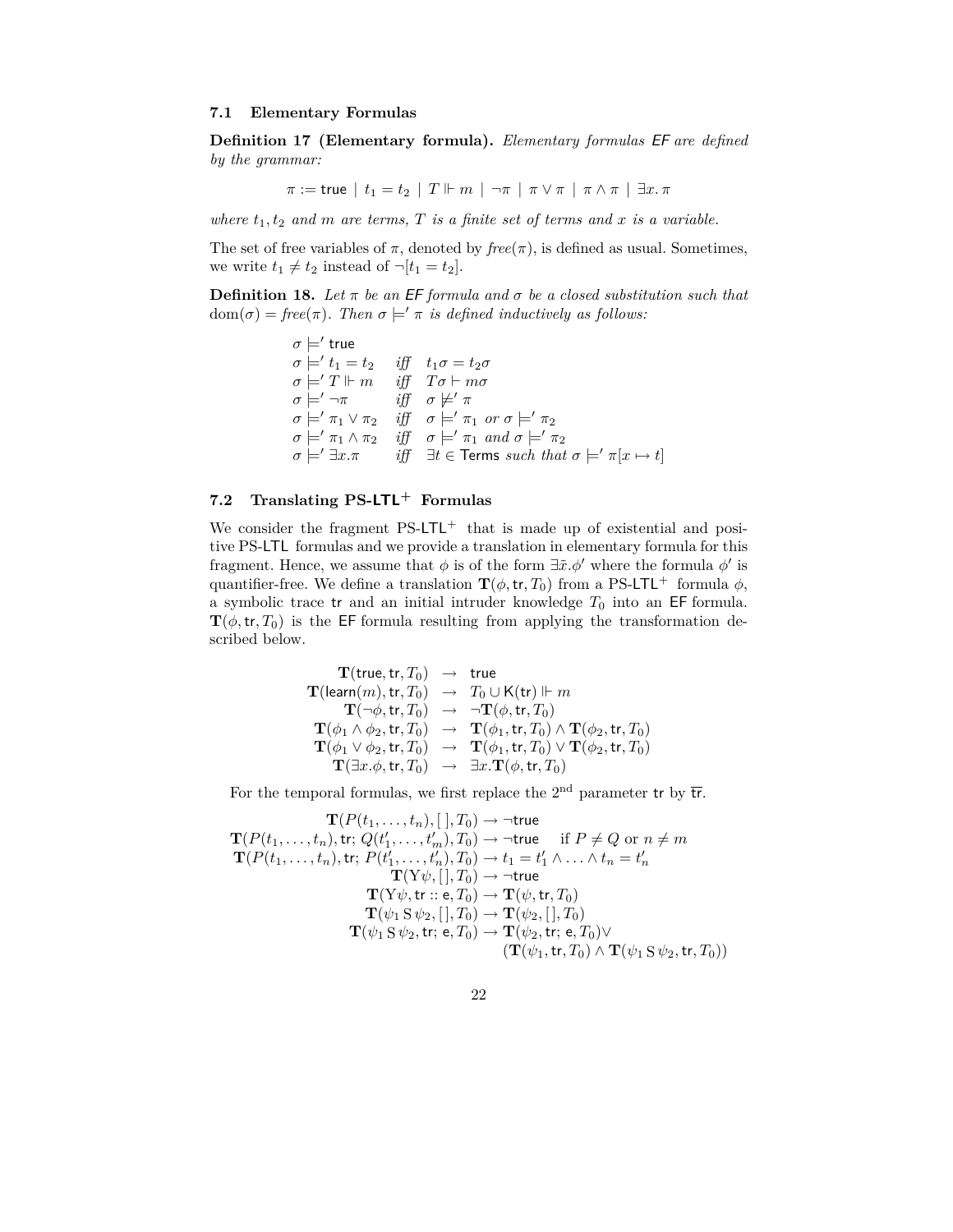The following lemma states that the translation **T** is correct, i.e. it preserves the semantics of  $PS-LTL^+$  w.r.t. the semantics of  $EF$ .

**Lemma 4.** Let  $\phi$  be a closed PS-LTL<sup>+</sup> formula, tr be a (symbolic) trace,  $T_0$  be a *finite set of ground terms and*  $\sigma$  *be a closed substitution with vars*( $tr$ ) = dom( $\sigma$ ). *Then we have that*

$$
\langle \text{tr}\sigma, T_0 \rangle \models \phi \text{ if and only if } \sigma \models' \mathbf{T}(\phi, \text{tr}, T_0).
$$

*Moreover, atomic formula of the form*  $T \Vdash m$  *occurs positively in*  $\mathbf{T}(\phi, \mathsf{tr}, T_0)$ *, i.e. any occurrence of*  $T \Vdash m$  *in*  $\mathbf{T}(\phi, \mathsf{tr}, T_0)$  *appears under an even number of negation.*

The proof can be easily done by induction on the number of rewriting steps to obtain the EF formula associated to  $\mathbf{T}(\phi, \mathsf{tr}, T_0)$ . This has been done in [14] in a rather similar setting.

# **8 Proof of our combination result**

This section is devoted to the proof of Theorem 1. The proof is done in three main steps. First, Theorem 2 serves as a key result for proving that if there exists a substitution  $\sigma$  such that tr $\sigma$  is valid and  $\langle$ tr $\sigma, T_0 \rangle \models \phi$ , then there exists one, say  $\theta$ , where messages from  $\Pi_1$  and  $\Pi_2$  are not mixed up. Second, conditions 1-3 allow us to control the position of the critical extended names KC: those names may only occur in plaintext position. This is the purpose of Section 8.1. Third, thanks to the two previous steps, we prove that terms issued from  $\Pi_2$  are not useful for deducing terms issued from  $\Pi_1$ . This is formally stated and proved in Section 8.2. In Section 8.3, we complete the proof of Theorem 1.

#### **8.1 Existence of a solution without any mixing**

In this subsection, we show that when there exists a solution, there is one, say  $\theta$ , satisfying some particular conditions (see Proposition 2). First of all, messages from  $\Pi_1$  and  $\Pi_2$  are not mixed-up. This is obtained by observing that the simplification rules enable us to build  $\theta$  step by step through unification of subterms of  $\Pi_1$  and  $\Pi_2$ . Now, since unification between pairs is forbidden, the rules  $R_2$  and  $R_3$  only involve subterms issued from the same protocol (thanks to the disjoint encryption hypothesis). Second, conditions 1-3 allow us to control the position of the critical extended names KC.

The *left-hand side* of a constraint system  $\mathcal{C}$ , denoted by  $\mathsf{lhs}(\mathcal{C})$ , is the maximal left-hand side of the constraints of *C*. The *right-hand side* of a constraint system  $\mathcal{C}$ , denoted by rhs $(\mathcal{C})$ , is the set of right-hand sides of its constraints.

**Definition 19 (well-formed).** *Let T be a set of terms and* KC *be a set of extended names. A constraint system C is* well-formed *w.r.t. T and* KC *if*

$$
- \; \text{Ins}(\mathcal{C}) \cup \text{rhs}(\mathcal{C}) \subseteq T,
$$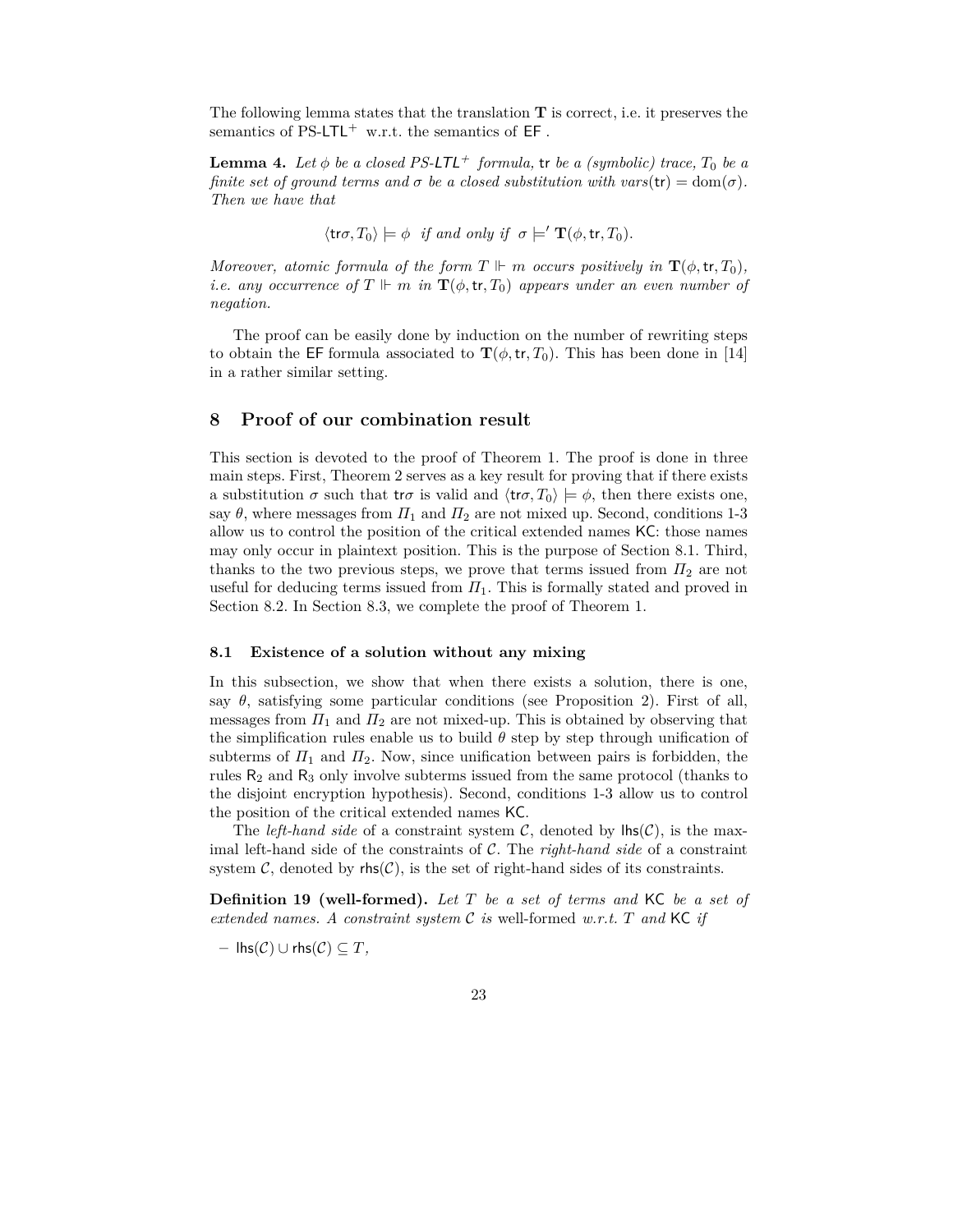**–** *the constraint system C satisfies the* plaintext origination property*, that is if*  $x \in plaintext(T') \cap \mathcal{X}$  *for some*  $(T' \Vdash u') \in \mathcal{C}$  *then* 

 $T_x^p \stackrel{\text{def}}{=} \min\{T'' \mid (T'' \Vdash u'') \in \mathcal{C} \text{ and } x \in \text{plaintext}(u'')\}$ 

*exists and*  $T_x^p \subsetneq T'$ *.*  $−$  KC  $∩$   $plaintext($ Ihs $(C)$  $) = ∅$ *.* 

**Lemma 5.** Let  $T_1$  and  $T_2$  be two sets of terms having disjoint encryption and KC *be a set of extended names. Let C be a well-formed constraint system w.r.t.*  $St(T_1) \cup St(T_2)$  *and* KC*. Let*  $\mathcal{C}'$  *and*  $\sigma$  *be such that*  $\mathcal{C} \leadsto_{\sigma} \mathcal{C}'$  *with*  $\mathcal{C}'$  *satisfiable. Then, we have that*

- *1.*  $T_1\sigma$  *and*  $T_2\sigma$  *have disjoint encryption,*
- 2.  $n(T_i \sigma) \subseteq n(T_i)$  *for*  $i = 1, 2$ *, and*
- *3. the constraint system*  $C'$  *is well-formed w.r.t.*  $St(T_1\sigma) \cup St(T_2\sigma)$  *and* KC.

We define the set Sinit of terms of the form  $\langle \text{init}, \langle \text{init} \dots \rangle \rangle$ . Formally, Sinit is the smallest set such that init  $\in$  Sinit and for any  $t \in$  Sinit,  $\langle \text{init}, t \rangle \in$  Sinit.

**Lemma 6.** *Let C be a constraint system in solved form and* DEq *be a finite set of disequations such that τ is a solution of C ∧* DEq*. There exists a solution τ ′ of*  $C \wedge DEq$  *such that for every variable*  $x \in \text{dom}(\tau')$ *, we have that*  $x\tau' \in$  Sinit.

The proof of the two lemmas above can be found in Appendix B.1.

**Proposition 2.** Let  $T_0$  and KC be two set of extended names. Let  $T_1$  and  $T_2$  be *two sets of terms having disjoint encryption and C be a well-formed constraint system w.r.t.*  $T_0 \cup T_1 \cup T_2$  and KC. Let DEq *be a finite set of disequations and* Eq *be a finite set of equations such that*  $\{t_1, t_2 \mid t_1 = t_2 \in \textsf{Eq}\} \subseteq T_1$ *. Let*  $\theta$  *be a solution of C ∧* Eq *∧* DEq*. There exists a solution θ ′ of C ∧* Eq *∧* DEq *such that*

*1.*  $T_1 \theta'$  *and*  $T_2 \theta'$  *have disjoint encryption, and*  $2.$  n( $T_i \theta'$ )  $\subseteq$  n( $T_i$ )  $\cup$  {init}*.* 

*Proof.* Let  $T_0$ ,  $T_1$ ,  $T_2$ , KC, C, DEq, Eq and  $\theta$  as explained above. Let  $\rho$  and  $\sigma$ be two substitutions such that  $\theta = \rho \sigma$  and  $\rho = \text{mgu}(\text{Eq})$ . Thanks to our completeness result (Theorem 2), we know that there exists a constraint system *C ′* in solved form and a substitution  $\sigma'$  such that  $\mathcal{C}\rho \rightsquigarrow_{\sigma'}^* \mathcal{C}'$ . Moreover, we know that there exists  $\tau$  solution of  $\mathcal{C}'$  such that  $\sigma = \sigma' \tau$ . The substitution  $\tau$  is also a solution of  $DEq\rho\sigma'$ . Hence, by applying Lemma 6, we know that there exists a solution  $\tau'$  of  $\mathcal{C}' \wedge \mathsf{DEq}\rho\sigma'$  such that  $x\tau'$  is a pair of init for any  $x \in \text{dom}(\tau')$ . Let  $\theta' = \rho \sigma' \tau'$ . By construction, we have that  $\theta'$  is a solution of  $\mathcal{C} \wedge \mathsf{Eq} \wedge \mathsf{DEq}$ . It remains to show the two points stated in the proposition.

By hypothesis, the sets  $T_1$  and  $T_2$  have disjoint encryption. Since we have that  $\{t_1, t_2 \mid t_1 = t_2 \in \mathsf{Eq}\}\subseteq T_1$ , we can easily show (by relying on the unification algorithm given in [26]) that  $St(T_1\rho) \subseteq (St(T_1) \setminus \mathcal{X})\rho$ . Thus, we have that  $T_1\rho$ and  $T_2 \rho = T_2$  have disjoint encryption. Then, thanks to Lemma 5, we obtain that: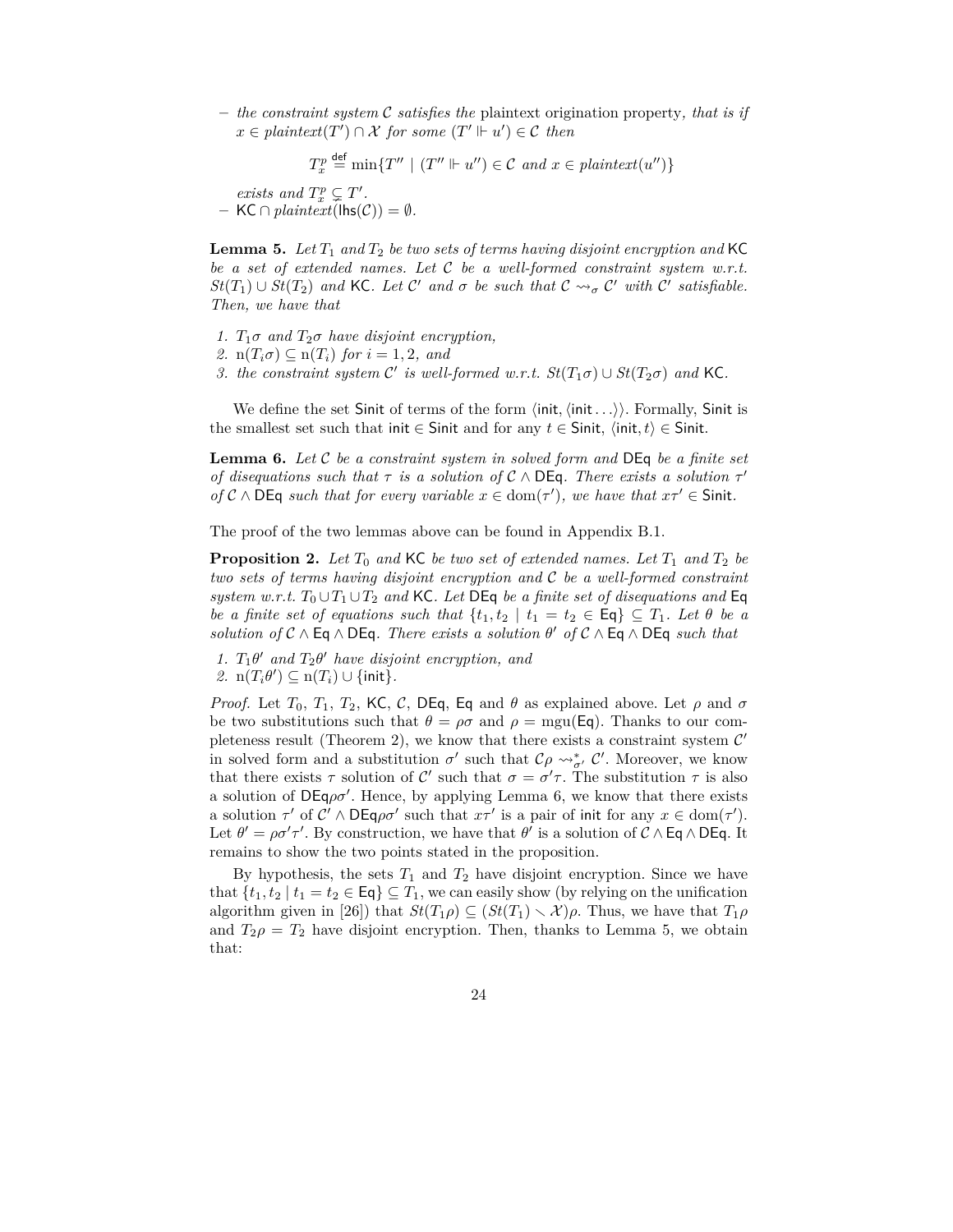- $-T_1\rho\sigma'$  and  $T_2\rho\sigma' = T_2\sigma'$  have disjoint encryption,
- $n(T_i \rho \sigma') \subseteq n(T_i \rho) \subseteq n(T_i) \cup \mathcal{X}$ , and

From these facts, we easily deduce that  $T_1\theta'$  and  $T_2\theta'$  have disjoint encryption and also that  $n(T_i \theta') \subseteq n(T_i) \cup \{\text{init}\}$  for  $i = 1, 2$ .

# **8.2 Getting rid of the terms coming from** *Π***<sup>2</sup>**

In this subsection, we prove that terms issued from  $\Pi_2$  are not useful for deducing terms issued from  $\Pi_1$ . For this, we establish that  $T \vdash u$  implies  $\overline{T} \vdash \overline{u}$  where  $\overline{\cdot}$  is a function that keep the terms issued from  $\Pi_1$  unchanged and projects the terms issued from  $\Pi_2$  on the special constant init. The proof is done by induction on the proof witnessing  $T \vdash u$ . It requires in particular the introduction of a new locality lemma for deduction of ground terms (Lemma 7).

Given a set Names of names and a set ETerms of terms, we define the function  $\overline{\cdot}$ inductively as follows:

| $-\overline{u} = \text{init}$                                | if $u \in$ Names,                                 |
|--------------------------------------------------------------|---------------------------------------------------|
| $-\bar{u}=u$                                                 | if u is a name and $u \notin$ Names,              |
| $-f(u_1,\ldots,u_n) = \text{init}$                           | if $f(u_1, \ldots, u_n) \in EncSt(\text{ETerms})$ |
| $-f(u_1,\ldots,u_n)=f(\overline{u_1},\ldots,\overline{u_n})$ | otherwise                                         |

In the remaining we assume given a set of names Names and a set of terms ETerms. The function  $\overline{\cdot}$  is defined w.r.t. to these two sets. Intuitively, Names will be the fresh names introduced by  $\Pi_2$  and ETerms will be the encrypted terms introduced by  $\Pi_2$ . Thanks to the disjoint encryption property, these terms will be disjoint from the terms coming from *Π*1.

Our locality lemma relies on the following definition. The proofs of Lemmas 7 and 8 can be found in Appendix B.2.

**Definition 20**  $(St<sub>plain</sub>(t))$ . Let *t* be a ground term. The set  $St<sub>plain</sub>(t)$  of sub*terms of t that appear at a plaintext position is inductively defined as follows:*

 $-St_{plain}(u) = \{u\}$  *if u is an extended name* **–** *Stplain*(*f*(*u*1*, u*2)) = *{f*(*u*1*, u*2)*} ∪ Stplain*(*u*1) *if f ∈ {*enc*,* enca*,*sign*}*  $St_{plain}(h(u)) = \{h(u)\} \cup St_{plain}(u)$  $St_{plain}(\langle u_1, u_2 \rangle) = {\langle u_1, u_2 \rangle} \cup St_{plain}(u_1) \cup St_{plain}(u_2).$ 

**Lemma 7 (locality).** *Let*  $T$  *be a set of terms and*  $u$  *be a term such that*  $T \vdash u$ *.* Let  $\pi$  be a proof of  $T \vdash u$  which is minimal w.r.t. its number of nodes. Then  $\pi$ *only involves terms in*  $St(T \cup \{u\})$ *. Moreover, if*  $\pi$  *ends with a decomposition rule or the axiom rule then*  $\pi$  *only involves terms in*  $St(T)$  *and*  $u \in St_{plain}(T)$ *.* 

**Lemma 8.** *Let*  $T_0$  *be a set of terms such that*  $n(T_0) \cap \mathbb{N}$  and  $\in \emptyset$  *and*  $\text{init} \in T_0$ *. Let v be a term such that plaintext*(*v*)  $\subseteq T_0 \cup$  Names *and EncSt*(*v*)  $\subseteq$  *EncSt*(**ETerms**)*. Then, we have that*  $T_0 \vdash \overline{v}$ *.*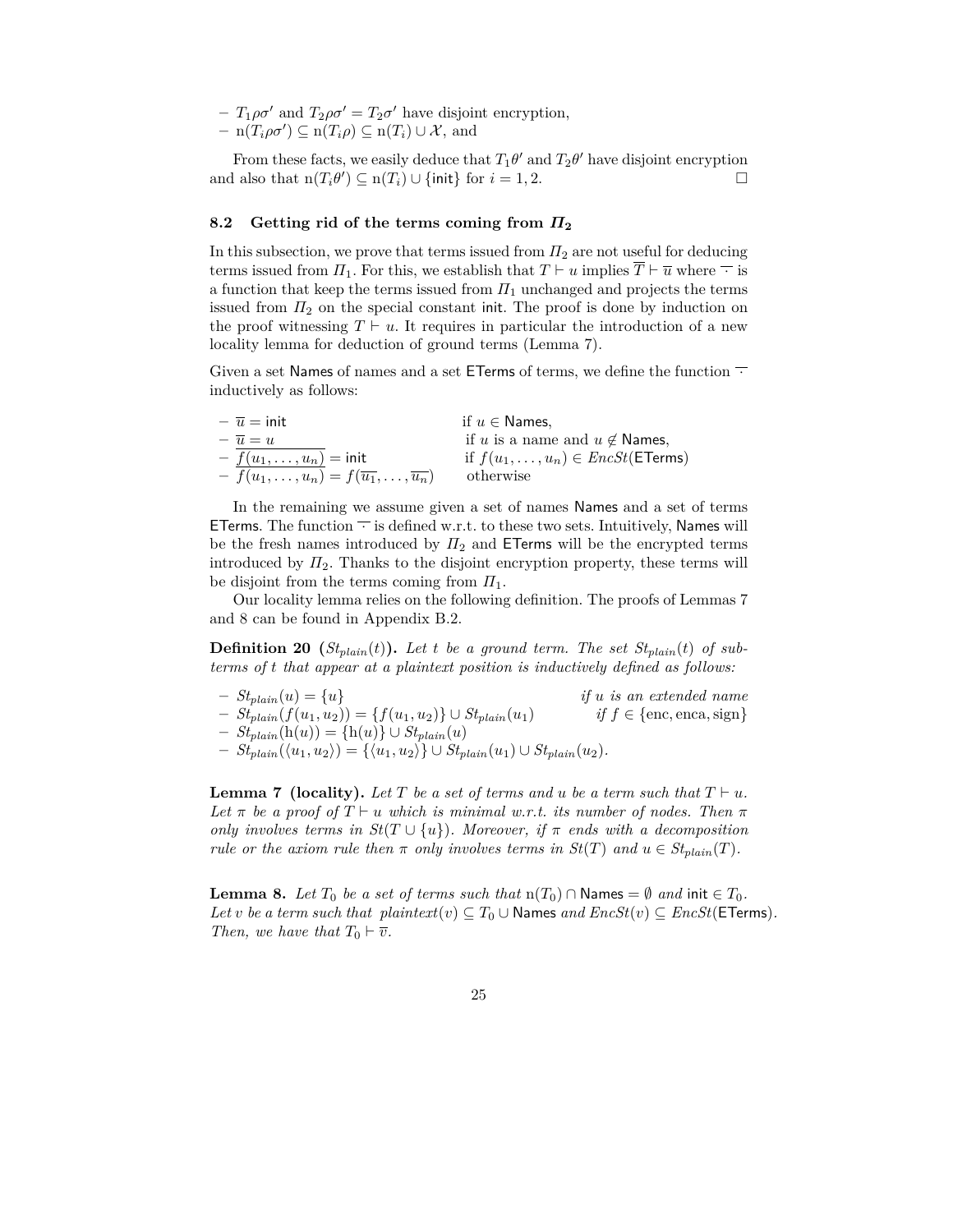**Proposition 3.** *Let*  $T_0$  *be a set of extended names such that*  $n(T_0) \cap \mathsf{Names} = \emptyset$ *and*  $\text{init} \in T_0$ *. Let*  $T_1$  *and*  $T_2$  *be two sets of terms such that:* 

- $-$  n(*T*<sub>1</sub>) ∩ Names =  $\emptyset$  *and EncSt*(*T*<sub>1</sub>) ∩ *EncSt*(**ETerms**) =  $\emptyset$ *,*
- $−$  *plaintext*( $T_2$ )  $\subseteq T_0 ∪$  Names *and EncSt*( $T_2$ )  $\subseteq$  *EncSt*(**ETerms**).

*Let u be a term such that*  $T_0, T_1, T_2 \vdash u$ *. We have also that*  $T_0, T_1 \vdash \overline{u}$ *.* 

*Proof.* We first establish that  $\overline{T_0}, \overline{T_1}, \overline{T_2} \vdash \overline{u}$ . Let  $\pi$  be a proof of  $T_0, T_1, T_2 \vdash u$ which is minimal *w.r.t.* its number of nodes. We will show that  $\overline{T_0}, \overline{T_1}, \overline{T_2} \vdash \overline{u}$  by induction on the proof, depending on the last rule that has been applied.

- $-$  If the last rule is an axiom. In such a case, we have that  $u \in T_0 \cup T_1 \cup T_2$ . We easily deduce that  $\overline{u} \in \overline{T_0} \cup \overline{T_1} \cup \overline{T_2}$ . This allows us to conclude.
- If the last rule is a composition. Either  $\overline{u}$  = init and we easily conclude. Otherwise, suppose for example that the last rule is the symmetric decryption rule. In such a case, we have that  $u = \text{enc}(u_1, u_2)$  and  $\overline{u} = \text{enc}(\overline{u_1}, \overline{u_2})$ . By induction hypothesis, we know that  $\overline{T_0}, \overline{T_1}, \overline{T_2} \vdash \overline{u_1}$  and  $\overline{T_0}, \overline{T_1}, \overline{T_2} \vdash \overline{u_2}$ . Hence, we deduce that  $\overline{T_0}, \overline{T_1}, \overline{T_2} \vdash \text{enc}(\overline{u_1}, \overline{u_2})$ , that is  $\overline{T_0}, \overline{T_1}, \overline{T_2} \vdash \overline{u}$ .
- **–** If the last rule is a decomposition, for example the symmetric decryption rule. In such a case, we have that

$$
\pi_1 = \begin{cases} \frac{\dots}{T_0, T_1, T_2 \vdash \text{enc}(u, v)} & \pi_2 = \begin{cases} \frac{\dots}{T_0, T_1, T_2 \vdash v} \\ T_0, T_1, T_2 \vdash u \end{cases} \end{cases}
$$

If enc $(u, v) \notin EncSt(T_2)$ , then by applying our induction hypothesis, we easily conclude since  $enc(u, v) = enc(\overline{u}, \overline{v})$ . Now, we have to consider the case where  $enc(u, v) \in EncSt(T_2)$ , i.e.  $enc(u, v) = \text{init}$ . By minimality of the proof we know that  $\pi_1$  ends either with an axiom rule or with a decomposition rule. Hence, we have that enc $(u, v) \in St_{plain}(T_0 \cup T_1 \cup T_2)$  thanks to Lemma 7. Since enc $(u, v) \in EncSt(T_2)$  and  $EncSt(T_1) \cap EncSt(T_2) = \emptyset$ , we deduce that enc $(u, v) \in St_{plain}(T_2)$ , thus  $u \in St_{plain}(T_2)$ . Since *plaintext* $(T_2) \subseteq$ *T*<sub>0</sub> *∪* Names, we deduce that *plaintext*(*u*)  $\subseteq$  *T*<sub>0</sub> *∪* Names. Since enc(*u, v*)  $\in$ *EncSt*(*T*<sub>2</sub>), we also have that  $EncSt(u) \subseteq EncSt(T_2) \subseteq EncSt(\text{ETerms}).$ Lemma 8 allows us to conclude that  $T_0 \vdash \overline{u}$ . For the asymmetric decryption rule and the optional signature rule, a similar reasoning holds. For the projection rules, the reasoning is even easier since we have  $\langle u_1, u_2 \rangle = \langle \overline{u_1}, \overline{u_2} \rangle$ thus we can always applied the induction hypothesis.

Hence, we have shown that  $\overline{T_0}, \overline{T_1}, \overline{T_2} \vdash \overline{u}$ . By hypothesis, we know that  $T_0$  is a set of extended names such that  $n(T_0) \cap$  **Names** =  $\emptyset$ . Thus, we easily deduce that  $\overline{T_0} = T_0$ . By hypothesis, we have that  $n(T_1) \cap \mathsf{Names} = \emptyset$  and  $EncSt(T_1) \cap \emptyset$ *EncSt*(ETerms) =  $\emptyset$ . Thus, we have that  $\overline{T_1} = T_1$ . Now, by applying Lemma 8 on each term  $v \in T_2$ , we easily obtain that  $T_0 \vdash \overline{v}$ . From all these facts, we easily deduce that  $T_0, T_1 \vdash \overline{u}$ .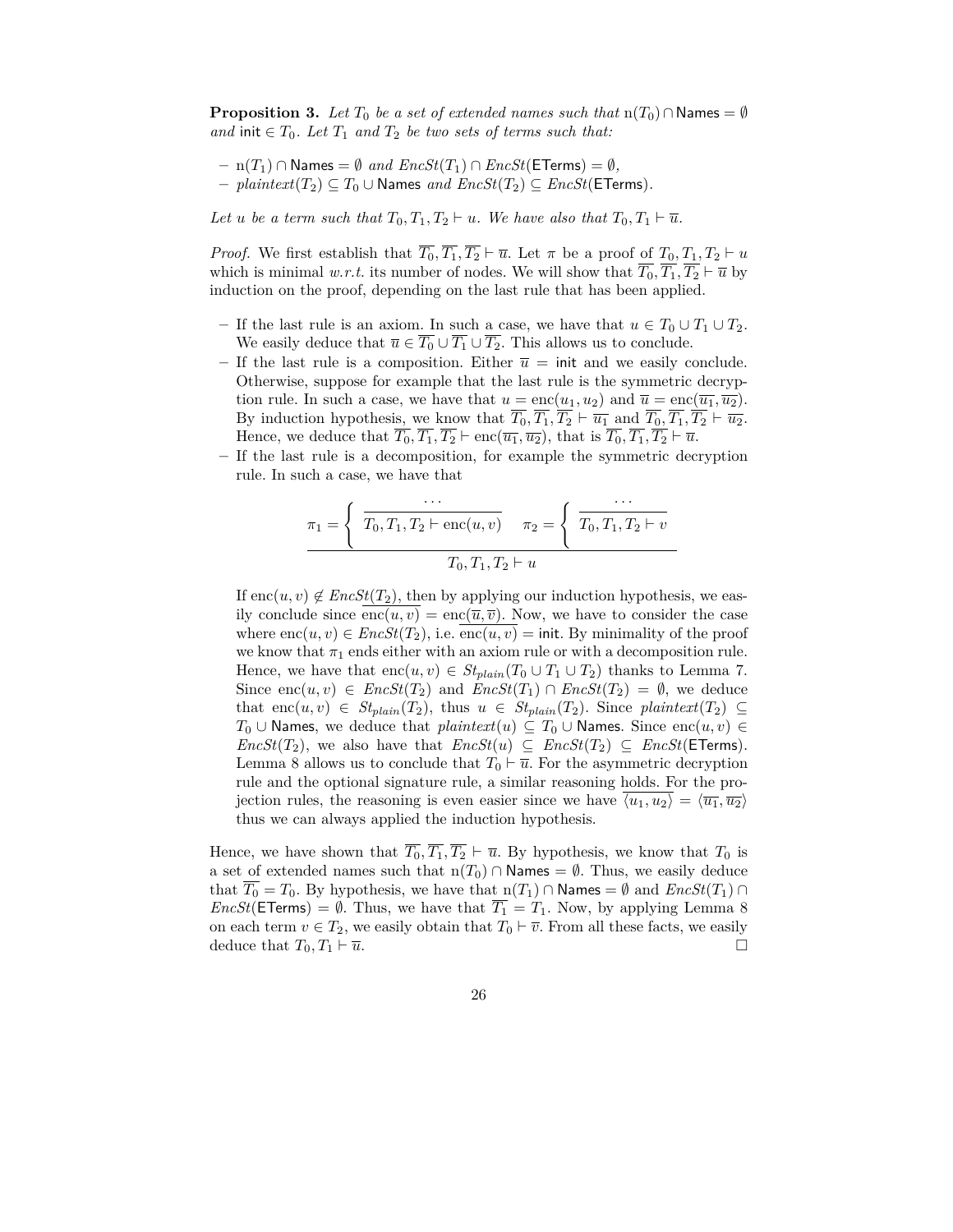### **8.3 Proof of Theorem 1**

Our main composition result relies on the following proposition, which relates the traces of  $\Pi_1 \mid \Pi_2$  with the traces of  $\Pi_1$ .

**Proposition 4.** *Let*  $\Pi_1 = [k_1] \rightarrow$  Roles *and*  $\Pi_2 = [k_2] \rightarrow$  Roles *be two protocols having disjoint encryption and such that*  $\Pi_2$  *contains no status event. Let*  $T_0$ *(intuitively the initial knowledge of the intruder) be a set of extended names. Let*  $\mathsf{KC} = (\mathrm{n}(H_1) \cup \mathrm{n}(H_2)) \setminus T_0$  *be the set of* critical extended names *and*  $\phi$  *be a closed PS-*LTL*<sup>+</sup> formula. Moreover, we assume that*

*1. critical extended names do not appear in plaintext, i.e.*

 $\mathsf{KC} \cap (\mathit{plaintext}(H_1) \cup \mathit{plaintext}(H_2)) = \emptyset.$ 

- 2. for any role  $e_1, \ldots, e_\ell$  of  $\Pi_1$  or  $\Pi_2$ , for any *i* such that  $e_i$  *is a sent event, for any variable*  $x \in plaintext(e_i)$ *, we have that*  $x \in plaintext(e_i)$  *for some new or received event*  $e_j$  *such that*  $j < i$ *.*
- *3. EncSt*(*φ*) *and EncSt*(*Π*2) *have disjoint encryption.*

*Let*  $k = k_1 + k_2$  *and* sc *be a scenario for*  $\Pi_1 \mid \Pi_2$ *. Let* tr *be the symbolic trace associated to* sc *and*  $T_0$ *. Let* sc' = sc| $_{\Pi_1}$  *and* tr' *be the symbolic trace associated to* sc<sup>*'*</sup> *and*  $T_0$ *. If there exists*  $\sigma$  *such that* tr $\sigma$  *is valid and*  $\langle$ tr $\sigma, T_0 \rangle \models \phi$  *then there exists*  $\sigma'$  *such that*  $tr'\sigma'$  *is valid and*  $\langle tr'\sigma', T_0 \rangle \models \phi$ *.* 

*Proof.* Let  $\Pi_1 : [k_1] \to \text{Roles}, \Pi_2 : [k_2] \to \text{Roles}, T_0 \text{ and } \phi \text{ defined as in Proposition } \mathbb{R}$ tion 4. Let  $k = k_1 + k_2$  and sc be a scenario for  $\Pi_1 \mid \Pi_2$ . Let tr be the symbolic trace associated to  $\Pi_1 \mid \Pi_2$  and sc. Let sc' := sc|<sub>*Π*<sub>1</sub></sub> and tr' be the symbolic trace associated to  $\Pi_1$  and  $\mathsf{sc}'$ . Since  $\phi$  is a PS-LTL<sup>+</sup> formula, we have that  $\phi$  is of the form  $\exists \tilde{x}.\phi_0$  for some PS-LTL<sup>+</sup> formula  $\phi_0$  without any quantifier.

Let  $\sigma$  be a substitution such that tr $\sigma$  is valid and  $\langle$ tr $\sigma, T_0 \rangle \models \phi$ . Thus, thanks to Lemma 4, we have that  $\sigma \models' \mathbf{T}(\phi, \mathsf{tr}, T_0)$ . We have that  $\mathbf{T}(\phi, \mathsf{tr}, T_0) = \exists \tilde{x} \cdot \psi_0$ for some EF formula  $\psi_0$  without any quantifier. Moreover, thanks to Lemma 4 we have that atomic formulas of the form  $T \Vdash m$  appear under an even number of negations. We transform  $\psi_0$  into its disjunctive normal form, thus  $\psi_0 =$  $\bigvee_{1 \leq j \leq \ell} \psi_j$  We know that there exists *j* such that tr $\sigma$  is valid and  $\sigma \models' \exists \tilde{x}.\psi_j$ . Moreover, the EF formula  $\psi_j$  can be written as Ded  $\wedge$  Eq  $\wedge$  DEq where:

- **–** Ded is a finite set of deduction constraints of the form *T*<sup>0</sup> *∪* K(tr) *m* for some term *m*,
- **–** Eq (resp. DEq) is a finite set of equations (resp. disequations) of the form  $t_1 = t_2$  (resp.  $t_1 \neq t_2$ ) where  $t_1 \in St(\phi)$  and  $t_2 \in St(e)$  for some  $e \in tr$ .

We assume that the variables  $\tilde{x}$  do not occur in tr. Thus, we have that:

 $-\sigma$  is a solution of  $\mathcal{C} := C(\mathsf{tr})$ ; Ded. (Lemma 1). Note also that  $\mathcal{C}$  is a constraint system which satisfies the plaintext origination property. This is due to the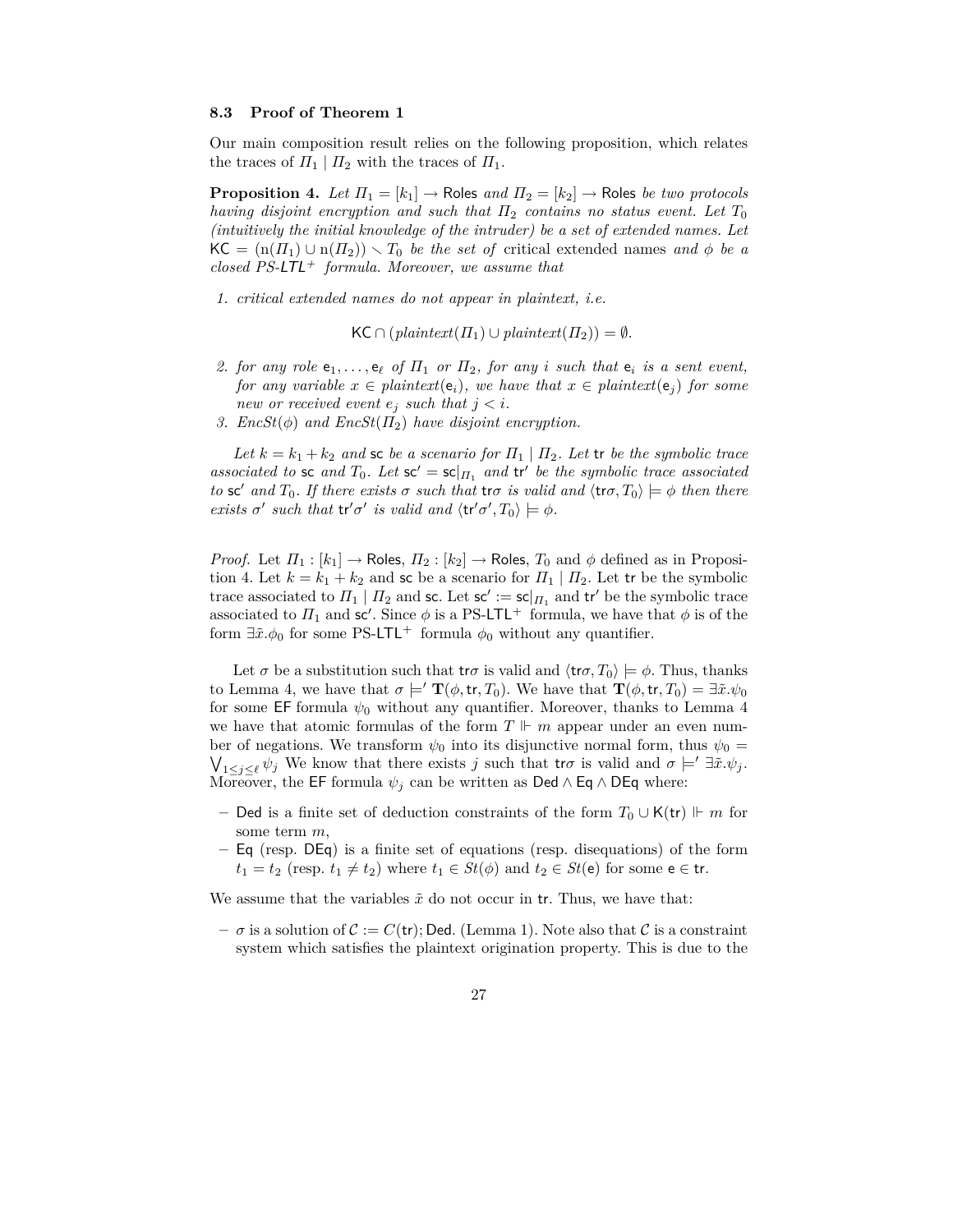fact that the protocols we consider satisfy condition 2 (stated in Proposition 4).

- $t_1 \sigma = t_2 \sigma$  for every  $t_1 = t_2 \in \textsf{Eq},$
- $t_1 \sigma \neq t_2 \sigma$  for every  $t_1 \neq t_2 \in \mathsf{DEq}$ .

Let  $\mathcal{C}' = \mathcal{C}(\mathsf{tr}'); \mathsf{Ded}'$  where  $\mathsf{Ded}' = \{ (T_0 \cup \mathsf{K}(tr') \Vdash m) \mid (T_0 \cup \mathsf{K}(\mathsf{tr}) \Vdash m) \in \mathsf{Ded} \}.$ We have to show that  $\mathcal{C}' \wedge \mathsf{Eq} \wedge \mathsf{DEq}$  has a solution which would mean that  $\Pi_1$ does not satisfy  $\exists \tilde{x}.\psi_j$ , and thus  $\Pi_1$  does not satisfies  $\phi$ .

The constraint systems  $C$  and  $C'$  are as follows:

$$
\mathcal{C} := \begin{cases}\nT_0 & \Vdash u_1 \\
T_0, v_1 & \Vdash u_2 \\
T_0, v_1, v_2 & \Vdash u_3 \\
\cdots & \Vdash \cdots \\
T_0, v_1, \ldots, v_n & \Vdash m_1 \\
\cdots & \cdots & \cdots \\
T_0, v_1, \ldots, v_n & \Vdash m_k\n\end{cases}\n\qquad\n\mathcal{C}' := \begin{cases}\nT_0 & \Vdash u_{i_1} \\
T_0, v_{i_1} & \Vdash u_{i_2} \\
T_0, v_{i_1}, v_{i_2} & \Vdash u_{i_3} \\
\cdots & \Vdash \cdots \\
T_0, v_{i_1}, \ldots, v_{i_n} & \Vdash m_1 \\
\cdots & \cdots & \cdots \\
T_0, v_{i_1}, \ldots, v_{i_n} & \Vdash m_k\n\end{cases}
$$

where  $i_1, \ldots, i_n$  is a sequence obtained from  $1 \ldots n$  by removing the elements corresponding to a step of the protocol  $\Pi_2$ . The *k* last deduction constraints correspond to those in Ded (resp. Ded*′* ).

Before applying Proposition 2, we have to check that all the hypotheses are satisfied. Let

$$
-T_1 = \{u_{i_1}, v_{i_1}, \dots, u_{i_n}, v_{i_n}, m_1, \dots, m_k\} \cup \{t_1, t_2 \mid t_1 = t_2 \in \text{Eq}\}\
$$
  
-  $T_2 = \{u_j, v_j \mid 1 \le j \le n \text{ and } j \notin \{i_1, \dots, i_n\}\}.$ 

First of all, we have that  $T_1$  and  $T_2$  are two sets of terms having disjoint encryption. This is because terms in  $T_1$  come from  $\Pi_1$  and  $\phi$  whereas terms in *T*<sub>2</sub> come from *Π*<sub>2</sub>. We have also that *C* is well-formed w.r.t.  $T_0 \cup T_1 \cup T_2$  and KC. Hence, we apply Proposition 2 in order to deduce that there exists a solution *θ* solution of  $C \wedge \textsf{Eq} \wedge \textsf{DEq}$  and such that:

- 1.  $T_1\theta$  and  $T_2\theta$  have disjoint encryption, and
- 2.  $n(T_i \theta') \subseteq n(T_i) \cup \{\text{init}\}.$

Let  $\theta' = \theta|_V$  where *V* is the set of variables which appear in  $\mathcal{C}' \wedge \mathsf{Eq} \wedge \mathsf{DEq}$ . To conclude, it remains to show that  $\theta'$  is a solution of  $\mathcal{C}'$ .

Let Names =  $\{\text{img}(\sigma_{r,s}) \cap \mathcal{N} \mid (r,s) \in \text{sc} \text{ and } r > k_1\}, \text{ i.e. all the names }$ generating during the execution of  $\Pi_2$  and **ETerms** =  $T_2\theta$ . We have that Names $\cap$  $n(T_0) = \emptyset$  and Names∩KC =  $\emptyset$ . Note also that  $EncSt(T_1\theta) \cap EncSt(\text{ETerms}) = \emptyset$ since  $T_1\theta$  and  $T_2\theta$  have disjoint encryption.

Let  $T \vdash u$  be a constraint in C. Either the corresponding constraint has been removed in  $\mathcal{C}'$ . Otherwise, we have that  $T = T_0 \cup \{v_1, \ldots, v_j\}$  for some *j* and the corresponding constraint in  $\mathcal{C}'$  is  $T' \vdash u$  where  $T' = T_0 \cup \{v_{i_1}, \ldots, v_{i_j}\}.$ Moreover, in such a case, we have that  $u \in T_1$ , and thus  $u\theta \in T_1\theta$ . Thanks to the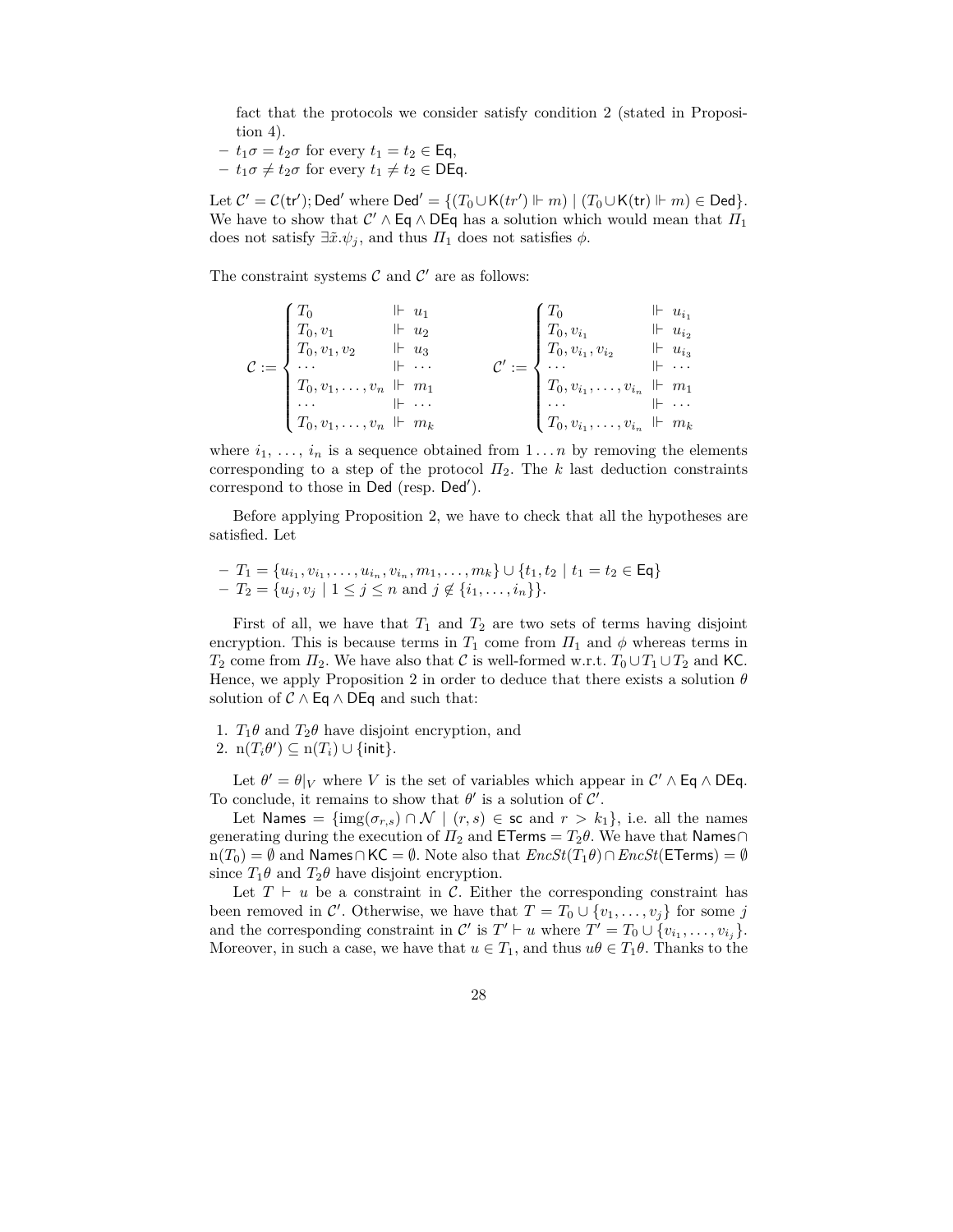fact that  $\theta$  is a solution of  $\mathcal{C}$ , we know that:  $T_0, v_1\theta, v_2\theta, \ldots, v_i\theta \vdash u\theta$ . Thanks to Proposition 3, we obtain that  $T_0, v_{i_1}\theta, \ldots, v_{i_j}\theta \vdash \overline{u\theta}$ , i.e.  $T'\theta' \vdash u\theta'$  since  $\overline{u\theta} = u\theta$ and  $\theta' = \theta|_{vars(\mathcal{C}')}$ . В последните поставите на политички и поставите на политички и поставите на политички и поставите и политичк<br>В политички и политички и политички и политички и политички и политички и политички и политички и политички и<br>

We are now ready to complete the proof of Theorem 1.

*Proof.* Assume by contradiction that  $\Pi_1 \mid \Pi_2 \not\models \phi$  for the initial knowledge  $T_0$ . It means that there exists a scenario sc for which the symbolic trace tr associated to  $\Pi_1 \mid \Pi_2$  and sc satisfies the following requirement:

there exists a substitution  $\sigma$  such that tr $\sigma$  is valid and  $\langle$ tr $\sigma, T_0 \rangle \models \neg \phi$ .

Let  $\mathsf{sc}' = \mathsf{sc}|_{\Pi_1}$  and  $\mathsf{tr}'$  be the symbolic trace associated to  $\Pi_1$  and  $\mathsf{sc}$ . Thanks to Proposition 4 (note that  $\neg \phi$  is a PS-LTL<sup>+</sup> formula), we easily deduce that there exists  $\sigma'$  such that  $tr'\sigma'$  is valid and  $\langle tr'\sigma', T_0 \rangle \models \neg \phi$ . This means that  $\Pi_1 \not\models \phi$ , thus a contradiction.  $\Box$ 

# **9 Conclusion**

In this paper, we have shown that secure protocols can be safely executed in the presence of other protocols, as soon as encrypted sub-messages from different messages are not unifiable. This can be easily achieved by tagging protocols, that is, adding a protocol identifier in each encrypted message. Our result holds for a large class of security properties that encompasses secrecy and various formulations of authenticity.

We foresee composition results in a more general way. In this paper, protocols are composed in the sense that they can be executed in the same environment. We plan to develop composition results where protocols can use other protocols as sub-programs. For example, a protocol could use a secure channel, letting the implementation of the secure channel underspecified. This secure channel could be then possibly implemented by any protocol establishing session keys.

# **References**

- 1. M. Abadi and R. M. Needham. Prudent engineering practice for cryptographic protocols. *IEEE Trans. Software Eng.*, 22(1):6–15, 1996.
- 2. R. Amadio and W. Charatonik. On name generation and set-based analysis in the Dolev-Yao model. In *Proc. International Conference on Concurrency Theory (CONCUR'02)*, volume 2421 of *LNCS*, pages 499–514. Springer-Verlag, 2002.
- 3. S. Andova, C. Cremers, K. G. Steen, S. Mauw, S. M. lsnes, and S. Radomirović. Sufficient conditions for composing security protocols. *Information and Computation*, 2008. To appear.
- 4. M. Arapinis and M. Duflot. Bounding messages for free in security protocols. In *Proc. 27th Conference on Foundations of Software Technology and Theoretical Computer Science (FSTTCS'07)*, volume 4855 of *LNCS*, pages 376–387, New Delhi, India, 2007. Springer.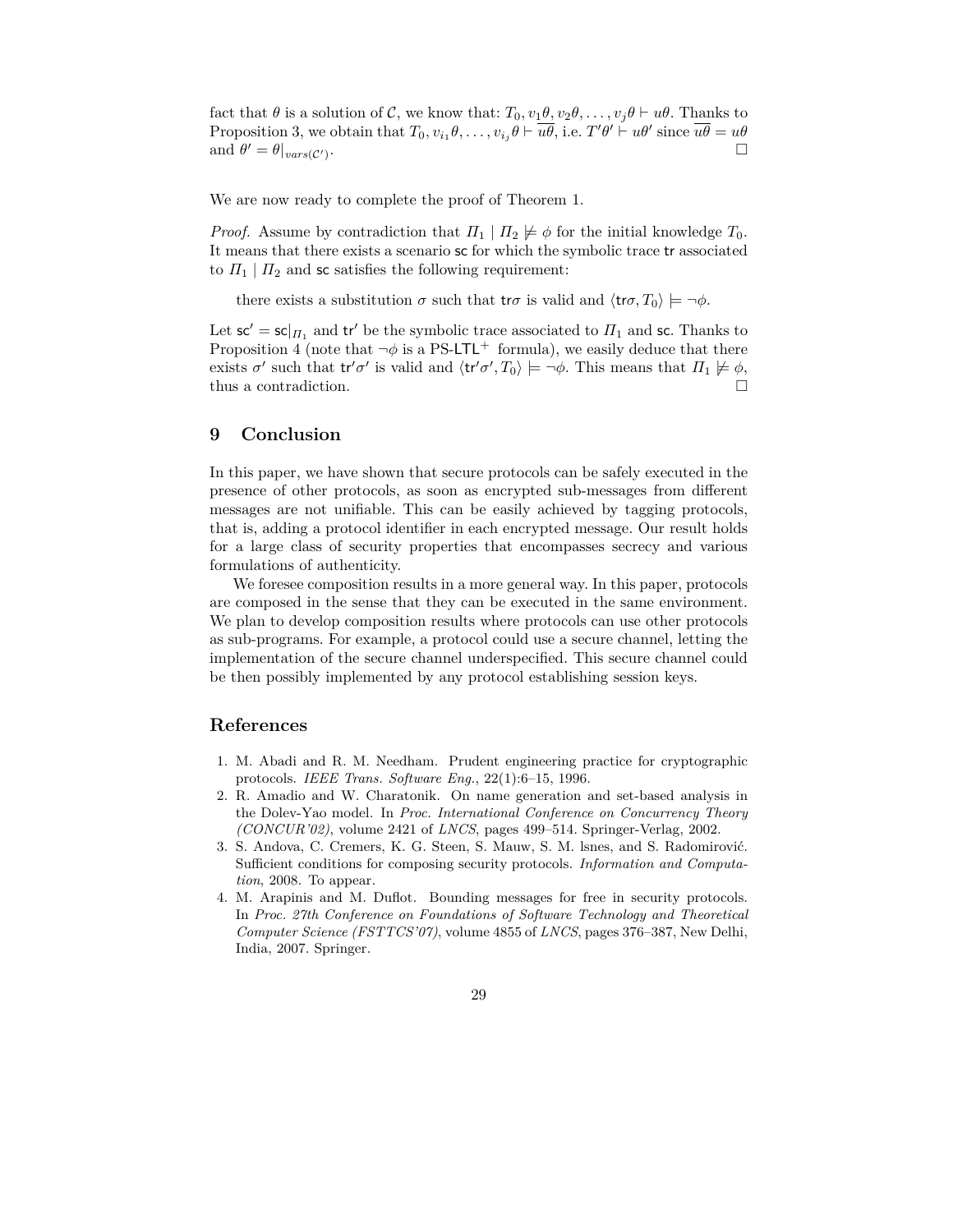- 5. A. Armando, D. Basin, Y. Boichut, Y. Chevalier, L. Compagna, J. Cuellar, P. H. Drielsma, P. Heám, O. Kouchnarenko, J. Mantovani, S. Mödersheim, D. von Oheimb, M. Rusinowitch, J. Santiago, M. Turuani, L. Viganò, and L. Vigneron. The Avispa tool for the automated validation of internet security protocols and ap plications. In *Proc. 17th International Conference on Computer Aided Verification (CAV'05)*, volume 3576 of *LNCS*, 2005.
- 6. B. Blanchet. An efficient cryptographic protocol verifier based on Prolog rules. In *Proc. 14th Computer Security Foundations Workshop (CSFW'01)*, pages 82–96. IEEE Comp. Soc. Press, 2001.
- 7. B. Blanchet and A. Podelski. Verification of cryptographic protocols: Tagging enforces termination. In *Proc. 6th International Conference on Foundations of Software Science and Computation Structures (FoSSaCS'03)*, volume 2620 of *LNCS*. Springer, 2003.
- 8. R. Canetti. Universally composable security: A new paradigm for cryptographic protocols. In *Proc. 42nd Annual Symposium on Foundations of Computer Science (FOCS'01)*, pages 136–145, Las Vegas (Nevada, USA), 2001. IEEE Comp. Soc.
- 9. R. Canetti, C. Meadows, and P. F. Syverson. Environmental requirements for authentication protocols. In *Proc. Symposium on Software Security – Theories and Systems*, volume 2609 of *LNCS*, pages 339–355. Springer, 2002.
- 10. Y. Chevalier. *Résolution de problèmes d'accessibilité pour la compilation et la validation de protocoles cryptographiques*. PhD thesis, Université Henri Poincaré, Nancy (France), 2003.
- 11. H. Comon-Lundh and V. Cortier. New decidability results for fragments of firstorder logic and application to cryptographic protocols. In *Proc. 14th Int. Conf. on Rewriting Techniques and Applications (RTA'2003)*, volume 2706 of *LNCS*, pages 148–164. Springer-Verlag, June 2003.
- 12. H. Comon-Lundh and V. Cortier. Security properties: two agents are sufficient. *Science of Computer Programming*, 50(1-3):51–71, 2004.
- 13. H. Comon-Lundh and V. Shmatikov. Intruder deductions, constraint solving and insecurity decision in presence of exclusive or. In *Proc. 18th Annual Symposium on Logic in Comp. Sc. (LICS'03)*, pages 271–280. IEEE Comp. Soc. Press, 2003.
- 14. R. Corin. *Analysis Models for Security Protocols*. PhD thesis, University of Twente, 2006.
- 15. V. Cortier, J. Delaitre, and S. Delaune. Safely composing security protocols. In *Proceedings of the 27th Conference on Foundations of Software Technology and Theoretical Computer Science (FSTTCS'07)*, volume 4855 of *LNCS*, pages 352– 363, New Delhi, India, 2007. Springer.
- 16. V. Cortier and E. Zalinescu. Deciding key cycles for security protocols. In *Proc. 13th International Conference on Logic for Programming, Artificial Intelligence, and Reasoning (LPAR'06)*, volume 4246 of *LNCS*, pages 317–331. Springer, 2006.
- 17. C. Cremers. *Scyther Semantics and Verification of Security Protocols*. Ph.D. dissertation, Eindhoven University of Technology, 2006.
- 18. A. Datta, A. Derek, J. C. Mitchell, and A. Roy. Protocol composition logic (PCL). *Electr. Notes Theoretical Computer Science*, 172:311–358, 2007.
- 19. N. Durgin, P. Lincoln, J. Mitchell, and A. Scedrov. Undecidability of bounded security protocols. In *Proc. of the Workshop on Formal Methods and Security Protocols*, 1999.
- 20. L. Gong and P. Syverson. Fail-stop protocols: An approach to designing secure protocols. In *Proc. 5th International Working Conference on Dependable Computing for Critical Applications*, pages 44–55, 1995.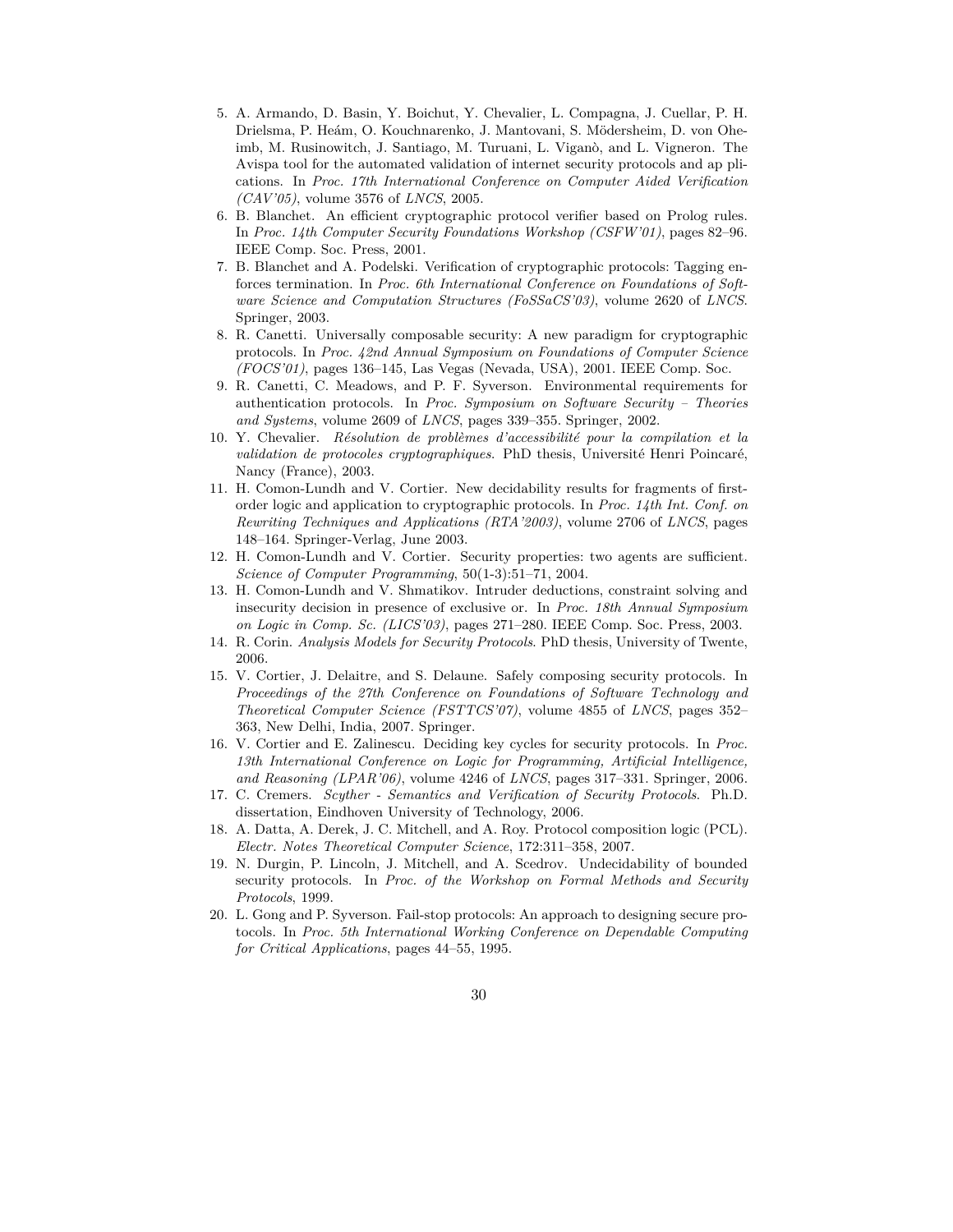- 21. J. D. Guttman and F. J. Thayer. Protocol independence through disjoint encryption. In *Proc. 13th Computer Security Foundations Workshop (CSFW'00)*, pages 24–34. IEEE Comp. Soc. Press, 2000.
- 22. J. Kelsey, B. Schneier, and D. Wagner. Protocol interactions and the chosen protocol attack. In *Proc. 5th International Workshop on Security Protocols*, volume 1361 of *LNCS*, pages 91–104. Springer, 1997.
- 23. G. Lowe. Breaking and fixing the Needham-Schroeder public-key protocol using FDR. In *Proc. 2nd International Workshop on Tools and Algorithms for the Construction and Analysis of Systems (TACAS'96)*, volume 1055 of *LNCS*, pages 147–166, Berlin (Germany), 1996. Springer-Verlag.
- 24. G. Lowe. Casper: A compiler for the analysis of security protocols. In *Proc. 10th Computer Security Foundations Workshop (CSFW'97)*. IEEE Comp. Soc. Press, 1997.
- 25. G. Lowe. A hierarchy of authentication specifications. In *Proceedings of the 10th Computer Security Foundations Workshop (CSFW'97)*, pages 18–30, Rockport (Massachusetts, USA), 1997. IEEE Computer Society Press.
- 26. A. Martelli and U. Montanari. An efficient unification algorithm. *ACM Transactions on Programming Languages and Systems*, 4(2):258–282, 1982.
- 27. J. K. Millen and V. Shmatikov. Constraint solving for bounded-process cryptographic protocol analysis. In *Proc. 8th ACM Conference on Computer and Communications Security (CCS'01)*, pages 166–175, 2001.
- 28. R. Needham and M. Schroeder. Using encryption for authentication in large networks of computers. *Communication of the ACM*, 21(12):993–999, 1978.
- 29. M. Rusinowitch and M. Turuani. Protocol insecurity with finite number of sessions and composed keys is NP-complete. *Theoretical Computer Science*, 299:451–475, 2003.
- 30. S. Schneider. Security properties and CSP. In *Proc. of the Symposium on Security and Privacy*, pages 174–187, Oakland, 1996. IEEE Computer Society Press.
- 31. H. Seidl and K. N. Verma. Flat and one-variable clauses: Complexity of verifying cryptographic protocols with single blind copying. In *Proc. 11th International Conference on Logic for Programming, Artificial Intelligence, and Reasoning (LPAR'04)*, volume 3452 of *LNCS*. Springer, 2005.
- 32. D. X. Song. Athena: A new efficient automatic checker for security protocol analysis. In *Proc. of the 12th Computer Security Foundations Workshop (CSFW'99)*, Mordano, Italy, June 1999. IEEE Computer Society Press.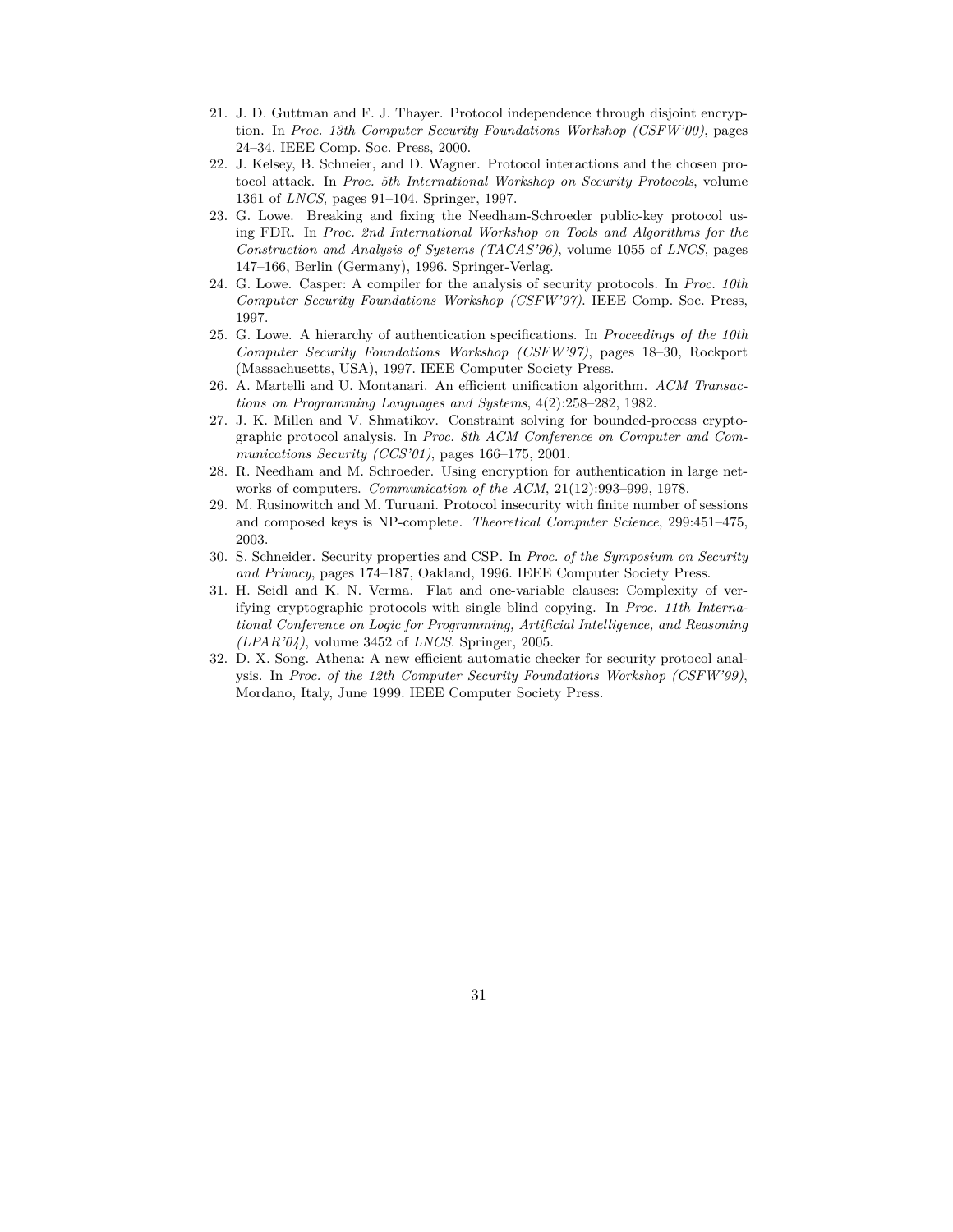# **A Completeness of our simplification rules**

Let  $T_1 \subseteq T_2 \subseteq \ldots \subseteq T_n$ . Given a left-minimal proof  $\pi$  of  $T_i \vdash u$ , we say that  $\pi$  is a proof of *level j* if  $j = \min\{k \mid T_k \vdash u \text{ and } 1 \leq k \leq n\}.$ 

# **Lemma 9.** *If*  $T_i \vdash u$  *then there is a simple proof of it.*

*Proof.* The notion of simple proof given in [16] is different from ours. However, a simple proof (according to the definition given in [16]) necessarily satisfies the two first conditions of our definition. Hence by using their result, we know that if  $T_i \vdash u$  then there is a proof  $\pi$  of it which satisfies the conditions 1 and 2 of our definition. Now, let  $\pi$  be a proof of level *j* that satisfies the conditions 1 and 2 of Definition 16. We show that there exists a simple proof  $\pi'$  of  $T_i \vdash u$  having the same level, i.e. *j*. We show this result by induction on *m* where *m* represents the number of nodes in  $\pi$  that violates condition 3.

*Base case:*  $m = 0$ . In such a case, we easily conclude. Indeed since  $m = 0$ , we have that  $\pi$  satisfies the condition 3. Thus, by definition,  $\pi$  is a simple proof.

*Induction step*:  $m > 0$ . In such a case, we show that we can transform the proof  $\pi$  into a proof  $\pi'$  having the same level and such that the number of nodes violating condition 3 is  $m-1$ . Then, it will be easy to conclude by applying the induction hypothesis. Let  $\pi_1$  be a subproof of  $\pi$  whose root corresponds to the node that violates condition 3. We consider, among all these subproofs, one which is minimal in the sense that in  $\pi_1$ , the only node that violates the condition is its root.

The term  $\langle u_1, u_2 \rangle$  that violates the condition is obtained by a decomposition rule whereas it is not immediately followed by a projection rule. This means that it is followed by a composition rule. We illustrate the situation when this last rule is an encryption rule. The proof  $\pi_1$  has the following form:

$$
\pi_1 := \left\{ \begin{array}{ll} \displaystyle \frac{\cdots}{T_i \vdash \langle u_1, u_2 \rangle} \text{ decompo.} & \quad T_i \vdash v \\ \hline & \quad \tau_i \vdash \{\langle u_1, u_2 \rangle\}_v & \text{compo.} \end{array} \right.
$$

The idea is to replace this subproof  $\pi_1$  of  $\pi$  by  $\pi'_1$  obtained by decomposing the term  $\langle u_1, u_2 \rangle$  with the projection rules until we obtain terms not headed with the symbol  $\langle \rangle$ . Then, by using the pairing rule, we can build again the term  $\langle u_1, u_2 \rangle$ . Lastly, we apply the composition rule as in  $\pi_1$ . The proof  $\pi'_1$  obtained in this way has the same level that  $\pi_1$ . Hence, the proof  $\pi'$ , obtained from  $\pi$  by replacing the subproof  $\pi_1$  by  $\pi'_1$ , is left-minimal. It is also clear that condition 2 is satisfied since the composition rules introduced in  $\pi'_1$  are not directly followed by a decomposition rule. Lastly, we have removed one node violating condition 3 without introducing any such node. This allows us to conclude by applying our induction hypothesis.

Let *C* be a constraint system and  $x \in vars(\mathcal{C})$ . We define  $T_x$  as follows

$$
T_x = \min\{T \mid (T \Vdash u) \in \mathcal{C} \text{ and } x \in vars(u)\}.
$$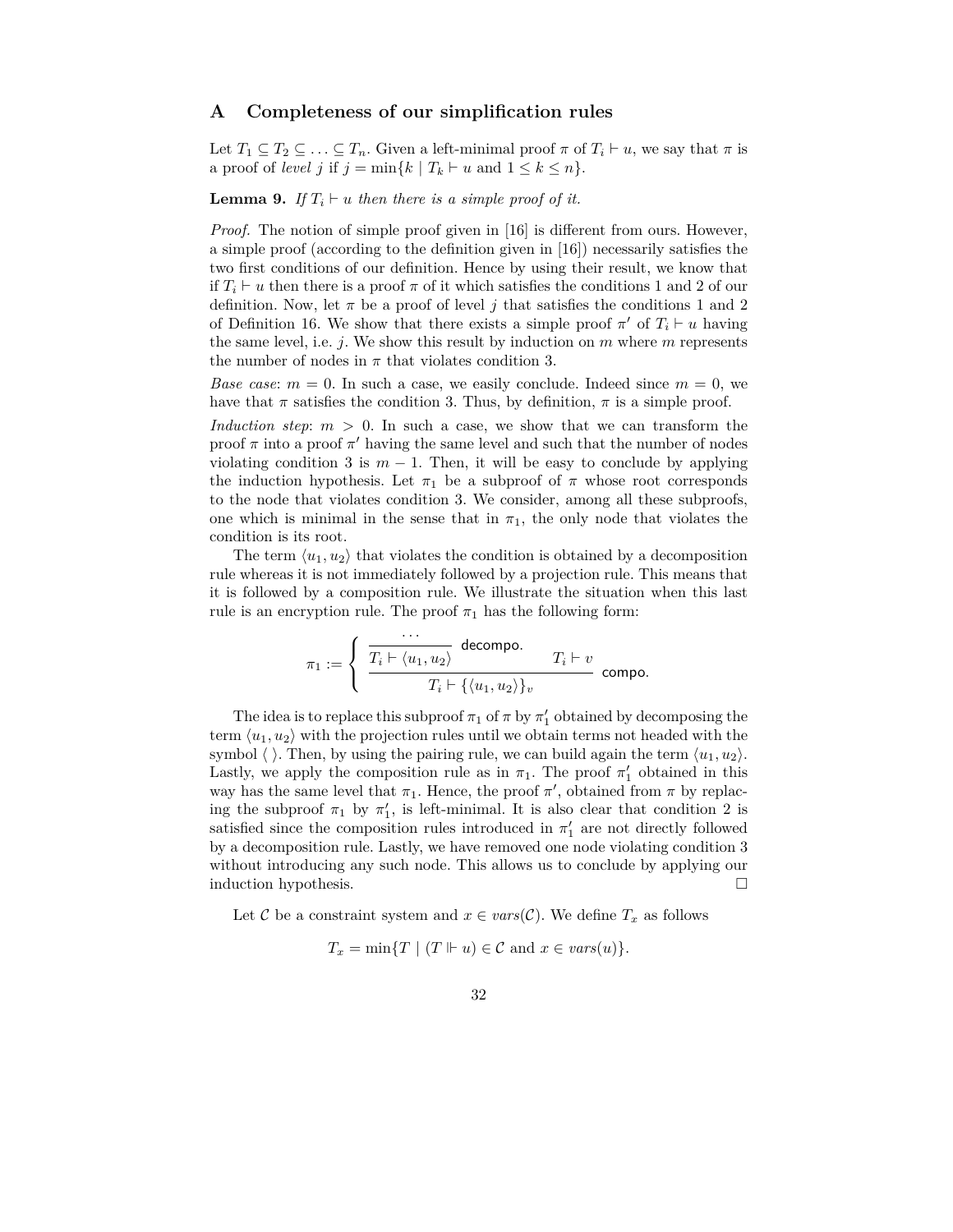Note that, by definition of a constraint system,  $T_x$  is well-defined.

**Lemma 2.** Let C be an unsolved constraint system,  $\theta$  be a solution of C and  $T_i \Vdash u_i$  *be a minimal unsolved constraint of* C. Let *u be a term. If there is a simple proof of*  $T_i\theta$  *⊢ u having the last rule an axiom or a decomposition then there is*  $t \in St(T_i) \setminus \mathcal{X}$  *such that*  $t\theta = u$ *.* 

*Proof.* Consider a simple proof  $\pi$  of  $T_i\theta \vdash u$ . Let *j* be minimal such that the proof  $\pi'$  obtained from  $\pi$  by replacing  $T_i$  with  $T_j$  is a proof of  $T_j \theta \vdash u$ . Depending on the last applied rule in the proof, we consider two cases.

**–** Either the last rule is an axiom.

Then  $u \in T_j \theta$  and hence there is  $t \in T_j$  such that  $t\theta = u$ . If *t* is a variable then  $T_t \Vdash t$  is a constraint in C with  $T_t \subsetneq T_j$  (thanks to the definition of a constraint system). Hence  $T_t\theta \vdash t\theta$ , that is  $T_t\theta \vdash u$ , which contradicts the minimality of *j*.

**–** Or the last rule is a decomposition.

Suppose w.l.o.g. that it is a symmetric decryption. Then, in such a case, there exists *w* such that  $T_i\theta \vdash \text{enc}(u, w)$  and  $T_i\theta \vdash w$ . By simplicity of the proof, the last rule applied to obtain  $enc(u, w)$  can not be a composition. Hence, it is either an axiom or a decomposition. Then, applying the induction hypothesis we have that there is  $t \in St(T_i)$ , *t* not a variable, such that  $t\theta = enc(u, w)$ . It follows that  $t = \text{enc}(t', t'')$  with  $t'\theta = u$ . If  $t'$  is a variable then  $T_{t'}\theta \vdash t'\theta$ , that is  $T_{t'}\theta \vdash u$  which contradicts the minimality of *j*. Hence  $t'$  is not a variable. For the other decomposition rules, the same reasoning holds.  $\Box$ 

Let  $t$  be a term, we denote by  $\text{comp}(t)$  the components of the term  $t$ . This notion is formally defined as follows:  $\text{comp}(\langle t_1, t_2 \rangle) = \text{comp}(t_1) \cup \text{comp}(t_2)$  and  $\text{comp}(t) = t$  otherwise.

**Lemma 3.** Let C be an unsolved constraint system,  $\theta$  be a solution of C and  $T_i \Vdash v_i$  *be a minimal unsolved constraint of*  $C$  *such that for all*  $t_1, t_2 \in St(T_i)$ *such that*  $t_1 \neq t_2$ 

 $t_1\theta = t_2\theta$  *implies*  $t_1$  *or*  $t_2$  *is a variable or a pair* 

Assume  $u_i \in St(T_i) \setminus \mathcal{X}$  and  $T_i \theta \vdash u_i \theta$ . Then  $T_i \cup \{x \mid T \Vdash x \in \mathcal{C}, T \subseteq T_i\} \vdash u_i$ .

For any  $T_i$  left-hand side of a constraint system  $\mathcal{C}$ , we define  $T_i^+ = T_i \cup$  ${x \mid T \Vdash x \in \mathcal{C}, T \subsetneq T_i}$  *⊢ u*<sub>*i*</sub>.

*Proof.* Let *j* be minimal such that  $T_j \theta \vdash u_i \theta$ . Thus  $j \leq i$  and  $T_j \subseteq T_i$ . Consider a simple proof of  $T_i\theta \vdash u_i\theta$ . We reason by induction on the depth of the proof. We can have that:

**–** The proof is reduced to an application of the rule axiom possibly followed by several application of the projection rules until the resulting term is not a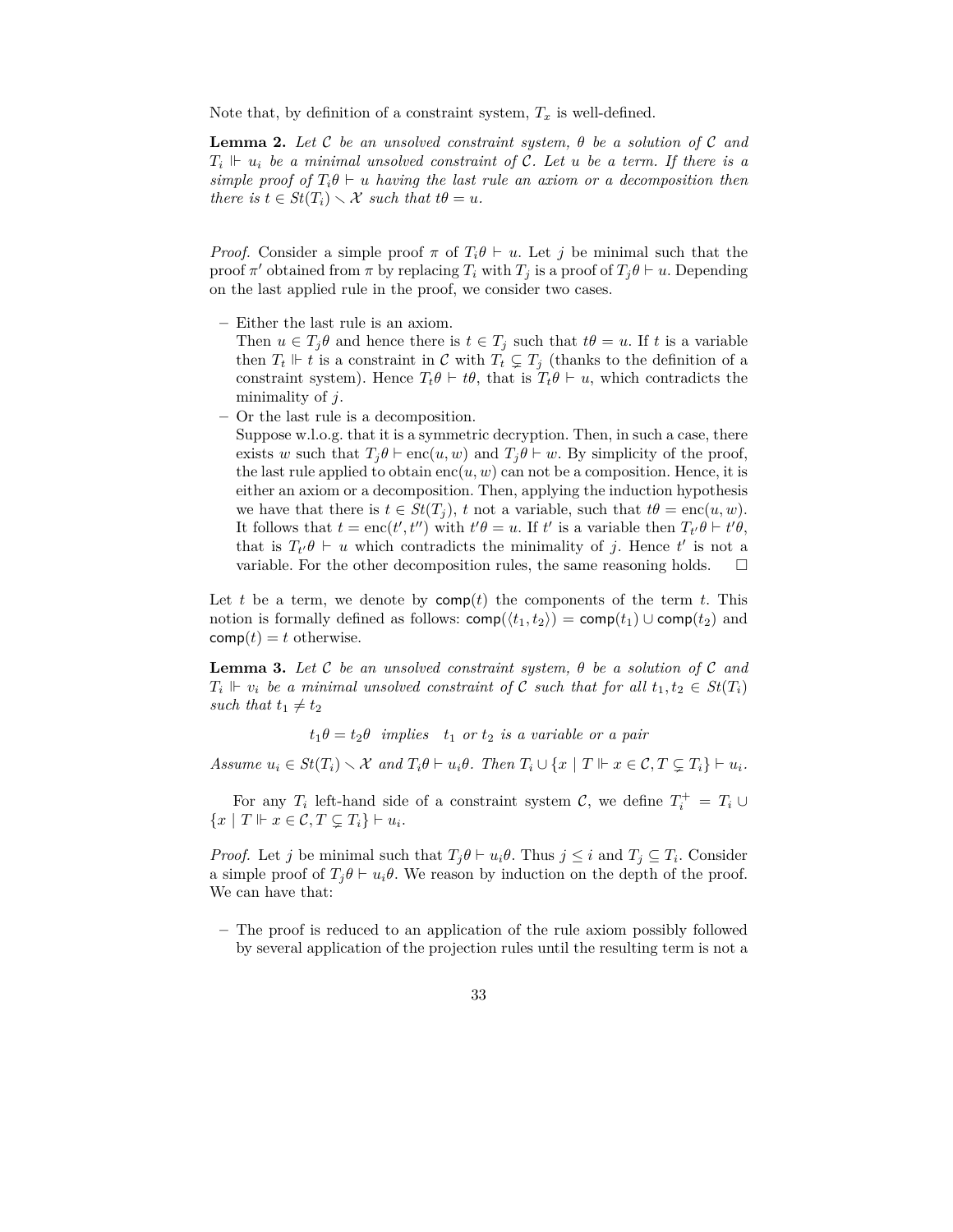pair. Since the proof is a simple proof, we have that  $u_i\theta$  is not a pair. Hence, *ui* is not a pair.

There exists  $t \in T_j$  such that  $u_i \theta \in \text{comp}(t\theta)$ . Either  $u_i \theta = t' \theta$  for some *t*'  $\in$  comp(*t*)  $\setminus$  *X* or *u<sub>i</sub>* $\theta$   $\in$  comp(*x* $\theta$ ) for some *x*  $\in$  comp(*t*)  $\cap$  *X*. In the first case, we easily deduce that neither  $u_i$  nor  $t$  is a pair or a variable and hence by hypothesis, we have that  $u_i = t'$  and hence  $T'_i \vdash u_i$ . In the second case, we have that  $T_x\theta \vdash x\theta$ . Thus  $T_x\theta \vdash u_i\theta$  which contradicts the minimality of *j*, since  $T_x \subseteq T_j$ .

**–** The proof ends with an application of a decomposition rule possibly followed by several applications of the projection rules until the resulting term is not a pair. Note that, since the proof is a simple proof, we have that  $u_i\theta$  is not a pair. Hence *u<sup>i</sup>* is not a pair.

Suppose for example that it is the symmetric decryption rule. That is, there exist  $w_1, w_2$  such that  $T_j \theta \vdash \text{enc}(w_1, w_2), T_j \theta \vdash w_2$  and  $u_i \theta \in \text{comp}(w_1)$ . The last rule applied to obtain  $T_i\theta \vdash \text{enc}(w_1, w_2)$  was not a composition by simplicity of the proof. We can hence apply Lemma 2 and obtain that there is  $t \in St(T_i) \setminus \mathcal{X}$  such that  $t\theta = \text{enc}(w_1, w_2)$ . Since *t* is not a variable, we have that  $t = \text{enc}(t_1, t_2)$  with  $t_1\theta = w_1$  and  $t_2\theta = w_2$ . Either  $u_i\theta = p\theta$  for some  $p \in \text{comp}(t_1) \setminus \mathcal{X}$  or  $u_i \theta \in \text{comp}(x\theta)$  for some  $x \in \text{comp}(t_1) \cap \mathcal{X}$ . In the second case, we have that  $T_x\theta \vdash x\theta$ . Thus  $T_x\theta \vdash u_i\theta$  which contradicts the minimality of *j*, since  $T_x \subsetneq T_j$ . In the first case, we easily deduce that neither  $u_i$  nor  $p$  is a variable or a pair and hence by hypothesis, we have that  $u_i = p$ . We can apply the induction hypothesis on  $T_i \theta \vdash \text{enc}(t_1, t_2) \theta$  (this subproof is simple) to obtain that  $T_i^+ \vdash \text{enc}(t_1, t_2)$ .

Now, it  $t_2$  is a variable then  $t_2 \in T_i^+$ , thus  $T_i^+ \vdash t_2$ . Otherwise, if  $t_2$  is not a variable then, by induction hypothesis on  $T_j\theta \vdash t_2\theta$  (this subproof is a simple one), we obtain  $T_i^+ \vdash t_2$ . Hence, in both cases, we obtain that  $T_i^+ \vdash t_2$ . Then, together with  $T_i^+$  *⊢* enc $(t_1, t_2)$  and  $u_i \in \text{comp}(t_1)$ , it follows that  $T_i^+$  *⊢*  $u_i$ . For the other decomposition rules the same reasoning holds.

The last rule is a composition.

Suppose that it is the symmetric encryption rule. Then  $u_i\theta = \text{enc}(w_1, w_2)$ and  $T_j \theta \vdash w_1$  and  $T_j \theta \vdash w_2$ . Since  $u_i$  is not a variable, we have that  $u_i =$  $\text{enc}(v'_1, v'_2), v'_1\theta = w_1$  and  $v'_2\theta = w_2$ . If  $v'_1$  (resp.  $v'_2$ ) is a variable then  $v'_1$ (resp.  $v'_2$ ) is in  $T_i^+$  (this is because  $v_j \in St(T_i)$ ). Otherwise, we apply our induction hypothesis (note that the two subproofs are simple). Hence, in both cases, we have that  $T_i^+ \vdash v'_1$  and also that  $T_i^+ \vdash v'_2$ . Hence, we easily deduce that  $T_i^+ \vdash u_i$ . For the other composition rules the same reasoning holds.

# **B Proofs of our Composition Result**

# **B.1 Existence of a solution without any mixing**

Before proving Lemma 5, we first state some useful lemmas. Lemma 10 can be proved by induction on the algorithm that computes the most general unifier (see [26]).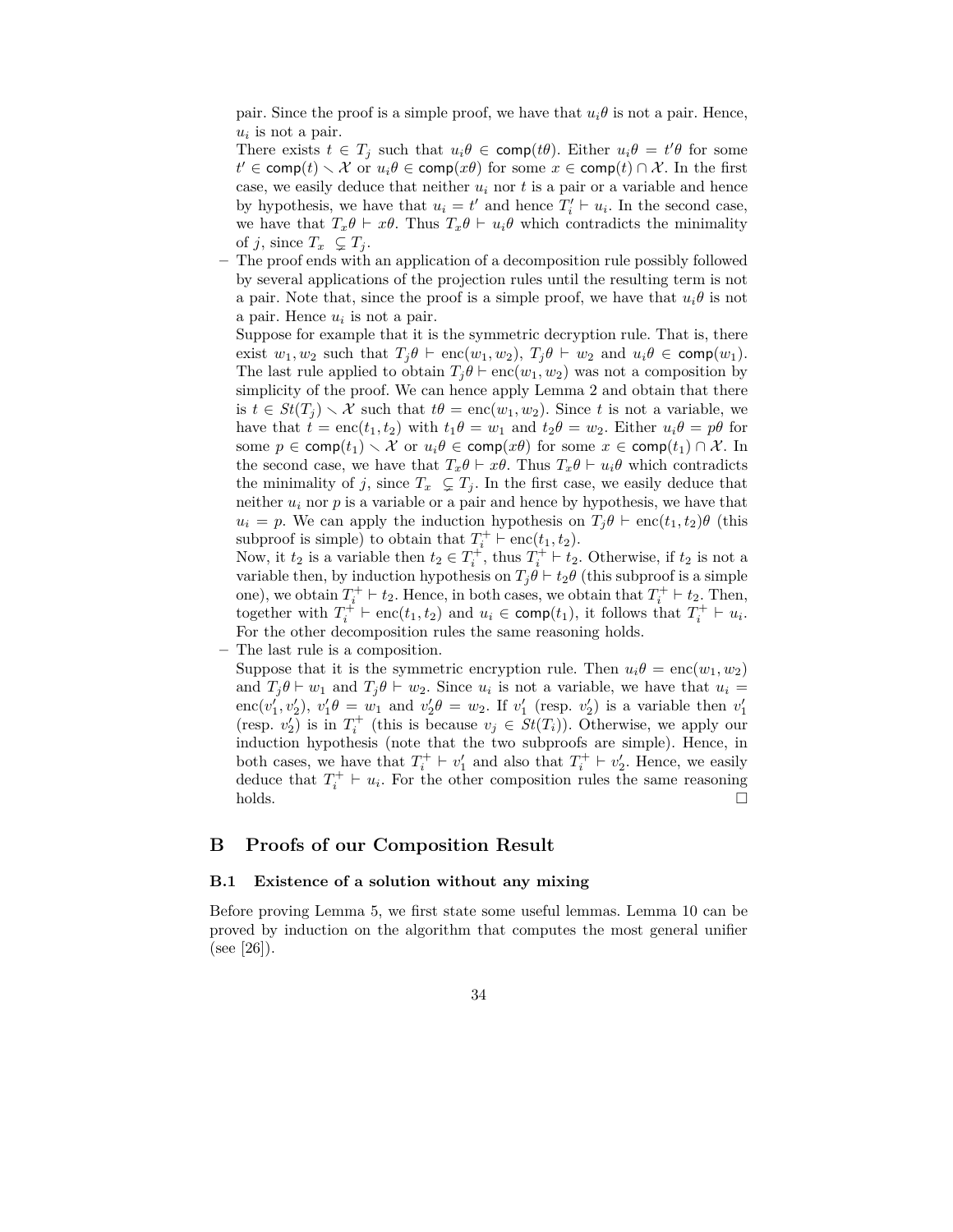**Lemma 10.** *Let T*<sup>1</sup> *and T*<sup>2</sup> *be two sets of terms having disjoint encryption. Let*  $t, t'$  ∈  $EncSt(T_1 ∪ T_2)$  *two terms which are unifiable. Either*  $t, t'$  ∈  $EncSt(T_1)$  $\sigma$ *t*,  $t' \in EncSt(T_2)$ *. Let*  $\sigma = \text{mgu}(t, t')$ *. Then*  $T_1\sigma$  *and*  $T_2\sigma$  *have disjoint encryption and*  $n(T_i \sigma) \subseteq n(T_i)$  *for*  $i = 1, 2$ *.* 

**Lemma 11.** *Let*  $T$  *be a set of terms and*  $u$  *be a term such that*  $T \vdash u$ *. Then, we have that plaintext* $(u) \subseteq$  *plaintext* $(T)$ *.* 

*Proof.* let  $\pi$  be a proof of  $T \vdash u$ . We prove this result by induction on the depth of  $\pi$ . We can have:

- **–** The last rule is an axiom. Then *u ∈ T*, thus *plaintext*(*u*) *⊆ plaintext*(*T*).
- **–** The last rule is a composition. Suppose for example that it is the symmetric encryption rule. Then  $u = \text{enc}(u_1, u_2)$ ,  $T \vdash u_1$  and  $T \vdash u_2$ . By definition, we have that  $plaintext(u) = plaintext(u_1)$ . Hence, we easily conclude by applying our induction hypothesis on  $T \vdash u_1$ . The other cases are similar.
- The last rule is a decomposition. Suppose for example that it is the symmetric decryption rule. In such a case, we have that  $T \vdash \text{enc}(u, v)$  and  $T \vdash v$  for some term *v*. By induction hypothesis,  $\text{plaintext}(\text{enc}(u, v)) \subseteq \text{plaintext}(T)$ . Hence, we easily conclude that  $\textit{plaintext}(u) \subseteq \textit{plaintext}(T)$ . The other cases are similar.  $\square$

**Lemma 12.** *Let* KC *be a set of extended names, C be a constraint system satisfying the plaintext origination property such that*  $\mathsf{KC} \cap \mathit{plaintext}(\mathsf{lls}(\mathcal{C})) = \emptyset$ *and*  $\sigma$  *be a substitution.* If  $C\sigma$  *is satisfiable, then* KC  $\cap$  *plaintext*(lhs( $C\sigma$ )) =  $\emptyset$ *.* 

*Proof.* Suppose  $C\sigma$  is satisfiable. Let  $\theta$  be a solution of  $C\sigma$  and let  $\theta' = \sigma\theta$ . We show the result by contradiction. Assume that there exists a constraint  $T \Vdash u \in \mathcal{C}$ such that  $\mathsf{KC} \cap \mathit{plaintext}(T\sigma) \neq \emptyset$ . This implies that  $\mathsf{KC} \cap \mathit{plaintext}(T\sigma\theta) \neq \emptyset$ , thus there exists  $k \in \text{KC}$  such that:

 $-$  or *k* ∈ *plaintext*(*xθ'*) for some *x* ∈ *plaintext*(*T*).

The first case is impossible by hypothesis. Let *x* be the minimal variable verifying such a condition, that is the variable that is introduced in plaintext by the minimal constraint. Let  $T' \Vdash u' \in \mathcal{C}$  be the minimal constraint such that  $x \in$ *plaintext*(*u*'). We have that  $T' \theta' \vdash u' \theta'$  since  $\theta'$  is a solution of *C*. We have that  $k \in plaintext(u'\theta')$ , thus by Lemma 11, we have that  $k \in plaintext(T'\theta')$ . Since  $k \notin plaintext(T')$ , this means that there exists  $y \in plaintext(T')$  (note that *y* is smaller than *x*) such that  $k \in plaintext(y\theta')$ , contradiction.

**Lemma 13.** *Let C be a constraint system satisfying the plaintext origination property. Let σ be a substitution. Then Cσ satisfies the plaintext origination property.*

*Proof.* Let  $C = T_1 \Vdash u_i, \ldots, T_n \Vdash u_n$  and  $\sigma$  be a substitution. Let  $1 \leq i \leq n$ and *x* a variable such that  $x \in plaintext(T_i\sigma)$ . Note that since  $T_1$  is necessarily ground (by definition of a constraint system, Definition 14), we have that  $i > 1$ . We have to show that there exists  $j < i$  such that  $x \in plaintext(u_i \sigma)$ . We distinguish two cases:

**<sup>–</sup>** either *k ∈ plaintext*(*T*);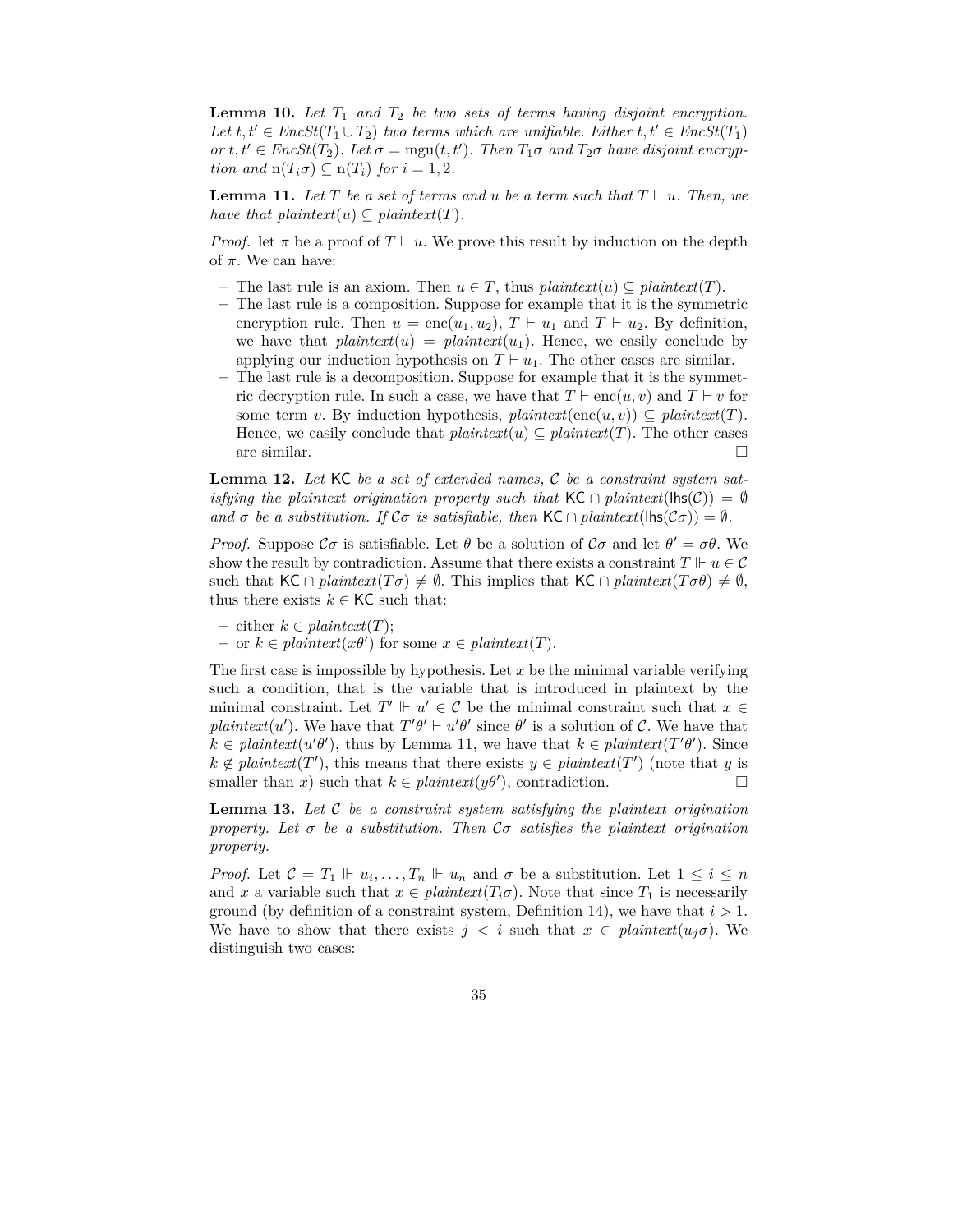- $-$  Either *x* is not introduced by *σ*, i.e. *x*  $\notin$  {*vars*(*yσ*) | *y* ∈ dom(*σ*)}. In such a case, since  $\mathcal C$  satisfies the plaintext origination property, we know that there exists  $j < i$  such that  $x \in plaintext(u_i)$ . Thus, we have that  $x \in plaintext(u_i \sigma)$ .
- **–** Otherwise *x* is introduced by *σ*, i.e. *x ∈ vars*(*yσ*) for some *y ∈* dom(*σ*). Moreover, since *x* occurs at a plaintext position, we have that  $x \in plaintext(y\sigma)$ and  $y \in plaintext(T_i)$ . Since C satisfies the plaintext origination property, we have that there exists  $j < i$  such that  $y \in plaintext(u_i)$ . From this, we easily conclude that  $x \in plaintext(u_i \sigma)$ .

**Lemma 5.** Let  $T_1$  and  $T_2$  be two sets of terms having disjoint encryption and KC *be a set of extended names. Let C be a well-formed constraint system w.r.t.*  $St(T_1) \cup St(T_2)$  *and* KC*. Let*  $\mathcal{C}'$  *and*  $\sigma$  *be such that*  $\mathcal{C} \leadsto_{\sigma} \mathcal{C}'$  *with*  $\mathcal{C}'$  *satisfiable. Then, we have that*

- *1.*  $T_1\sigma$  *and*  $T_2\sigma$  *have disjoint encryption,*
- 2.  $n(T_i \sigma) \subseteq n(T_i)$  *for*  $i = 1, 2$ *, and*
- *3. the constraint system*  $C'$  *is well-formed w.r.t.*  $St(T_1\sigma) \cup St(T_2\sigma)$  *and* KC.

*Proof.* We prove this result by case analysis on the simplification rule involved in the reduction  $C \leadsto_{\sigma} C'$ .

*Case of the rule*  $R_1: C = C' \wedge T \Vdash u \leadsto C'$ . In such a case, we have that  $\sigma$  is the identity. Thus, the two first requirements are satisfied by hypothesis. Moreover, we have that

$$
\mathsf{Ins}(\mathcal{C}') \cup \mathsf{rhs}(\mathcal{C}') \subseteq \mathsf{Ins}(\mathcal{C}) \cup \mathsf{rhs}(\mathcal{C}) \subseteq St(T_1) \cup St(T_2).
$$

Since  $\textsf{Ins}(\mathcal{C}') \subseteq \textsf{Ins}(\mathcal{C})$  and by hypothesis  $\textsf{KC} \cap \textit{plaintext}(\textsf{Ins}(\mathcal{C})) = \emptyset$ , we have also that  $\mathsf{KC} \cap \mathit{plaintext}(\mathsf{lls}(\mathcal{C}')) = \emptyset$ . It remains to establish the fact that  $\mathcal{C}'$  satisfies the plaintext origination property. Let  $T' \Vdash u' \in \mathcal{C}'$  and  $x \in plaintext(T) \cap \mathcal{X}$ . Let  $T'' \Vdash u''$  be the minimal constraint of *C* (w.r.t. inclusion of the left-hand side) such that  $x \in plaintext(u'')$  (note that  $x \notin plaintext(T'')$ ). Either  $T'' \Vdash u'' \in C'$ and we easily conclude. Otherwise, we have that  $T'' = T$  and  $u'' = u$ . By hypothesis, we know that  $T \cup \{x \mid T' \Vdash x \in C \text{ and } T' \subsetneq T\} \vdash u$ . Thus, by Lemma 11, we have  $\text{plaintext}(u) \subseteq \text{plaintext}(T) \cup \{x \mid T' \Vdash x \in \mathcal{C} \text{ and } T' \subsetneq T\}.$ Since  $x \notin plaintext(T)$ , we must have  $x \in \{x \mid T' \models x \in C \text{ and } T' \subsetneq T\}$ , which contradicts the minimality of  $T'' \Vdash u''$  and allows us to conclude.

*Case of the rule*  $R_2$  *or*  $R_3$ : Thanks to Lemma 10, the two first requirements are satisfied. We have that

$$
\begin{array}{rcl}\n\text{Ins}(\mathcal{C}') \cup \text{rhs}(\mathcal{C}') & = & \{ t \sigma \mid t \in \text{Ins}(\mathcal{C}) \cup \text{rhs}(\mathcal{C}) \} \\
& \subseteq & \{ t \sigma \mid t \in St(T_1) \cup St(T_2) \} \\
& \subseteq & St(T_1 \sigma) \cup St(T_2 \sigma)\n\end{array}
$$

The plaintext origination condition is stable by application of a substitution thanks to Lemma 13. Thus,  $\mathcal{C}\sigma$  satisfies this condition. Lastly, we have that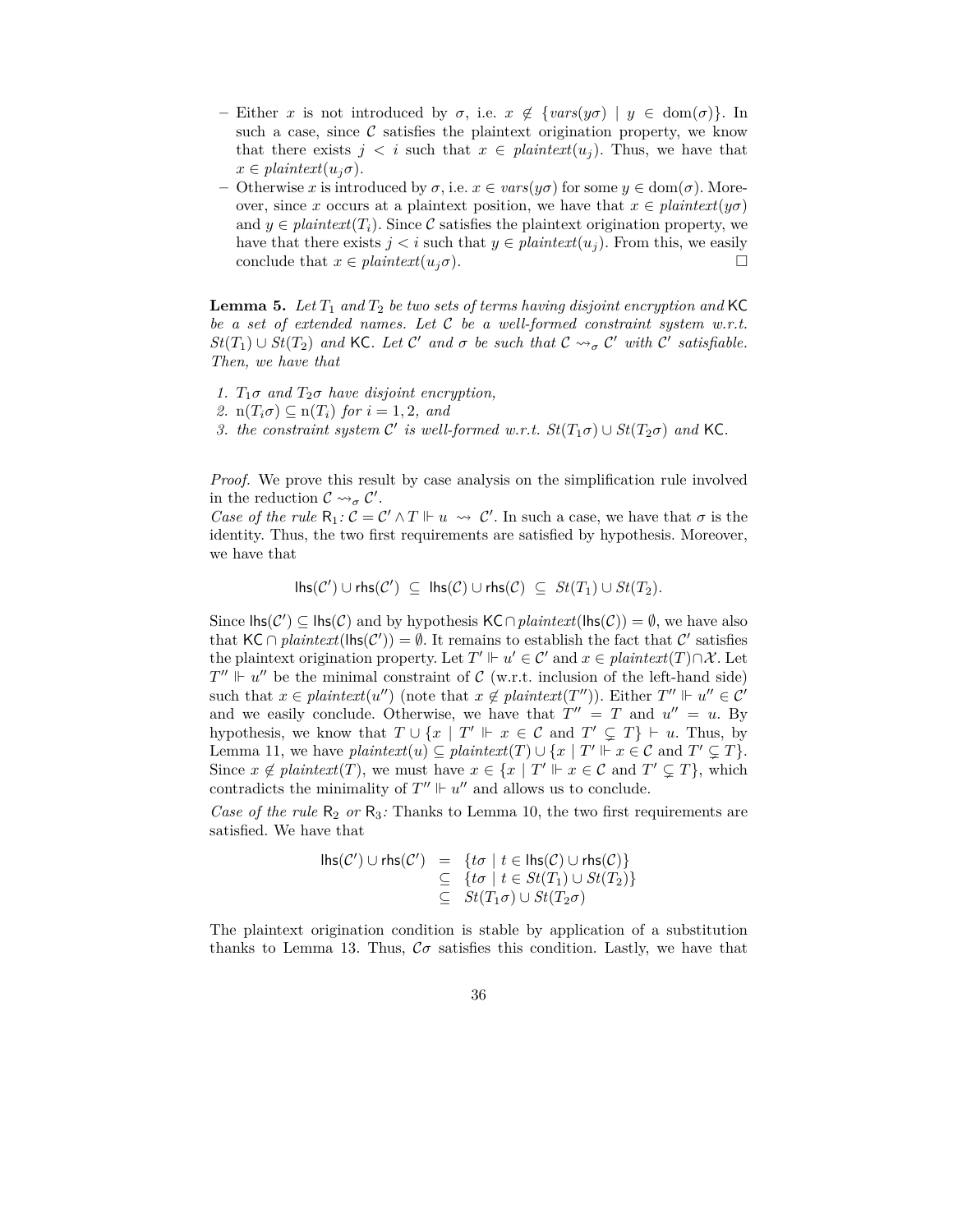$\mathcal{C}' = \mathcal{C}\sigma$  is satisfiable. Thus, thanks to Lemma 12, we easily deduce that KC  $\cap$  $plaintext(\text{lhs}(C')) = \emptyset.$ 

*Case of the rule*  $R_4$ : This rule leads to a constraint system  $C'$  that is not satisfiable.

*Case of the rule*  $R_5$ : In such a case,  $\sigma$  is the identity, thus the two first requirements are satisfied. Clearly, we have that  $\mathsf{Ins}(\mathcal{C}') \cup \mathsf{rhs}(\mathcal{C}') \subseteq St(T_1) \cup St(T_2)$ . Since  $plaintext(\text{rhs}(C')) \supseteq plaintext(\text{rhs}(C))$ , the plaintext origination is satisfied. Lastly, since  $\text{lns}(\mathcal{C}') = \text{lns}(\mathcal{C})$ , we have that  $\text{KC} \cap \text{plaintext}(\text{lns}(\mathcal{C}')) = \emptyset$ .

**Lemma 6.** *Let C be a constraint system in solved form and* DEq *be a finite set of disequations such that τ is a solution of C ∧* DEq*. There exists a solution τ ′ of*  $C \wedge DEq$  *such that for every variable*  $x \in \text{dom}(\tau')$ *, we have that*  $x\tau' \in$  Sinit.

We define a transformation function  $\overline{\cdot}$  that simplifies conjunction of disequations as follows:

$$
\frac{\phi \land [f(m_1, \dots, m_k) \neq g(m'_1, \dots, m'_k)]}{\phi \land [f(m_1, \dots, m_k) \neq f(m'_1, \dots, m'_k)]} = \frac{\text{true}}{\phi} \land (\boxed{m_1 \neq m'_1} \lor \dots \lor \boxed{m_k \neq m'_k})
$$
\n
$$
\frac{\phi \land [f(m_1, \dots, m_k) \neq f(m'_1, \dots, m'_k)]}{\phi \land [x \neq m]} = \begin{cases}\n\frac{\neg \text{true}}{\phi} & \text{if } m = x \\
\frac{\phi}{\phi} \land [x \neq m] & \text{otherwise}\n\end{cases}
$$

We obtain a formula  $\overline{\phi}$  of the form true,  $\neg$  true or

$$
([x_{1,1} \neq m_{1,1}] \vee \cdots \vee [x_{1,k_1} \neq m_{1,k_1}])
$$
  

$$
\wedge \quad ([x_{2,1} \neq m_{2,1}] \vee \cdots \vee [x_{2,k_2} \neq m_{2,k_2}])
$$
  

$$
\vdots \qquad \vdots
$$
  

$$
\wedge \quad ([x_{l,1} \neq m_{l,1}] \vee \cdots \vee [x_{l,k_l} \neq m_{l,k_l}])
$$

where  $x_{i,j} \notin vars(m_{i,j})$ .

Now, we are able to establish Lemma 6.

*Proof.* Let  $T_1$  the smallest left-hand side of *C*. Note that, since init  $\in T_1$ , we have that  $T_1 \vdash t$  for any  $t \in$  Sinit and the set Sinit is infinite. Moreover, for any substitution  $\sigma$  such that  $x\sigma \in$  Sinit for every variable  $x \in \text{dom}(\sigma)$ , we have that  $\sigma$  is a solution of  $\mathcal C$  since  $\mathcal C$  is in solved form.

We show that any formula of the form  $\phi = [x_1 \neq m_k] \vee \cdots \vee [x_n \neq m_k]$ such that  $x_i \notin vars(m_i)$  has a solution  $\sigma$  such that  $x\sigma \in$  Sinit for every variable  $x \in vars(\phi)$ . This is done by induction on the number of variables in  $\phi$ . Note that this allows to conclude the proof of Lemma 6.

*Base case.* If  $\phi$  has exactly one variable, then  $\phi = [x \neq m_1] \land \cdots \land [x \neq m_k]$ with  $x \notin vars(m_i)$ . Thus all  $m_i$  are ground terms. Consider a term  $m \in$  Sinit such that  $m \neq m_i$  for  $1 \leq i \leq k$ . We have  $T_1 \vdash m$ . The substitution  $\tau'$  such that  $y\tau' = m$  for any  $y \in vars(\phi)$  is a solution of  $\phi$ .

Inductive case.  $\phi = [x \neq m_1] \land \cdots \land [x \neq m_k] \land [x \neq t_1] \land \cdots \land [x \neq t_l] \land \phi'$  where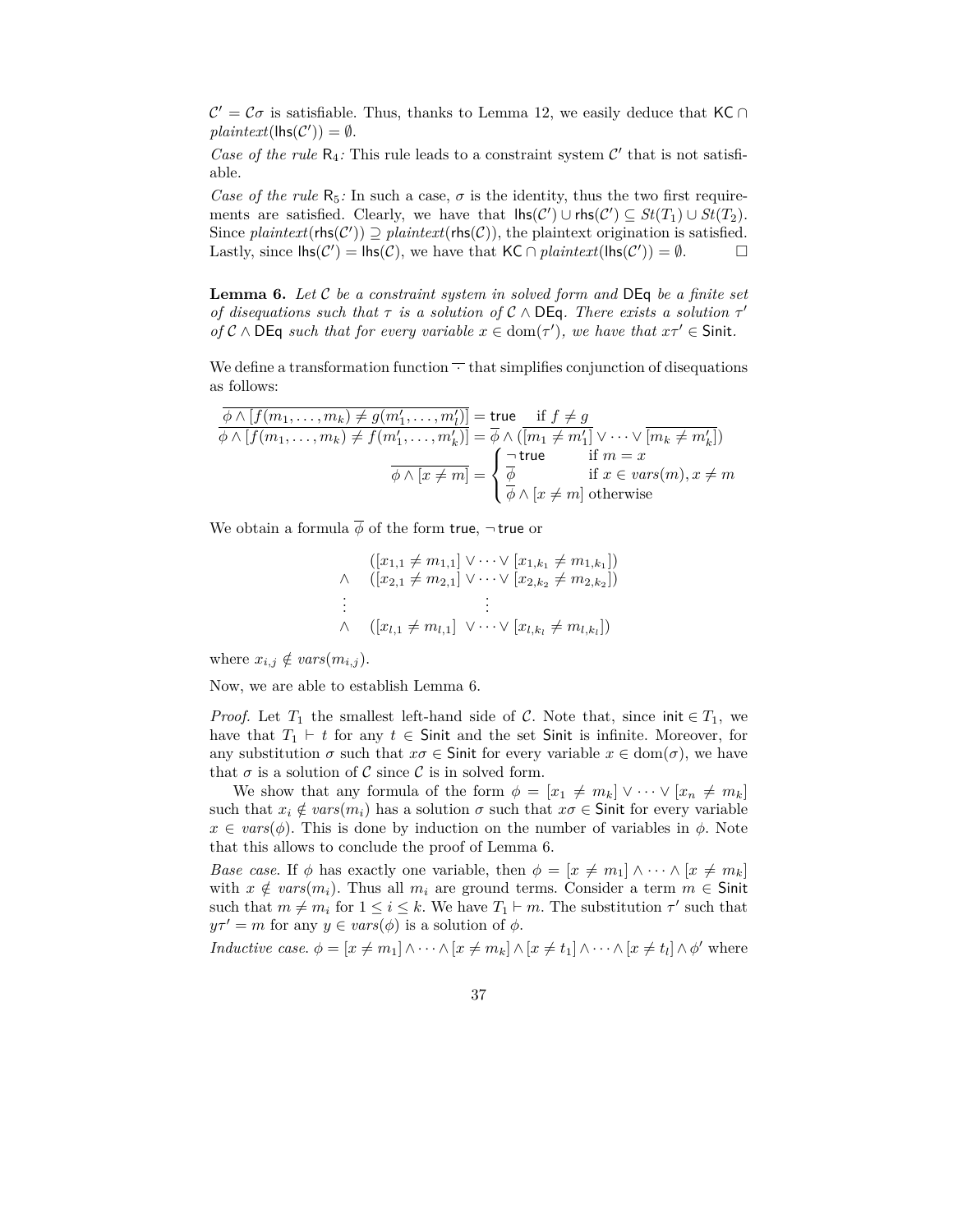- **–** the *m<sup>i</sup>* are ground,
- $x \notin vars(t_i)$  and  $vars(t_i)$  is non empty,

 $-\phi'$  is of the form  $[x_1 \neq u_1] \wedge \cdots \wedge [x_s \neq u_s]$  with  $x_i \notin vars(u_i)$  and  $x \neq x_i$ .

Consider  $m \in$  Sinit such that  $m \neq m_i$  for  $1 \leq i \leq k$ . We have  $T_1 \vdash m$ . Let  $\sigma = \{m/x\}$ . We consider  $\phi\sigma$ .

- $-$  Each formula  $[x \neq m_i]\sigma$  is true
- **−** Let  $φ'' = φ'σ$ . Note that  $φ''$  is of the right form, that is  $φ''$  is a conjunction of formulas of the form  $[y \neq u]$  with  $y \notin vars(u)$ .
- Let *I* be initially the emptyset. For each  $1 \leq i \leq l$ , we consider the formula  $m \neq t_i$ *σ*. There is a variable  $y_i \in vars(t_i \sigma)$ . We choose one occurrence  $p_i$  of  $y_i$ in  $t_i \sigma$ , that is  $t_i \sigma|_{p_i} = y_i$ . If  $p_i$  is not a path in *m* then the formula  $[m \neq t_i \sigma]$ is always true. Otherwise, we define  $m'_i = m|_{p_i}$  and we let  $I := I \cup \{i\}$ .

We consider the formula  $\psi = \phi'' \wedge \bigwedge_{i \in I} [y_i \neq m'_i]$ . We have that  $y_i \notin vars(m'_i)$ since  $m'_i$  is ground. Moreover,  $\psi$  does not contain the variable x thus  $\psi$  has strictly less variables than  $\phi$ . We deduce by induction hypothesis that there is a solution  $\theta$  to  $\psi$  such that  $x\theta \in$  Sinit for any  $x \in vars(\psi)$ . Thus, we have that  $\sigma\theta$ is a solution of the right form to  $\phi$ , which concludes the proof.

# **B.2 Getting rid of the terms coming from** *Π***<sup>2</sup>**

**Lemma 7 (locality).** Let T be a set of terms and *u* be a term such that  $T \vdash u$ . Let  $\pi$  be a proof of  $T \vdash u$  which is minimal w.r.t. its number of nodes. Then  $\pi$ *only involves terms in*  $St(T \cup \{u\})$ *. Moreover, if*  $\pi$  *ends with a decomposition rule or the axiom rule then*  $\pi$  *only involves terms in*  $St(T)$  *and*  $u \in St_{plain}(T)$ *.* 

*Proof.* Let  $\pi$  be a proof of  $T \vdash u$  which is minimal  $w.r.t.$  to its number of nodes. We show the result by induction on  $\pi$ . We can have that:

- **–** The last rule is an axiom. In such a case, we easily conclude.
- **–** The last rule is a composition. Suppose for example that it is the symmetric encryption rule. In such a case, we have that  $u = \text{enc}(u_1, u_2)$ . Let  $\pi_1$ (resp.  $\pi_2$ ) be the subproof of  $\pi$  ending on  $T \vdash u_1$  (resp.  $T \vdash u_2$ ). By induction hypothesis, we know that  $\pi_1$  (resp.  $\pi_2$ ) only involves terms in  $St(T \cup \{u_1\})$ (resp.  $St(T \cup \{u_2\})$ ). Hence, we easily deduce that  $\pi$  only involves terms in  $St(T \cup \{u\})$ . The same reasoning holds for the other composition rules.
- **–** The last rule is a decomposition. Suppose for example that it is the symmetric decryption rule. In such a case, we have that

$$
\pi_1 = \begin{cases} \n\frac{\cdots}{T \vdash \text{enc}(u, v)} & \pi_2 = \begin{cases} \n\frac{\cdots}{T \vdash v} \\
T \vdash u\n\end{cases} \n\end{cases}
$$

Note that, by minimality of  $\pi$ , the proof  $\pi_1$  necessarily ends with a decomposition rule. Hence, by induction hypothesis, we know that  $\pi_1$  only involves